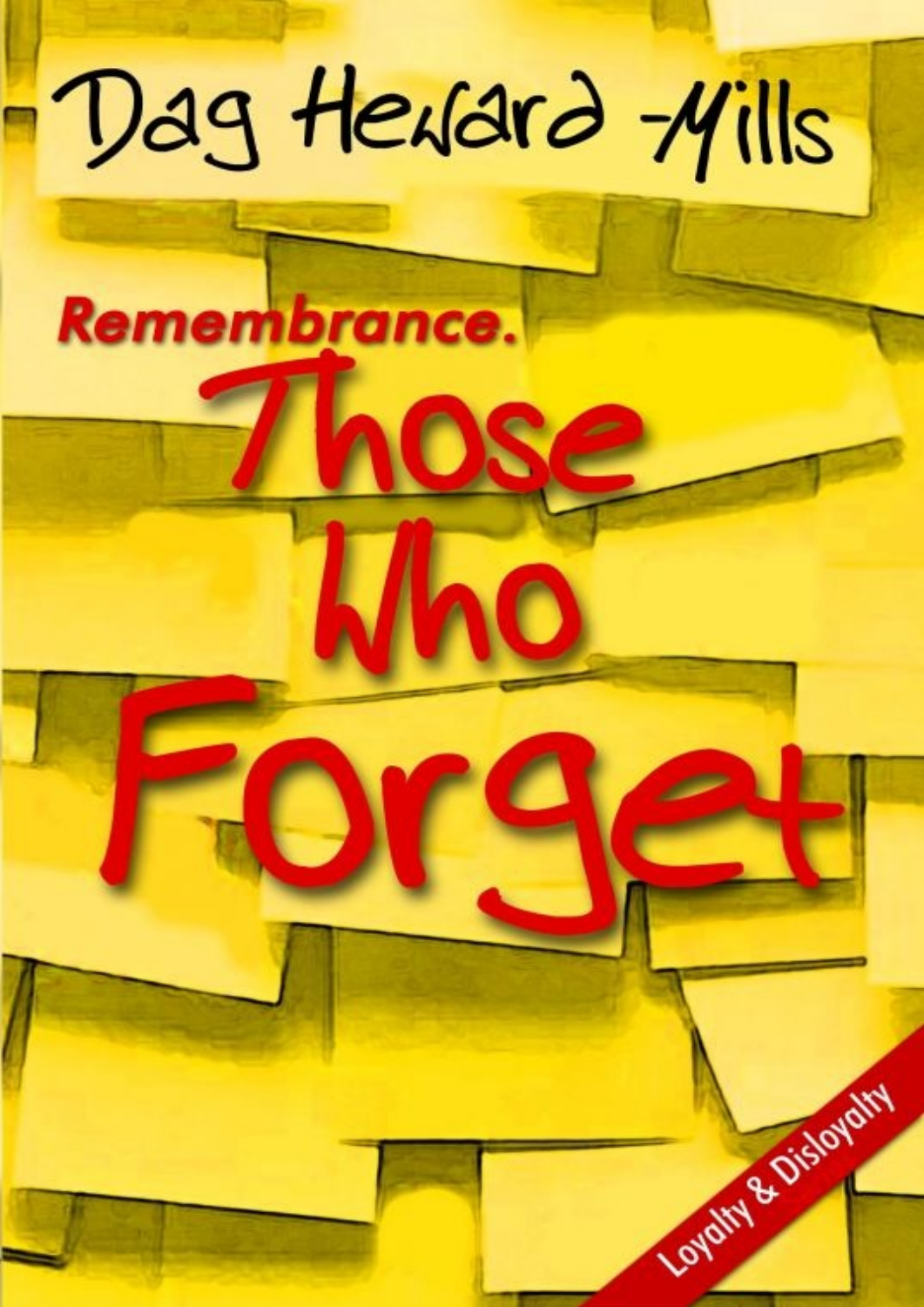#### **Those who Forget (Loyalty and Disloyalty Series) By Dag Heward-Mills** \* \* \* \* \*

Copyright 2011 Dag Heward-Mills

Unless otherwise stated, all Scripture quotations are taken from the King James Version of the Bible.

E mail Dag Heward-Mills:

info@daghewardmillsbooks.org

evangelist@daghewardmills.org

Find out more about Dag Heward-Mills at:

http://www.daghewardmills.org/

This e-book is licensed for your personal enjoyment only. This e-book may not be re-sold or given away to other people. If you would like to share this book with another person, please purchase an additional copy for each recipient. Thank you for respecting the hard work of this author.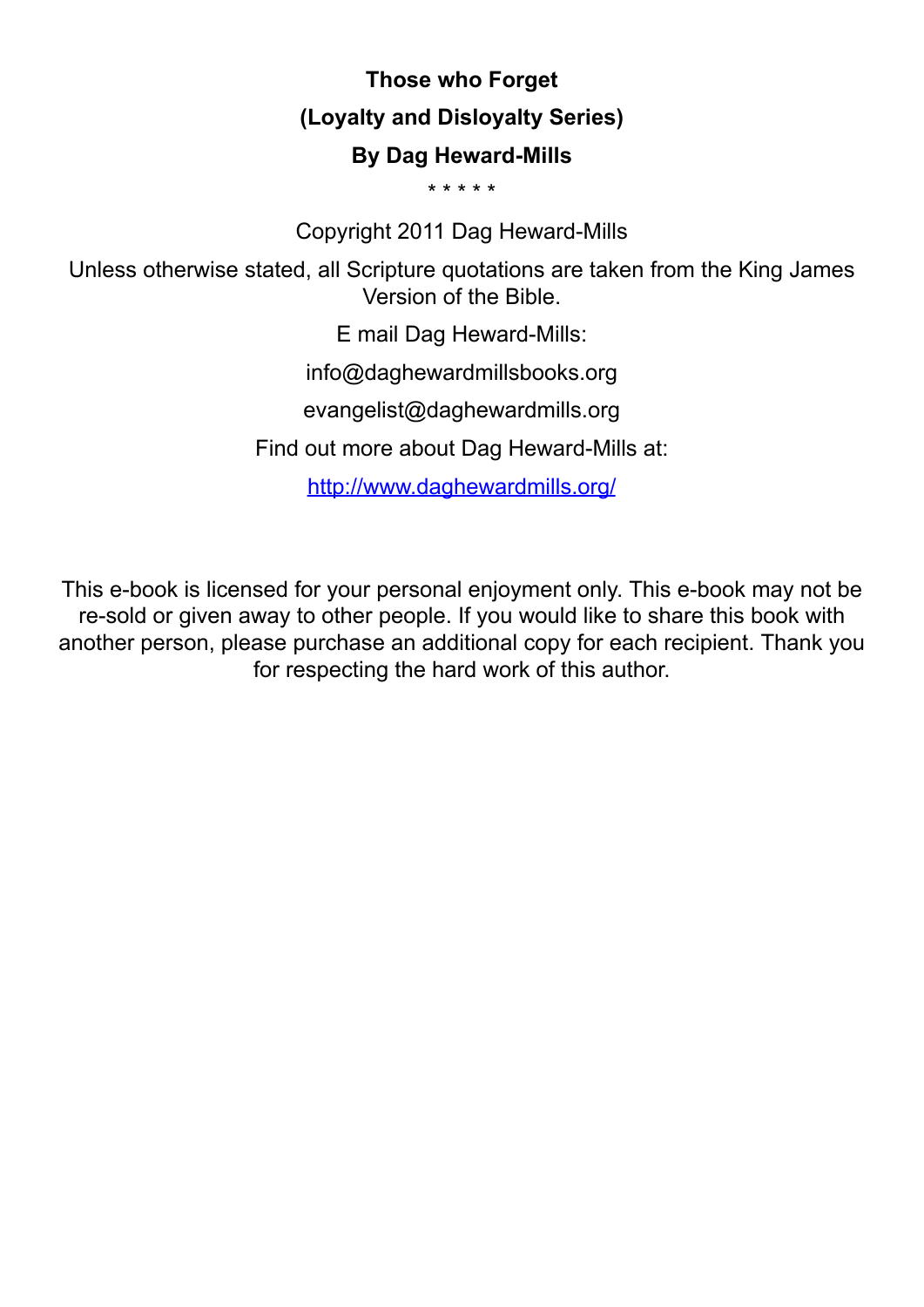#### *Contents*

Chapter 1-The Unrighteousness of Those Who Forget Chapter 2-Six Reasons Why It Is Important To Remember [Chapter](#page-3-0) 3-Five Evils That Befall People Who Forget [Chapter](#page-12-0) 4-Eight Common Mistakes Of People Who Forget [Chapter](#page-18-0) 5-Seven Keys That Will Help You Remember [Chapter](#page-28-0) 6-Things That Righteous People Remember [Chapter](#page-44-0) 7-Seven Spiritual Effects Of Remembrance [Chapter](#page-53-0) 8-People You Must Not Forget [Chapter](#page-60-0) 9-Memorials That Fight Against Forgetfulness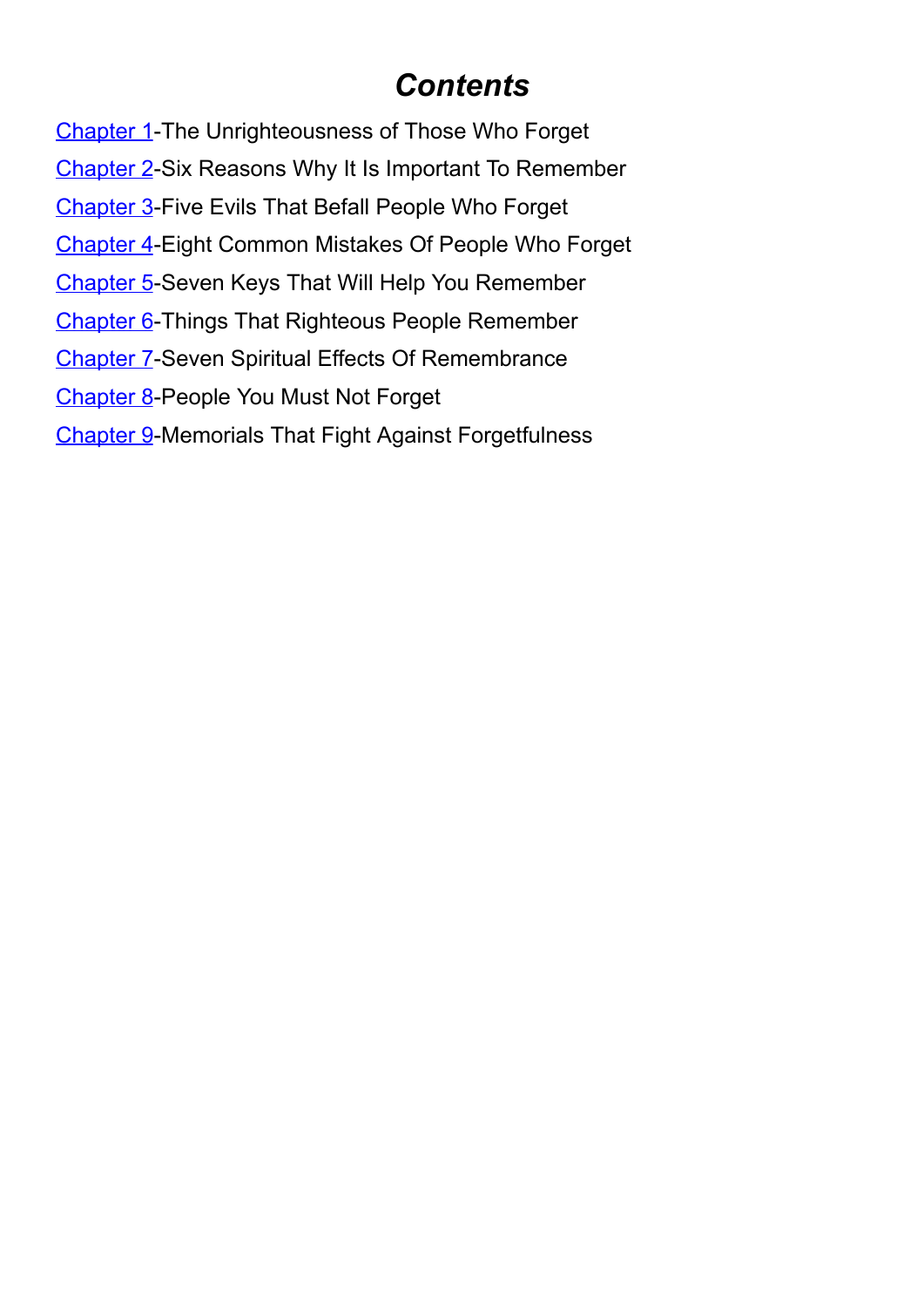# **Chapter 1**

# <span id="page-3-0"></span>**The Unrighteousness of Those Who Forget**

… **God is not unrighteous to forget …**

**Hebrews 6:10**

#### **1. PEOPLE WHO FORGET ARE UNRIGHTEOUS.**

**For God is not unrighteous to forget your work and labour of love, which ye have shewed toward his name, in that ye have ministered to the saints, and do minister.**

#### **Hebrews 6:10**

Most people are conscious about the "big four" sins: lying, stealing, fornication and murder. If you were to ask people for a list of sins they are not likely to mention the sin of forgetting. But God's Word is clear on the subject. Forgetting is unrighteousness! To forget, to fail to acknowledge, to fail to remember are sins before God.

#### **Can a maid forget her ornaments, or a bride her attire? yet my people have forgotten me days without number.**

#### **Jeremiah 2:32**

It is incomprehensible to think of some of the things unrighteous people forget.

This classic Scripture on the subject of backsliding shows how a bride will not forget her wedding dress. The wedding dress is the most precious thing to a bride.

Many brides order their wedding dresses long before their weddings. In this Scripture, the absurdity of forgetting God is likened to the unfathomable possibility that a bride would forget her wedding dress.

People grow up and forgot who cared for them, who nurtured them and who loved them. They forget those who brought them to Christ, those who raised them in the Lord and those who put them in the ministry. Is it possible that people can forget the people who helped them at the most important crossroads of their lives? Can they turn around and attack the very people who raised them up? The answer is "Yes"! It happens all the time.

People forget God when they prosper. Europe has forsaken God because they have become the richest continent. But it is God who gave them what they have. People become atheists after they become millionaires. What a pathetic sin it is to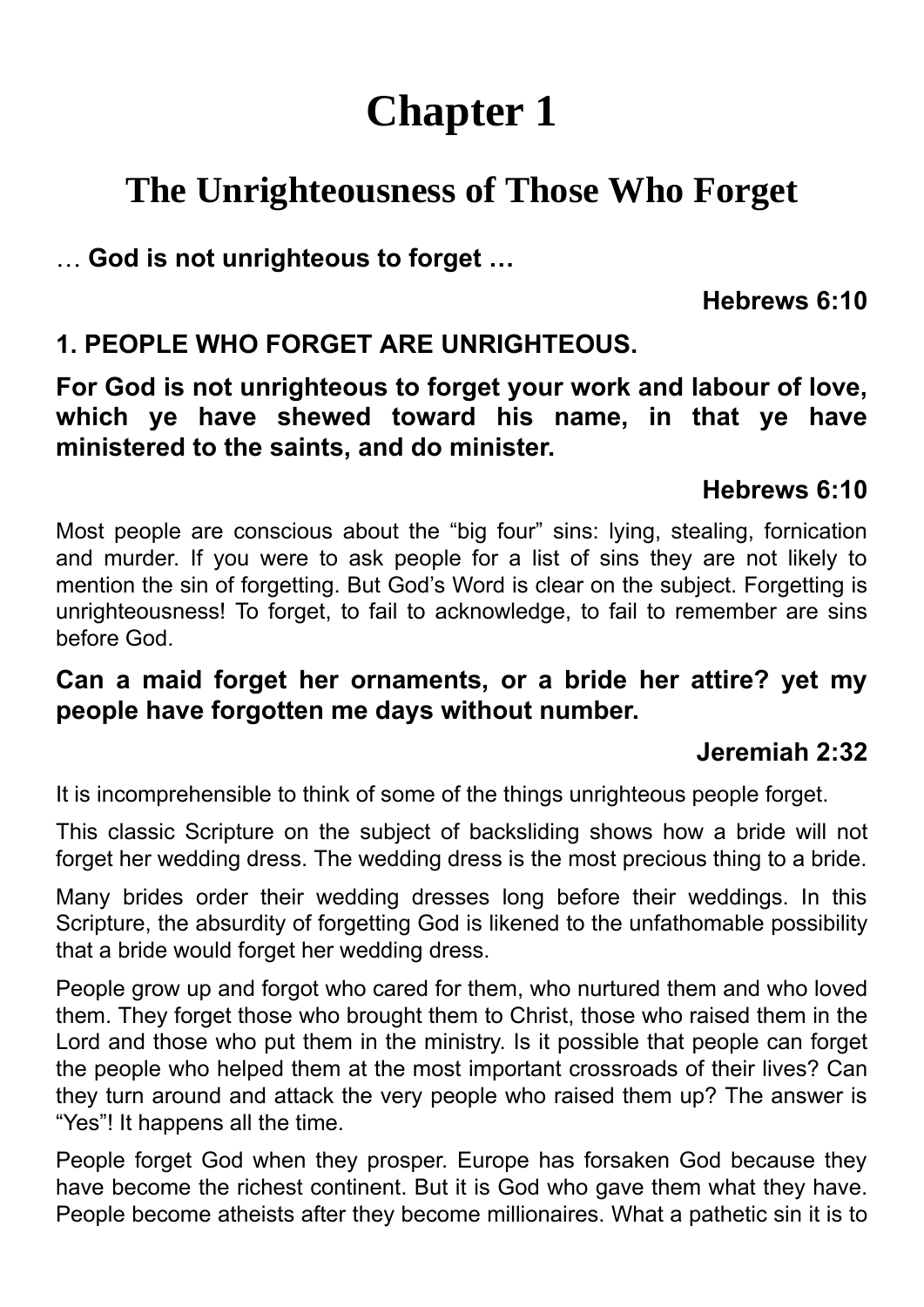forget the one who gave you everything! Indeed, it is unrighteousness that is worthy of the most terrible punishment.

#### **2. PEOPLE WHO FORGET ARE UNRIGHTEOUS AND DO NOT HAVE THE NATURE OF GOD.**

#### **For God is not unrighteous to forget your work and labour of love, which ye have shewed toward his name, in that ye have ministered to the saints, and do minister.**

#### **Hebrews 6:10**

God does not forget! Man forgets but God does not forget! People who forget do not have the nature of God! It is the manifestation of the fallen nature of wicked and depraved man to forget things that must never be forgotten.

A person who is controlled by the Word of God and the Spirit of God does not forget certain things.

The natural man does not like to remember those who helped him. The natural unsaved man does not like to remember where he came from. The natural man does not want anyone to know how he came to be who he is.

But that is not the nature of God. When Jesus walked the earth He constantly told us where He came from.

He said He could do nothing of Himself.

He said He was only speaking the words that His father gave Him.

This is in sharp contrast to the proud man of iniquity. The proud and wicked man does not reveal his origins and beginnings. He believes he is self-made and thinks he came on the scene by his own power.

#### **3. PEOPLE WHO FORGET ARE UNRIGHTEOUS AND ARE CURSED TO WITHER.**

**Doth the papyrus shoot up without mire? Doth the reed-grass grow without water? Whilst it is yet in his greenness, and not cut down, it withereth before any other herb. So are the paths of all that forget God…**

#### **Job 8:11-13**

People who forget are cursed to wither. So serious is the sin of forgetting that curses are rained on the lives of forgetful people. You don't need to hear a curse spoken against you for forgetting important things. The Holy Scriptures has already declared that those that forget God shall wither. Be careful that you remember all the ways the Lord has brought you and all the things He has done for you.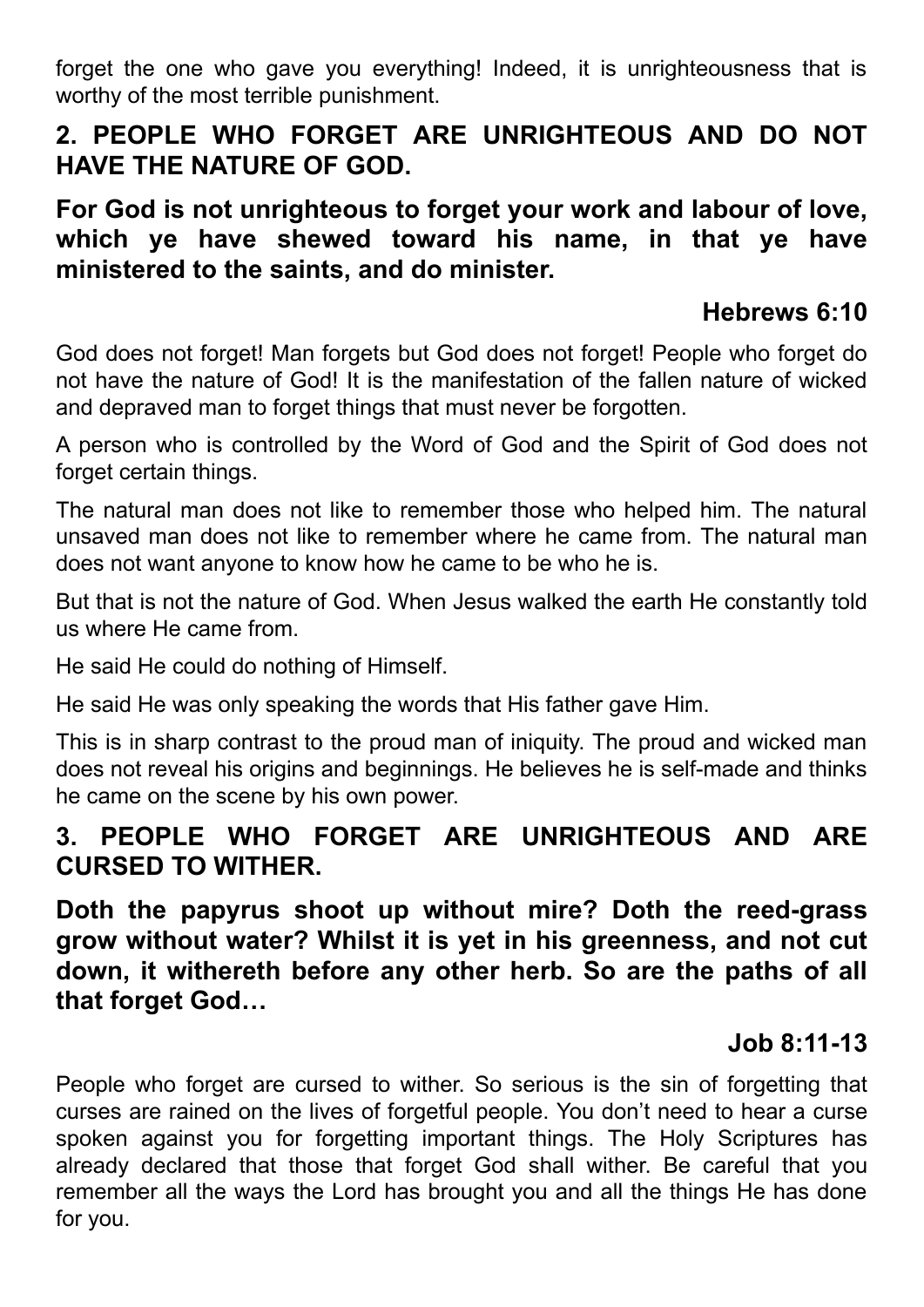**4. UNRIGHTEOUS PEOPLE ARE NOT CONSCIOUS OF THE DANGERS OF FORGETTING.**

**By the rivers of Babylon, there we sat down, yea, we wept, when we remembered Zion.**

**We hanged our harps upon the willows in the midst thereof.**

**For there they that carried us away captive required of us a song; and they that wasted us required of us mirth, saying, Sing us one of the songs of Zion.**

**How shall we sing the LORD'S song in a strange land?**

**If I forget thee, O Jerusalem, let my right hand forget her cunning.**

**If I do not remember thee, let my tongue cleave to the roof of my mouth; if I prefer not Jerusalem above my chief joy.**

#### **Psalms 137:1-6**

You must begin to take remembrance very seriously. The psalmist knew that it would be a tragedy to forget Jerusalem. He placed a curse on himself if he did not remember where he came from. This is how serious the issue of remembrance is. You might as well stop living if you do not remember certain things. Your tongue will cleave to the roof of your mouth if you cannot remember where God raised you from. Your right hand will be unable to write cheques when you forget what God has done for you.

#### **5. UNRIGHTEOUS PEOPLE FORGET GOD WHEN THEY ARE FULL, WHEN THEY HAVE HOUSES AND WHEN THEY ARE RICH.**

**Lest when thou hast eaten and art full, and hast built goodly houses, and dwelt therein; And when thy herds and thy flocks multiply, and thy silver and thy gold is multiplied, and all that thou hast is multiplied; then thine heart be lifted up, and thou forget the Lord thy God, which brought thee forth out of the land of Egypt, from the house of bondage;**

# **Deuteronomy 8:12-14**

The unrighteousness of forgetting commonly affects people who are full! People who live in their own houses tend to forget God. Those who have multiplied all that they have also quickly forget God.

You must become the type of person who is rich and prosperous and yet mindful of where you came from. It is a sad fact that many rich people talk a lot but give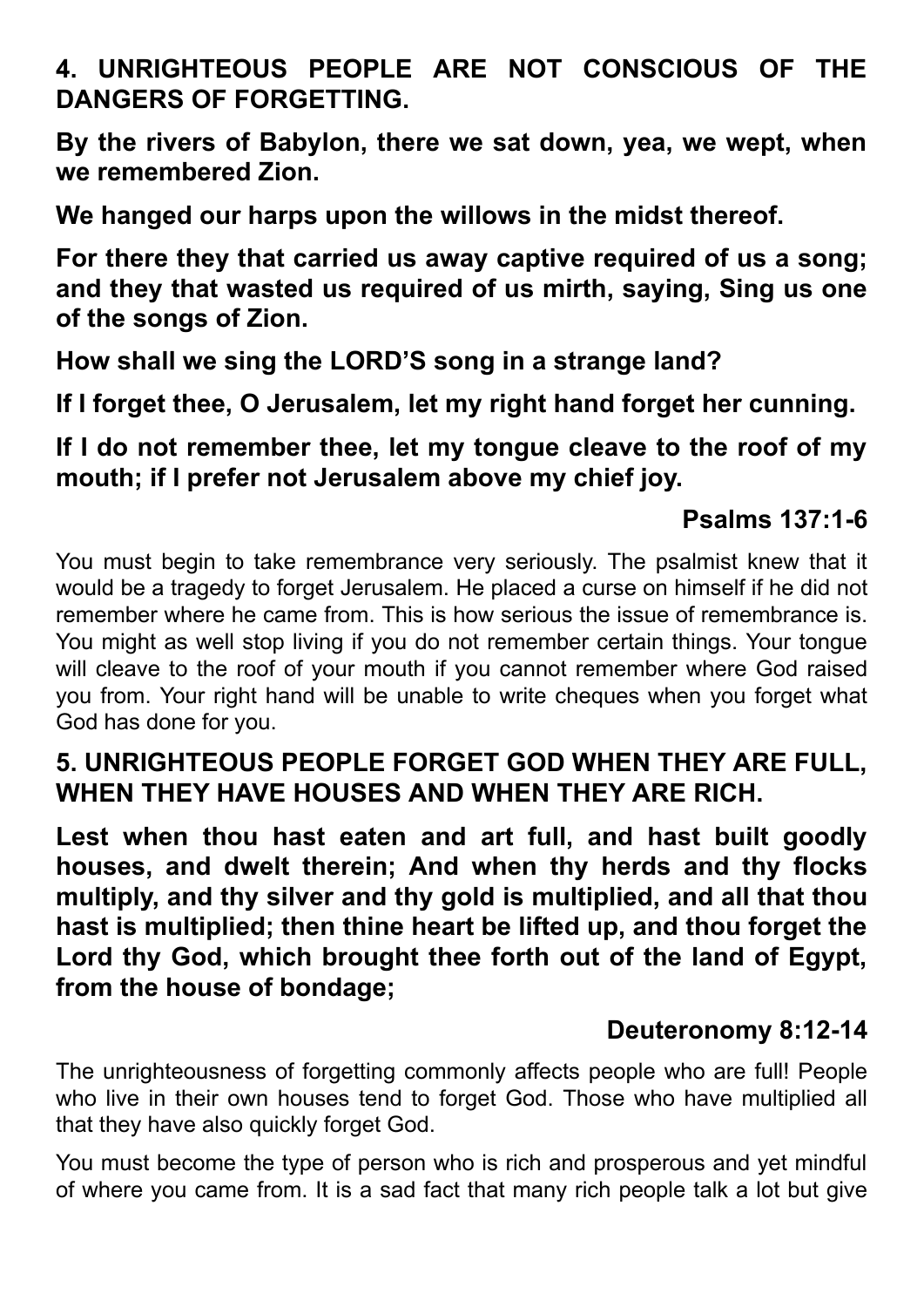little. People speak about the blessings God has given them but they do not honour God for what He has done.

#### **6. UNRIGHTEOUS PEOPLE WHO FORGET ARE OFTEN PROUD.**

**Lest when thou hast eaten and art full, and hast built goodly houses, and dwelt therein; And when thy herds and thy flocks multiply, and thy silver and thy gold is multiplied, and all that thou hast is multiplied; then thine heart be lifted up, and thou forget the Lord thy God, which brought thee forth out of the land of Egypt, from the house of bondage; "And thou say in thine heart, My power and the might of mine hand hath gotten me this wealth."**

# **Deuteronomy 8:12-14, 17**

Pride is one of the principal causes of forgetting. People do not want to acknowledge that God helped them.

They don't want to acknowledge that any human being helped them.

They actually think in their hearts that they are self-made and they want you to think same.

These people do not acknowledge God and their hearts are lifted up.

People who do not pay tithes do not acknowledge God's role in their prosperity. When people's hearts are lifted up they say, "I worked hard to get what I have."

#### **The Modern Pagans of Europe**

I once asked a rich European woman whether she believed in God. She looked at me in astonishment, almost amazed that I had asked such a "silly" question.

"Of course not," she answered.

Pointing to her chest she said, "I believe in myself. Why should I believe in God?"

I have heard countless Europeans say that Africans believe in God because they don't have solutions to their problems. Modern Europe, which once sent Christianity around the world, is drowned in unbelief and paganism. The hallmark of this demonic blight on Europe is the belief in self and the belief in hard work without God. Europe has fallen into unrighteousness and wickedness because they have forgotten God.

#### **7. UNRIGHTEOUS PEOPLE DO NOT REMEMBER ANYONE WHEN THEY BECOME WEALTHY.**

When people become wealthy they very easily forget how they got that wealth. They sort of assume that the wealth came to them through their own efforts but not really through the grace of God.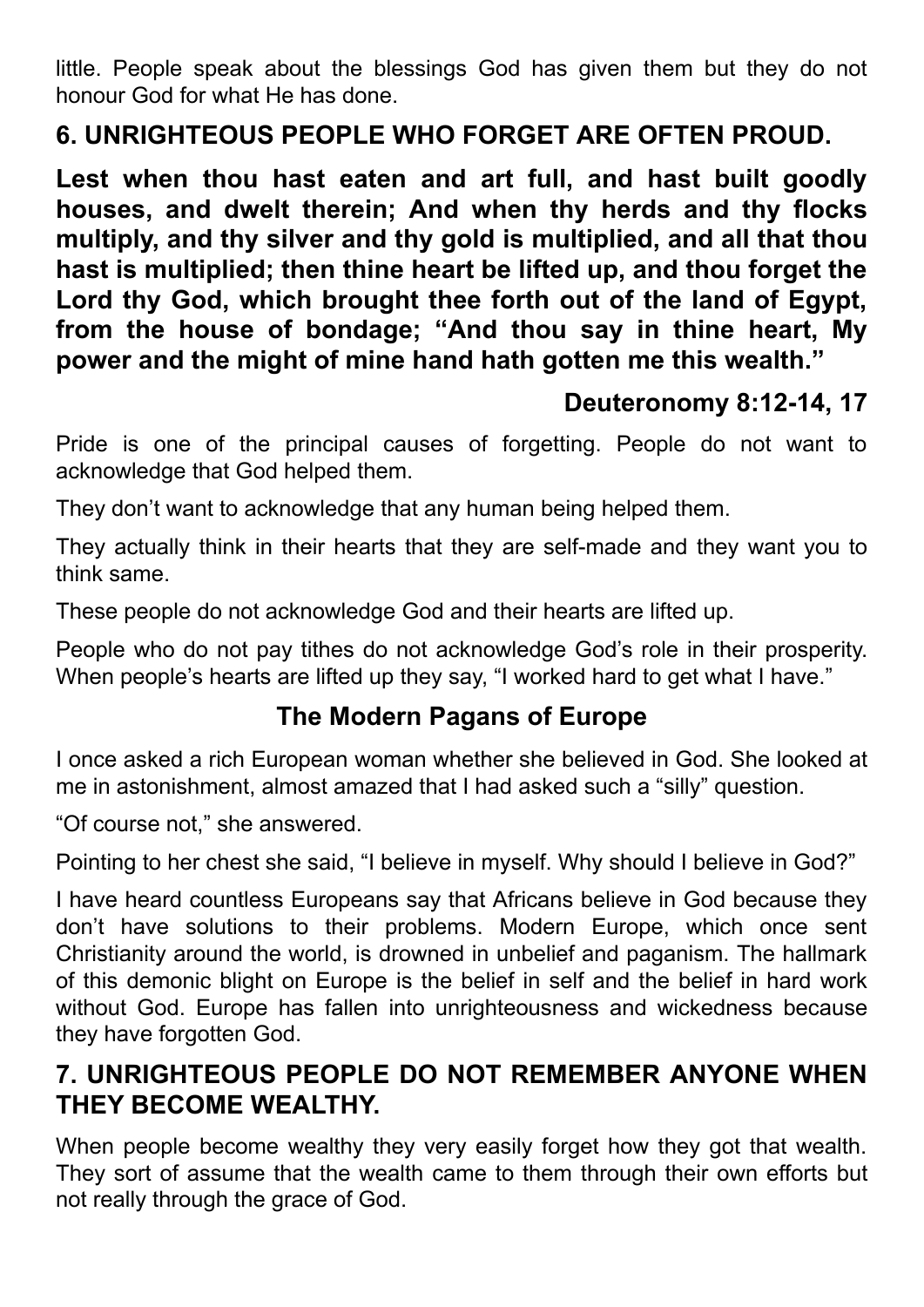Have you noticed that there are not many really wealthy people that attend church regularly? Few rich people pay tithes. Most of the tithe payers are salaried workers who do not earn very much.

The business tycoons think they earn "too much to pay tithes". This is why a special warning to remember is given to people who have been given the power to get wealth.

**But thou shalt remember the lord thy God: for it is he that giveth thee power to get wealth, that he may establish his covenant which he sware unto thy fathers, as it is this day.**

**And it shall be, if thou do at all FORGET the LORD thy God, and walk after other gods, and serve them, and worship them, I testify against you this day that ye shall surely perish.**

**Deuteronomy 8:18-19**

#### **8. UNRIGHTEOUS PEOPLE DO NOT REMEMBER THEIR PAST SINS AND MISTAKES.**

**REMEMBER, and FORGET not, how thou provokedst the LORD thy God to wrath in the wilderness: from the day that thou didst depart out of the land of Egypt, until ye came unto this place, ye have been rebellious against the LORD.**

#### **Deuteronomy 9:7**

Why must you remember your sins and mistakes? Because remembrance of your sins and mistakes makes you recognize how much grace and mercy has been shown to you.

It also helps you to acknowledge that it is not by any works of righteousness that you are in His service.

A constant reminder of your past rebelliousness and sinfulness will keep you in an importantly humble state.

When you forget that you were rebellious you have no compassion for others who are at the stage you were at some years ago.

Remembrance of failings is powerful in its ability to induce humility.

#### **The Broken Pastor**

A broken-hearted pastor once said to me, "My wife divorced me some years ago."

He continued, "Every time I get angry with my staff and begin to rebuke them, a voice tells me, 'You better shut up because you couldn't even keep your own wife'".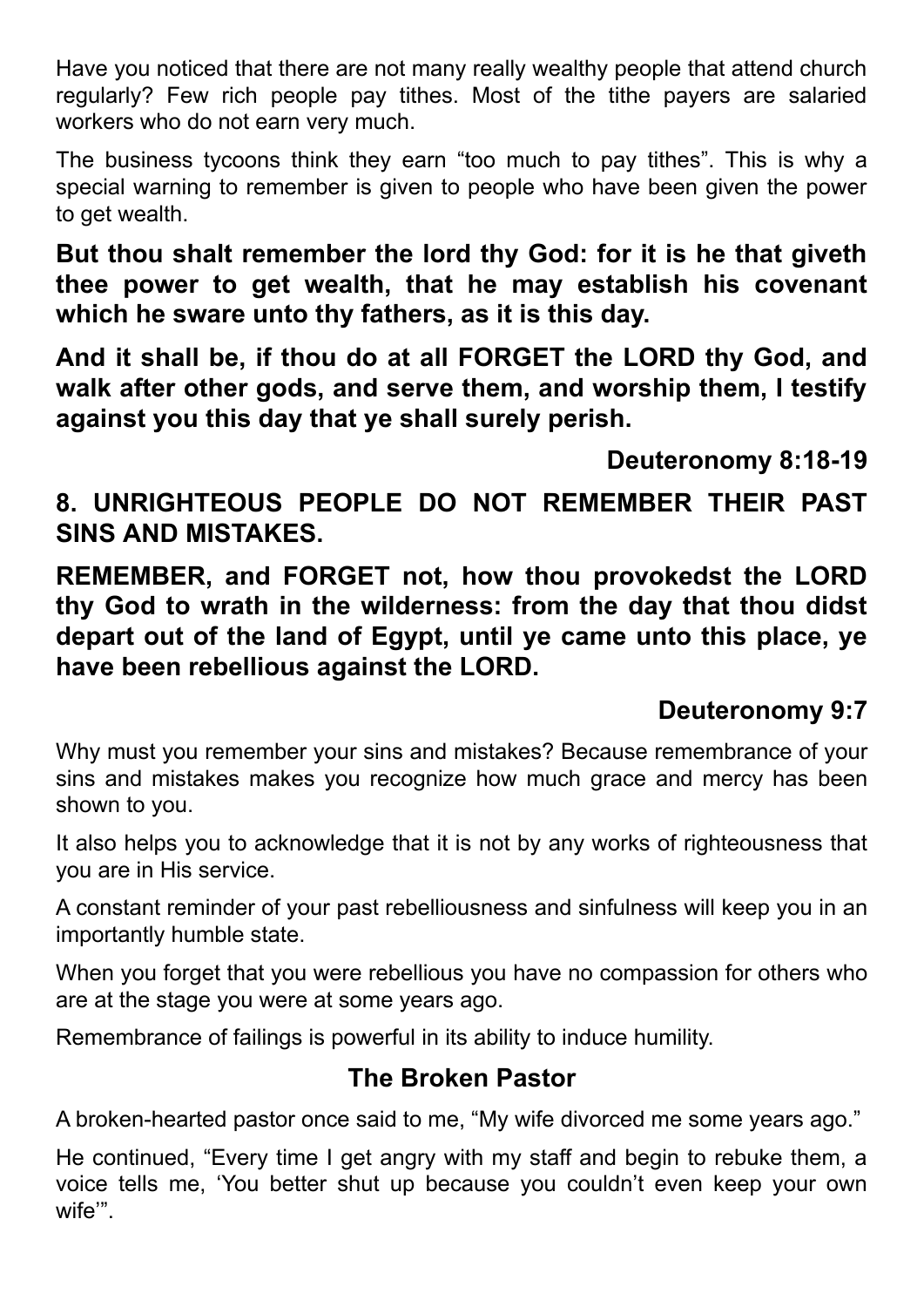I felt so sorry for him.

I had seen this man rebuking and correcting people a few years earlier. At that time, he seemed to have very little compassion or understanding for anyone.

But now after being abandoned by his wife he was a completely different person. As he himself said, every time he remembered his divorce, he softened his attitude towards other people.

I realized how much more humble he had become after his divorce.

Remembrance of your past failings is important to keep you on the path of righteousness. When you remember the mistakes you made in the past it will also keep you from going the same way again.

#### **9. UNRIGHTEOUS PEOPLE LIVE IN A LAND OF FORGETFULNESS WHICH IS A PLACE OF DEATH.**

**Wilt thou shew wonders to the dead? Shall the dead arise and praise thee? Selah. Shall thy loving kindness be declared in the grave? Or thy faithfulness in destruction?**

#### **Shall thy wonders be known in the dark? and thy righteousness in the land of forgetfulness?"**

# **Psalms 88:10-12**

A minister who dwells in a world of forgetfulness will dwell in a land of death.

The Bible calls the land of forgetfulness the land of death and the grave.

Make sure that you do not dwell in a world where you do not remember important things.

There are ministers who do not remember their spiritual fathers. Such people dwell in the land of forgetfulness, which is a land of death. There are people who do not remember or acknowledge those who helped them. Indeed, you dwell in the midst of death when you forget.

To remember is to give life to your life! To remember is to practise righteousness! God commands us to remember! Remembrance is the will of God!

#### **10. UNRIGHTEOUS PEOPLE FORGET THEIR HUMBLE BEGINNINGS.**

**And thou shalt REMEMBER that thou wast a bondman in the land of Egypt, and the Lord thy God redeemed thee: therefore I command thee this thing to day.**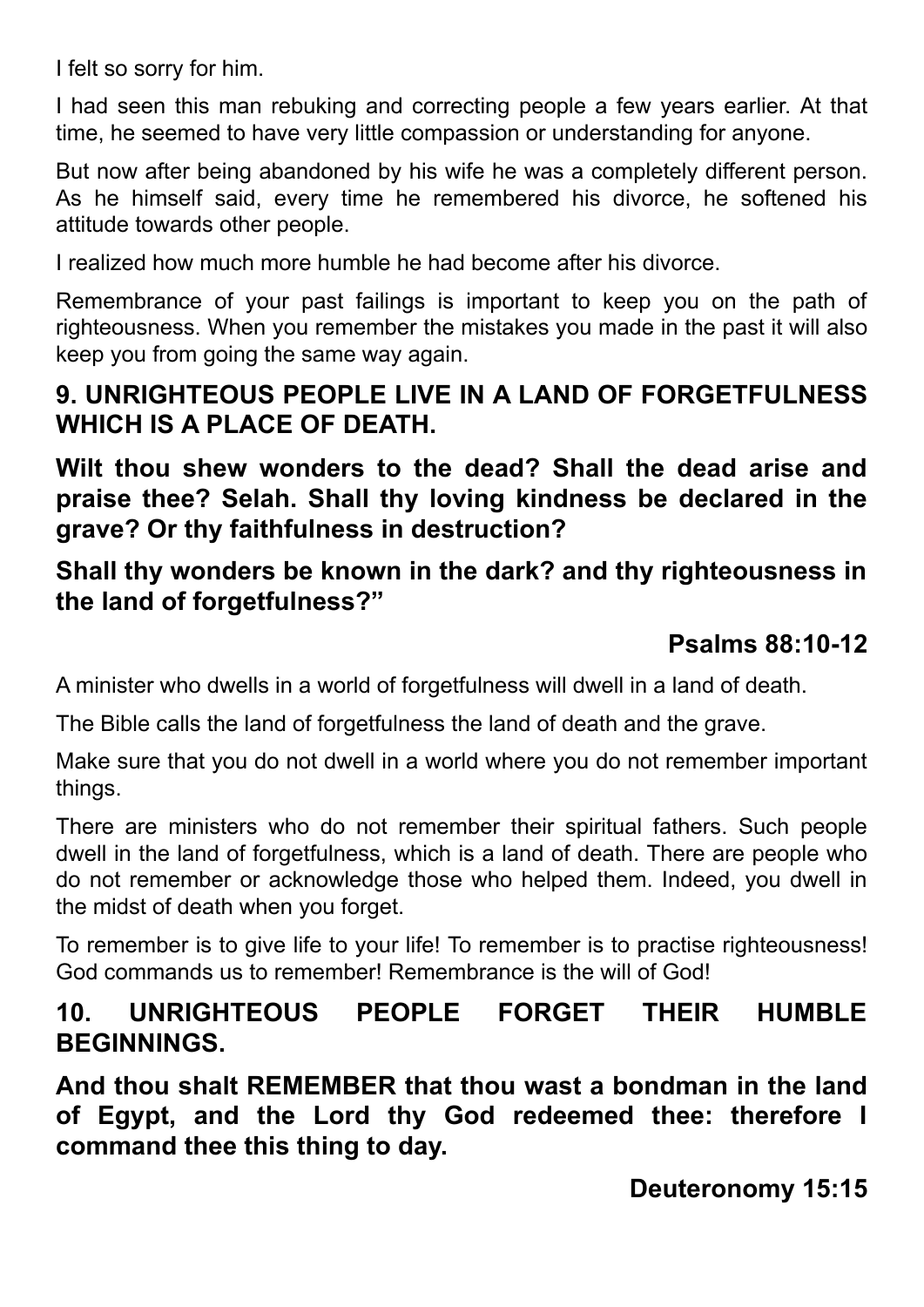The unrighteous man will forget that he was once a bondman. Remembering your humble beginnings is crucial in your fight against pride. Most great people have humble beginnings. Most great people have difficulties that they have risen out of. If people on earth were to remember where they came from, there would be a million times more love, understanding and compassion in the world. Indeed, there would be nicer bosses and kinder leaders everywhere.

# **11. UNRIGHTEOUS PEOPLE FORGET AFTER A SHORT WHILE.**

#### **Only take heed to thyself, and keep thy soul diligently, lest thou forget the things which thine eyes have seen, and lest they depart from thy heart all the days of thy life: but teach them thy sons, and thy sons' sons;**

#### **Deuteronomy 4:9**

Some things must never depart from your heart all the days of your life. It is important to remember some things for the rest of your life. When the Lord has done great things for you, you are not expected to remember it for only five years. Many people do not realize that they are indebted to God forever. It is not about remembering for a number of years. It is about remembering for the rest of your life. People remember their salvation for a few years and "mature" into a place where they never talk about salvation. How sad that is!

A young rebellious pastor once said about his spiritual father, "I don't owe him anything. I've honoured him enough." But he was making a mistake. He did owe him gratitude and honour for the rest of his life because what had been done for him had affected his whole life. Paul told Philemon, "You owe me your whole life."

Another puffed up pastor said to me, "I've served you for five years. I don't owe you anything." In effect, he was asking, "Do you want me to be grateful forever?" The answer is, "Yes, you must be grateful forever."

#### **12. UNRIGHTEOUS PEOPLE FORGET THEIR COVENANTS AND AGREEMENTS.**

Everyone will make a number of covenants in his life. For example, you may make a covenant to follow Christ, a covenant of obedience or a covenant of marriage. Often, by the time one side of the agreement is fulfilled people forget to fulfil their obligations. That is why covenants are made.

As sin has increased in the world the ability to remember has also decreased. As time has gone by, the word of mouth has virtually lost its value and come to be replaced by written documents. Sinful man has become a covenant breaker (Romans 1:31).

#### **Take heed unto yourselves, lest ye forget the covenant of the LORD your God, which he made with you, and make you a graven**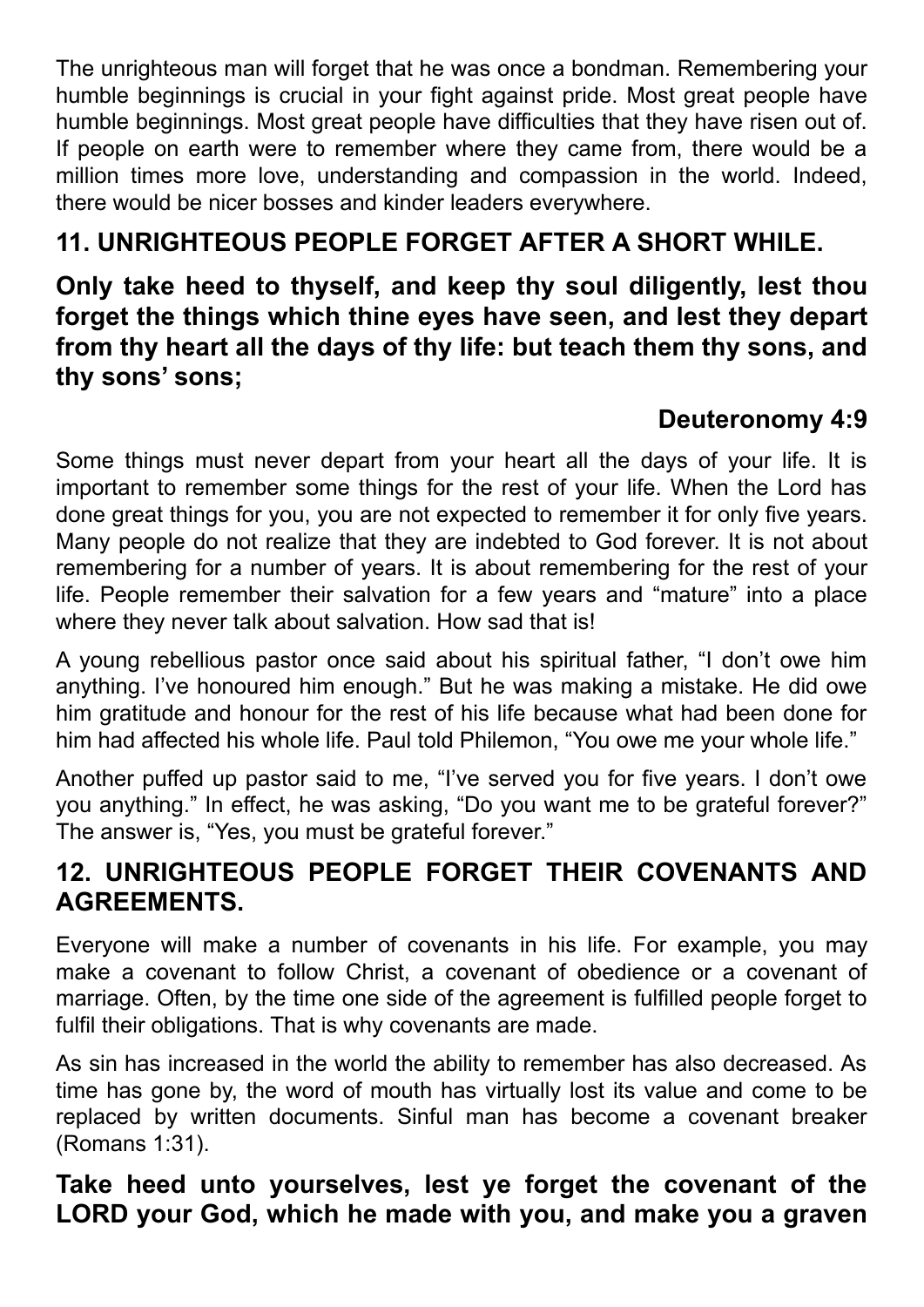**image, or the likeness of any thing, which the LORD thy God hath forbidden thee.**

**Deuteronomy 4:23**

# **13. BECAUSE UNRIGHTEOUS PEOPLE FORGET GOD, GOD WILL FORGET THEIR CHILDREN.**

#### **My people are destroyed for lack of knowledge: because thou hast rejected knowledge, I will also reject thee, that thou shalt be no priest to me: seeing thou hast forgotten the law of thy God, I will also forget thy children.**

# **Hosea 4:6**

There are many curses that follow people who forget God. What will happen if God forgets your children? They will be given over to the devil. Their hearts will not be touched to love God. They will become vagabonds, uprooted trees and wandering stars. They will be exposed to the wicked devices of Satan.

No parent is capable of totally controlling his children. It takes the grace of God. If God forgets your children there is no hope for them. Do not forget so that He will not forget your children!

# **14. BECAUSE UNRIGHTEOUS PEOPLE FORGET GOD, GOD WILL SEND FIRE INTO THEIR LIVES.**

#### **For Israel hath forgotten his Maker, and buildeth temples; and Judah hath multiplied fenced cities: but I will send a fire upon his cities, and it shall devour the palaces thereof.**

#### **Hosea 8:14**

Another curse that follows people who forget is fire! Fire speaks of trouble, destruction and damnation. Perhaps you have not considered how dangerous the sin of forgetfulness is. Forgetfulness attracts many a curse. May your life be delivered from the fire that devours men who lack remembrance!

#### **15. BECAUSE UNRIGHTEOUS PEOPLE FORGET GOD THEY WILL BE SENT TO HELL.**

#### **"The wicked shall be turned into hell, and all the nations that forget God"**

#### **Psalm 9:17**

People who forget God will be turned into Hell. Hell is a large lake of fire waiting to burn men who do not want to remember the most important person in this life – their maker.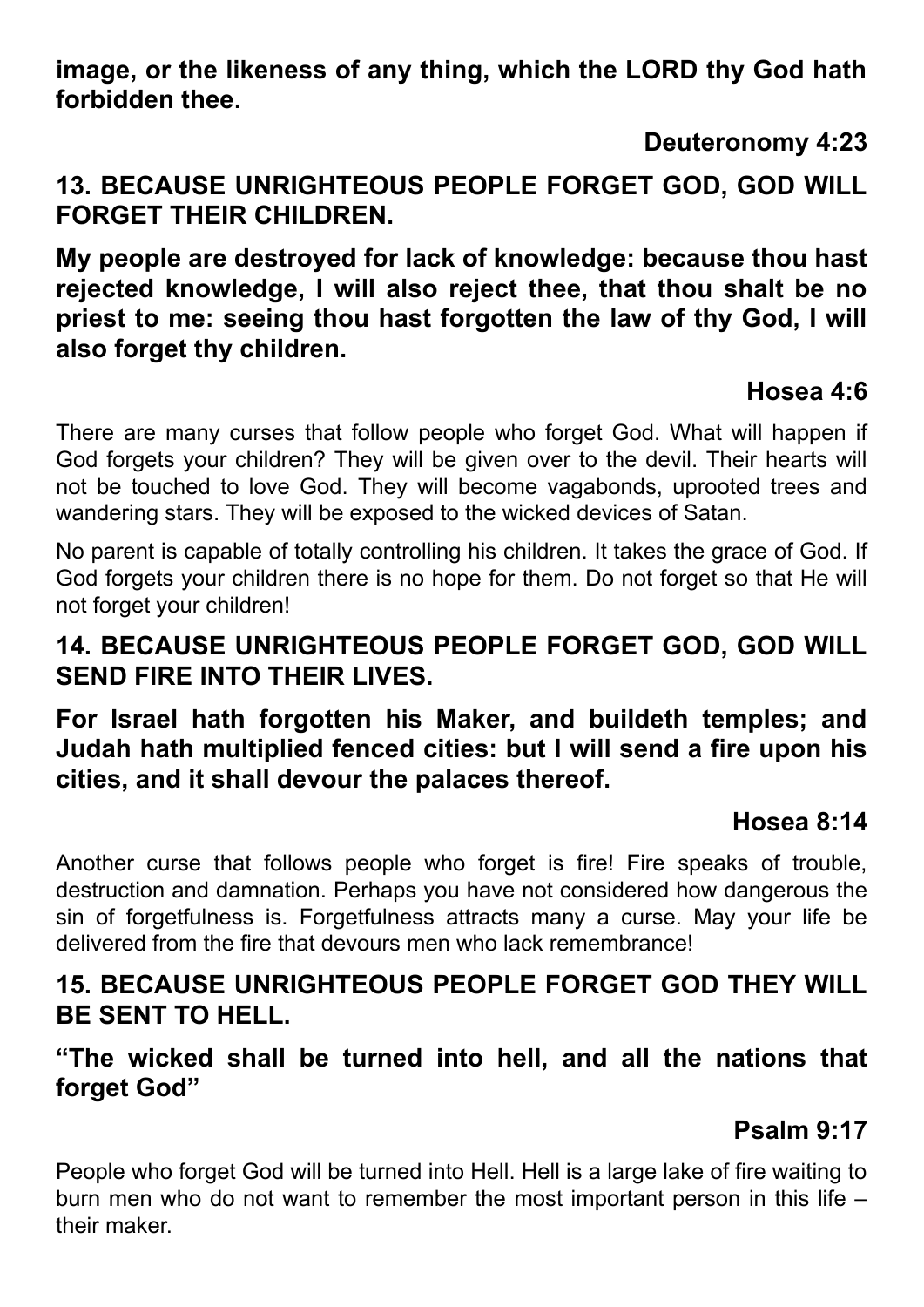The Scriptures are clear. God will throw out the people who have forgotten His name. You do not want to go to Hell. But Hell is reserved for those who forget God. Forgetting God is the ultimate unrighteousness of man.

Forgetting God is a more serious crime than we have wanted to believe.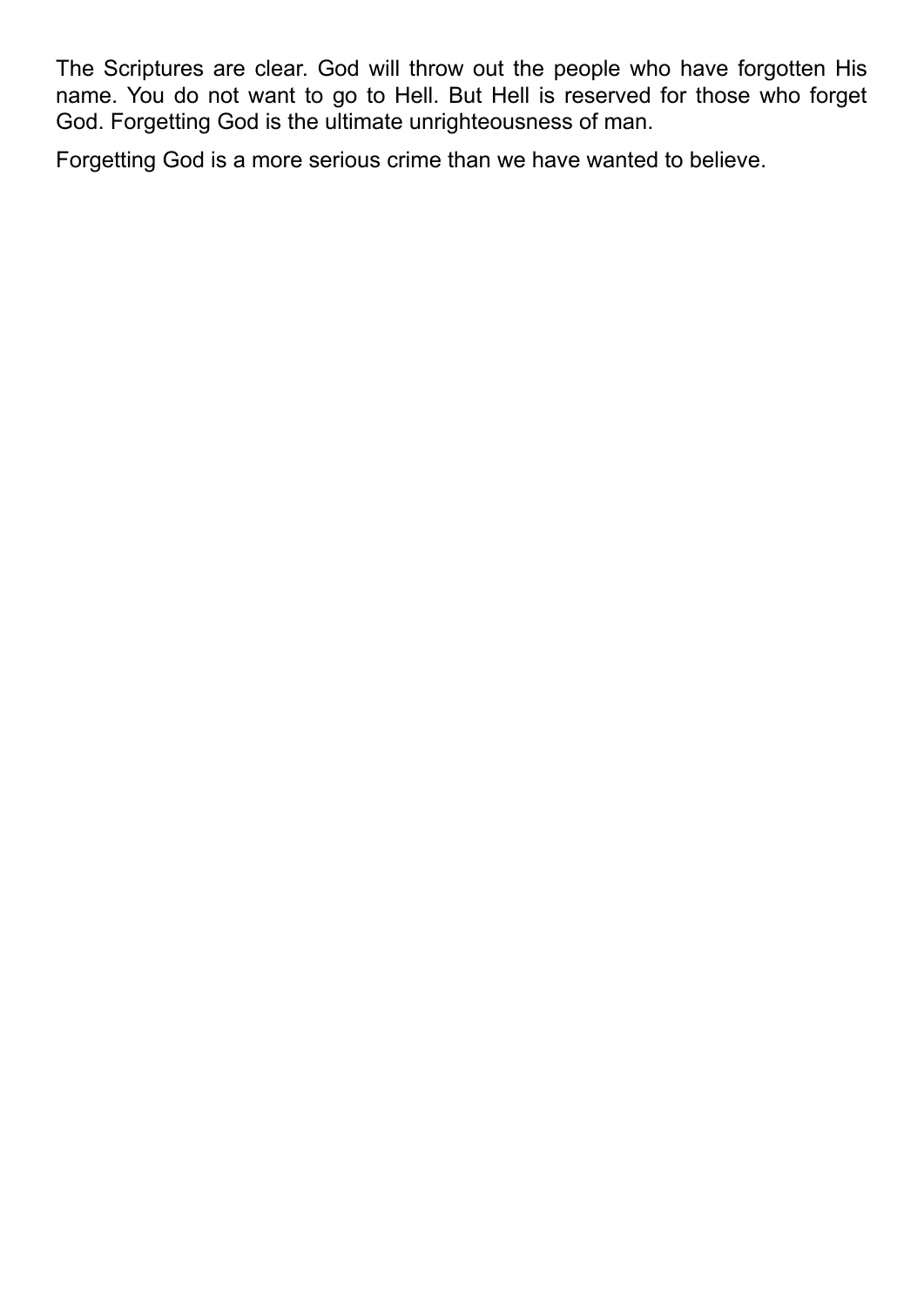# **Chapter 2**

# **Six Reasons Why it Is Important to Remember**

#### <span id="page-12-0"></span>**And THOU SHALT REMEMBER that thou wast a bondman in Egypt: and thou shalt observe and do these statutes.**

#### **Deuteronomy 16:12**

Amongst the people you will work with are men who do not have the ability to REMEMBER. Men without remembrance are a most deadly group. They are the brewing conspirators of your ministry. They are the up and coming traitors of your team.

*The ability to remember is probably the single most important quality for a minister.* I am set at ease when I discover that I am relating with someone who has the ability to remember. Almost every disloyal person lacks the ability to remember! When I think of some of the strange sons that I have had, I wonder if they cannot remember the times I had with them.

When the children of Israel were coming out of Egypt, remembrance was one thing God wanted them to have. He wanted them to remember how He had brought them out of Egypt. He wanted them to remember how bad things had been there. In their prosperity, He wanted them to remember the Lord God. God knew what would happen if they forgot these important things.

#### **1. Remembrance makes you appreciate salvation and preach about salvation.**

Men without remembrance sing songs that show their short memory. Most Christians are not grateful to God for their salvation.

Sadly, many Christians do not remember what Christ has done for them. The songs composed and sang by Christians today reflect this forgetful and unfaithful attitude. My heart jumps when I hear songs about salvation. Perhaps, this is why I love songs that speak of our salvation.

Men without remembrance do not evangelize. They have forgotten how salvation came to them. They have even forgotten how salvation gets to anyone.

Pastors who have forgotten about their salvation preach without doing altar calls. Men without remembrance have substituted the message of salvation for the popular motivational sermons on finance, management and "prosperity". These messages may be good but they cannot be substituted for the message of salvation.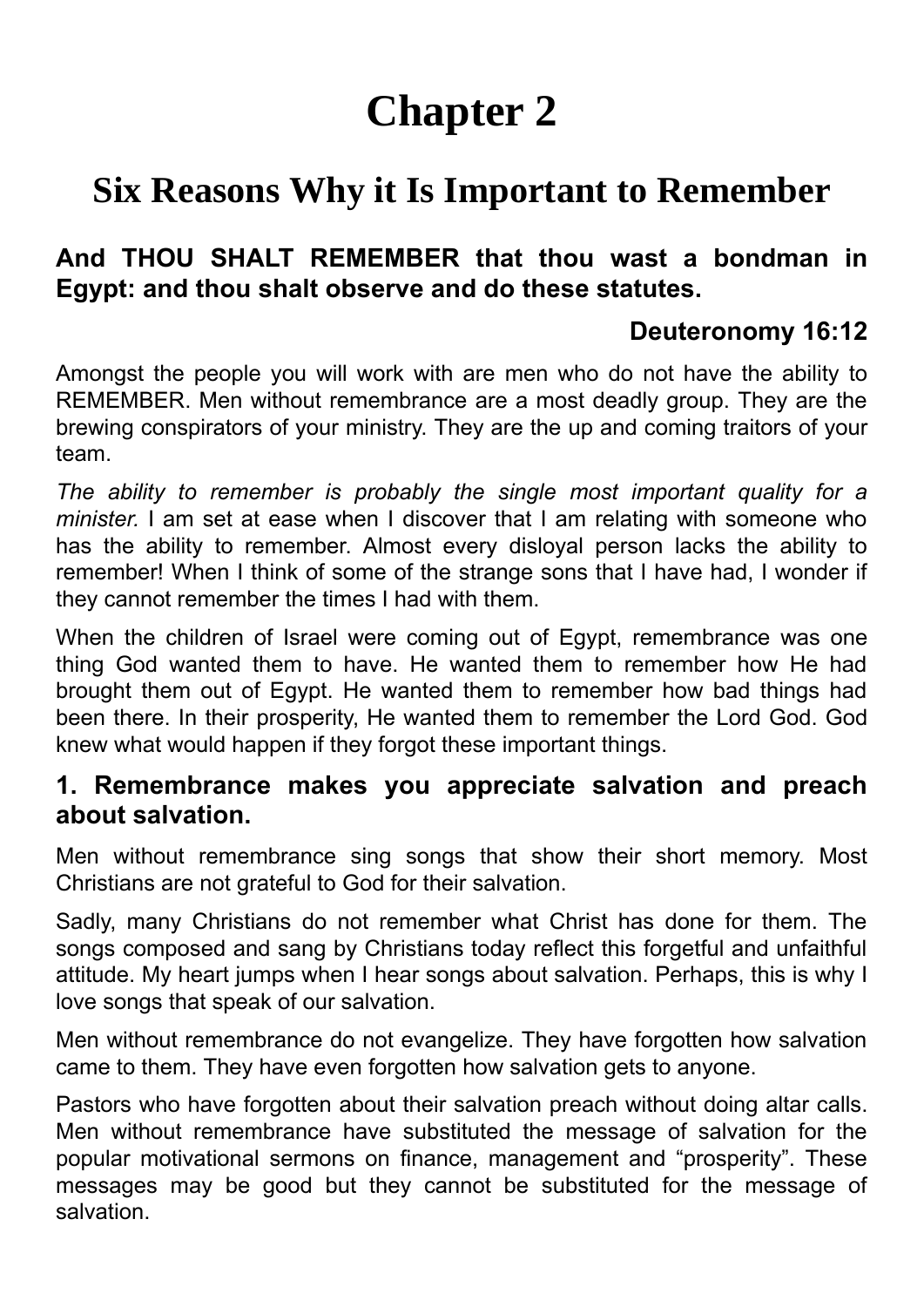It is Christians without remembrance who go round the world giving out food and water to sinners without ever preaching to them. Perhaps they have forgotten that no one will go to Heaven unless he is born again.

Churches are filled with happy-go-lucky Christians who want to celebrate their prosperity without a thought about how they got saved. What about others? Would I have been saved if no one had remembered?

#### **2. Remembrance makes you walk in your calling.**

#### **And THOU SHALT REMEMBER that thou wast a bondman in the land of Egypt, and the LORD thy God redeemed thee: therefore I command thee this thing to day.**

# **Deuteronomy 15:15**

I remember that I got saved in secondary school. I was about fifteen years old when I found the Lord. The memory of how I found Christ stays with me. I feel so blessed and favoured to be chosen and saved. The memory of it guides me in my current ministry. I find myself preaching in schools and universities. I have great hope when I see young boys and girls walking forward to receive Jesus Christ. I remember that I too gave my heart to the Lord in school. Some people seem to remember nothing. Perhaps salvation means nothing to them.

Some men who were raised in orphanages remember how they were shown the love of God. Some of them have built orphanages and cared for other children because they remember everything. Others walk away and rewrite their history, deleting every memory of the orphanage.

#### **The Memory of the Missionaries**

The memory of what God has brought you through is supposed to guide your present-day ministry. When I see the cemeteries of white missionaries, I remember how they shed their blood on Ghanaian soil for the salvation of an entire nation. Then I think of other remote nations, which are waiting for similar missionaries to come.

"Will anyone go?" I ask myself. "Will an entire nation perish because there is no missionary?"

I remember the sacrifice of these Swiss missionaries with gratitude. It is because Ghanaian churches are led by pastors who have forgotten about how missionaries came to die in Ghana, that they do not send missionaries to other similarly deprived areas.

# **3. Remembrance keeps you humble.**

When you remember where you came from, you always recognize that the grace of God has been at work. When you clearly remember where God picked you up from, you will not attribute your current success to any personal strengths or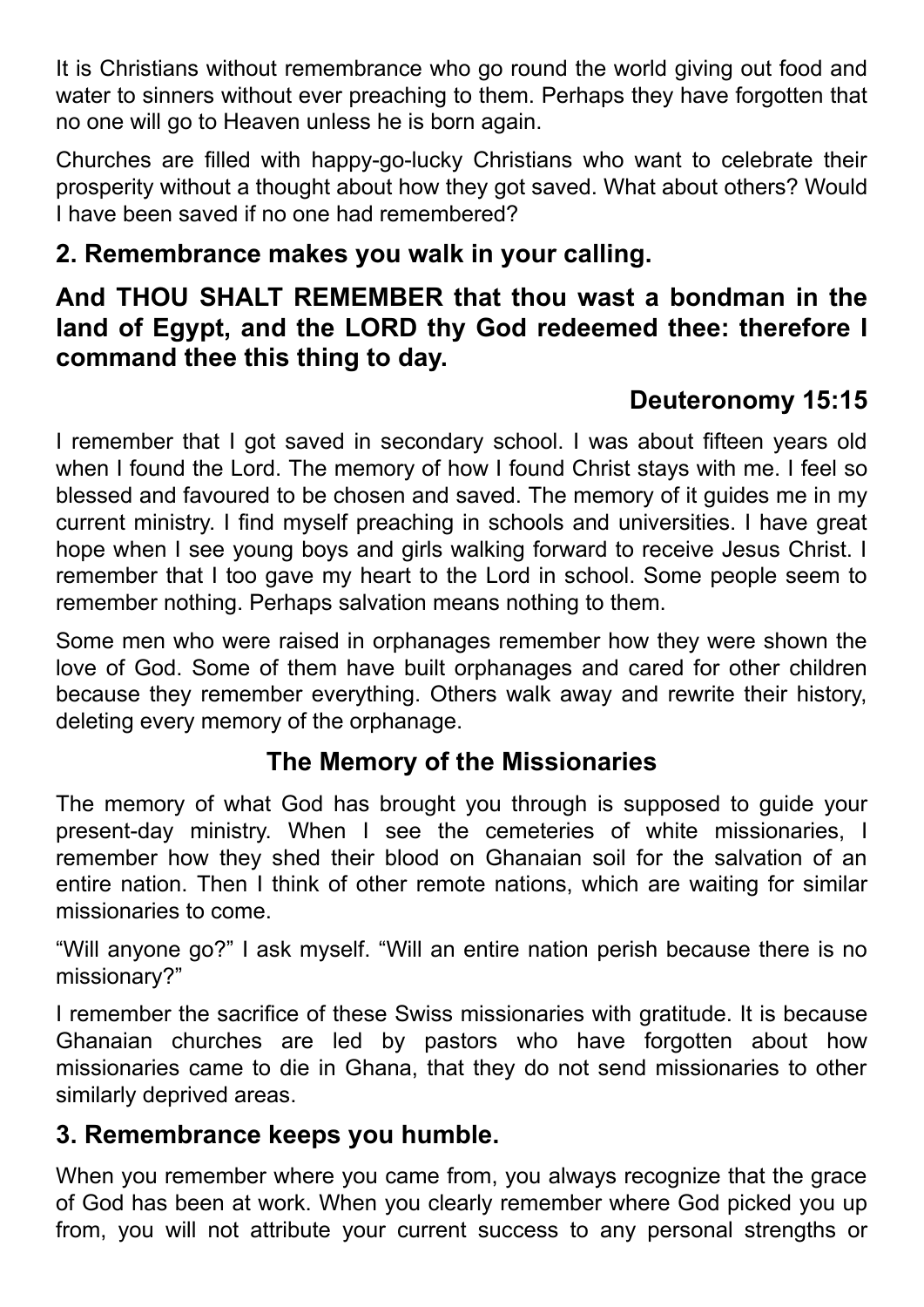wisdom. Unfortunately, people tend to black out their past. They refer to no one and they seem to remember nothing bad or difficult from their background.

Listening to them, you get the impression that they are self-made. They do not mention their beginnings, their struggles or their failings. You almost get the impression that you are reading about superman when you read about them!

But Paul said that he took pleasure in his infirmities and distressing situations. Paul told us that he had been beaten and whipped by unbelievers. This does not sound like superman.

Talking plainly about things God has brought you through will only make you thankful and humble. It will save you from self-deception and unnecessary pride.

#### **…Most gladly, therefore, I will rather boast about my weaknesses, so that the power of Christ may dwell in me.**

# **2 Corinthians 12:9, NASB**

A man of remembrance stays humble through the memories of his different trials and sufferings. It is wiser to share these difficulties than to share your victories. I have noticed how the Lord has helped me to share my uselessness with others.

Sometimes I end my sermons on a note of weakness and defeat. I take pleasure in the weakness that is real so that the power of Christ will rest on me.

I have seen the dead raised in my ministry but I have also seen many people die after I prayed for them. There are times I think about the powerlessness and uselessness of my life and ministry. I am learning to choose this way so that the power of Christ will rest on me.

There is no need to protect an image that needs no protection. Be real! Remember the realities of your life. Share them and help yourself to be humble.

#### **4. Remembrance makes you a grateful person.**

The sin of ungratefulness is as the sin of forgetfulness. They are almost synonymous. Sadly, people forget how they have been loved. Because people forget exactly how they were helped, they are indifferent to the source of help.

Some parents virtually have to beg their children to remember them in their old age. Some pastors virtually have to beg their congregations to honour them for their labours.

This world has six billion, ungrateful and forgetful people! This is what creates the discontentment, conflict and wars. There are people we must be grateful to. God wants us to be thankful and grateful for all His blessings. We must be grateful for the channels that God uses. We must be grateful for their faithfulness with what God gave to them.

# **5. Remembrance makes you kind and helpful to others.**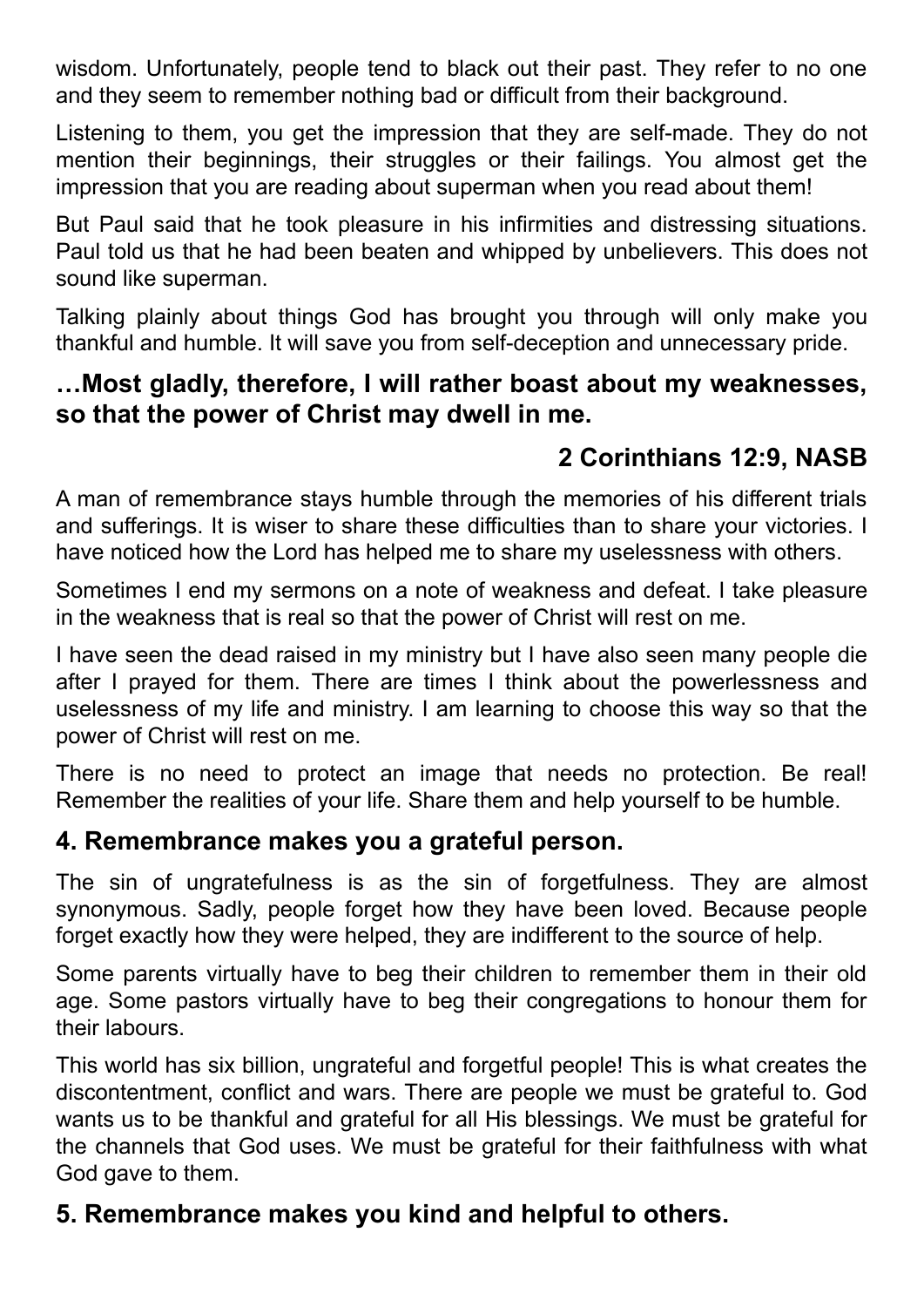Remembrance is important because it is supposed to govern your current behaviour.

#### **And thou shalt REMEMBER that thou wast a bondman in Egypt: and thou shalt observe and do these statutes.**

#### **Deuteronomy 16:12**

The Israelites were supposed to remember their past and allow this memory to influence their current behaviour.

In the Scripture I just quoted, remembering their past state of being bondmen would propel them to obey the Lord and include the fatherless, widows and strangers in their feasts of rejoicing.

**And thou shalt rejoice before the LORD thy God, thou, and thy son, and thy daughter, and thy manservant, and thy maidservant, and the Levite that is within thy gates, and the stranger, and the fatherless, and the widow, that are among you, in the place which the LORD thy God hath chosen to place his name there.**

**And thou shalt REMEMBER that thou wast a bondman in Egypt: and thou shalt observe and do these statutes.**

#### **Deuteronomy 16:11-12**

#### **You Can't Stay Here**

When you do not remember where you came from, you behave wrongly. One day, I noticed a lady who was constantly irritated by a stream of cousins, nieces and nephews who were living with her.

She did not want to have all these relations living in her house. She wanted her privacy. She wanted to enjoy her husband, her home and her children without interruption. But her husband insisted on having all these cousins, nieces, nephews and miscellaneous relations in the house.

The conflict that this situation was brewing brought the problem to my attention.

One day I asked my wife, "What type of home did this lady grow up in? Did she live with her Daddy, her Mummy and other brothers and sisters?" (You see, my wife knows everything).

My wife smiled and answered, "No, not at all, she didn't."

"So what kind of home did she grow up in?" I asked.

"Oh, she lived with her aunty for most of her early days. Her mother had travelled away for most of her childhood and she grew up living in other people's homes."

Then I thought to myself, "Has this lady forgotten that she was a guest and maybe a bother to someone for many years? Can she not accommodate relatives as she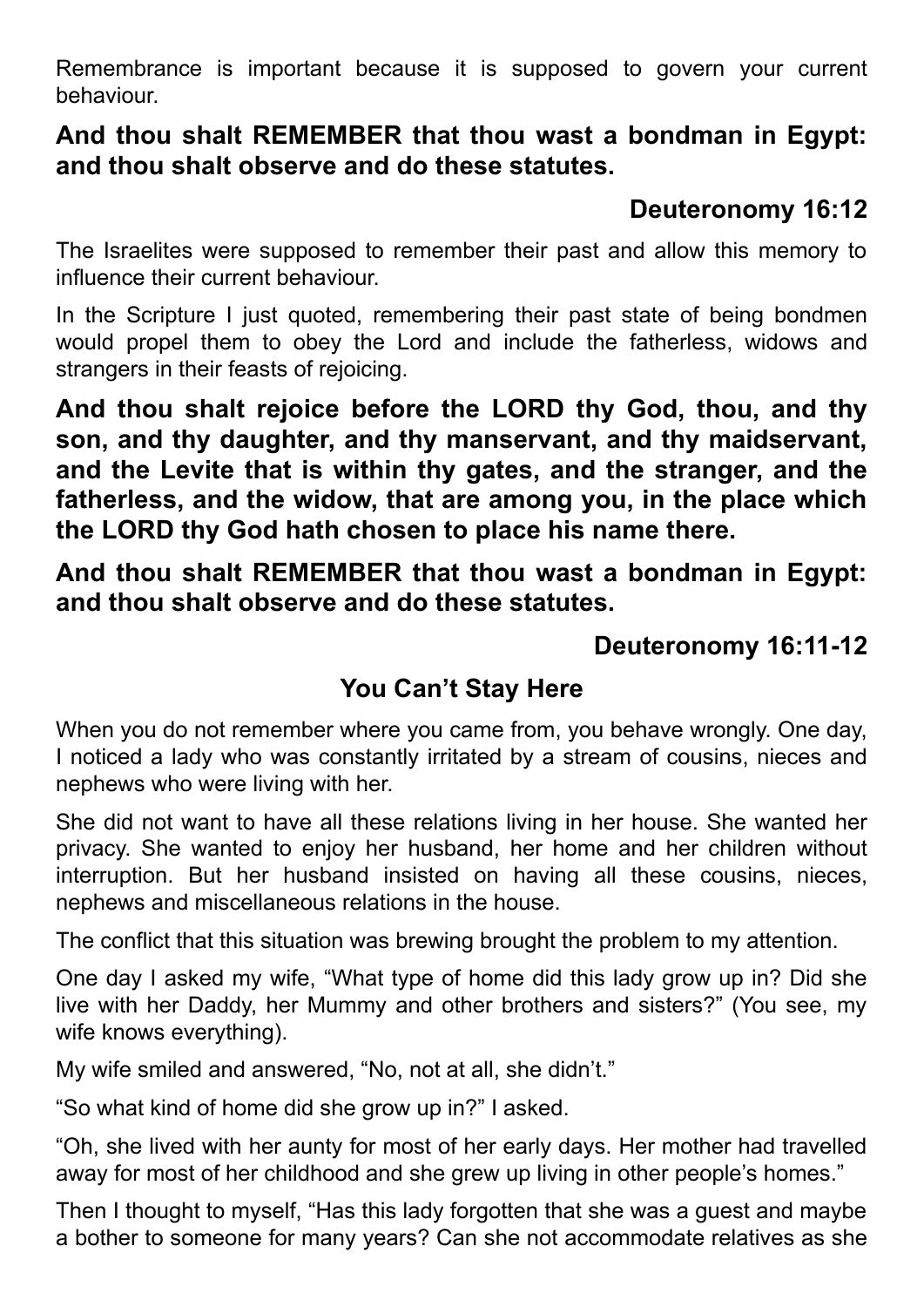was once accommodated?" The problem is that people forget where they came from.

I remember that it was not easy to break out in ministry. I felt so intimidated by senior "big shot" ministers. They commanded crowds and crowds of people and seemed so powerful.

"How would my ministry ever be like this?" I wondered.

#### **I Was Mocked**

One afternoon, I met the pastor of a large church at a social function. He looked me up and down and said, "Pastor Dag." When he addressed me as "Pastor", I felt silly and withered under his mocking smile. You see, I had about twenty people in my church and he had thousands! I felt like an idiot. His voice reeked of contempt. I almost blurted out, "Are you mocking me?" I felt no help from this great man of God - only mockery.

When I began my church, I made several efforts to be accepted and to gain help. I went to see the pastor of a large church in my city. I had to travel to the upscale part of the city to see this pastor. He graciously received me and sat with me in his garden. I told him how I had begun a church. When he began to talk, however, I wished I had never gone there.

#### **I Was Rejected**

He said, "There are many young boys who are starting churches without attending Bible schools. They do not know what they are doing. They will all amount to nothing." Every time I read the comment that Nabal made about David, I remember that day because the remarks Nabal made about David were very similar to what this man of God said to me.

#### **And Nabal answered David's servants, and said, Who is David? and who is the son of Jesse? there be many servants now a days that break away every man from his master.**

#### **1 Samuel 25:10**

Instead of helping me, he sent his associate pastor to organize a large crusade right where I had started the church. During the programme, they showed a documentary of this pastor's ministry and I felt foolish for even trying to begin a church. But I did not give up. I was still looking for recognition and help for my fledgling church. I invited another well-known pastor to minister in my baby church. This fellow had ministered in my fellowship many times.

#### **Who Are the Thorns?**

This time he told my assistant who was sent to invite him that he would not come. "Why not?" I asked.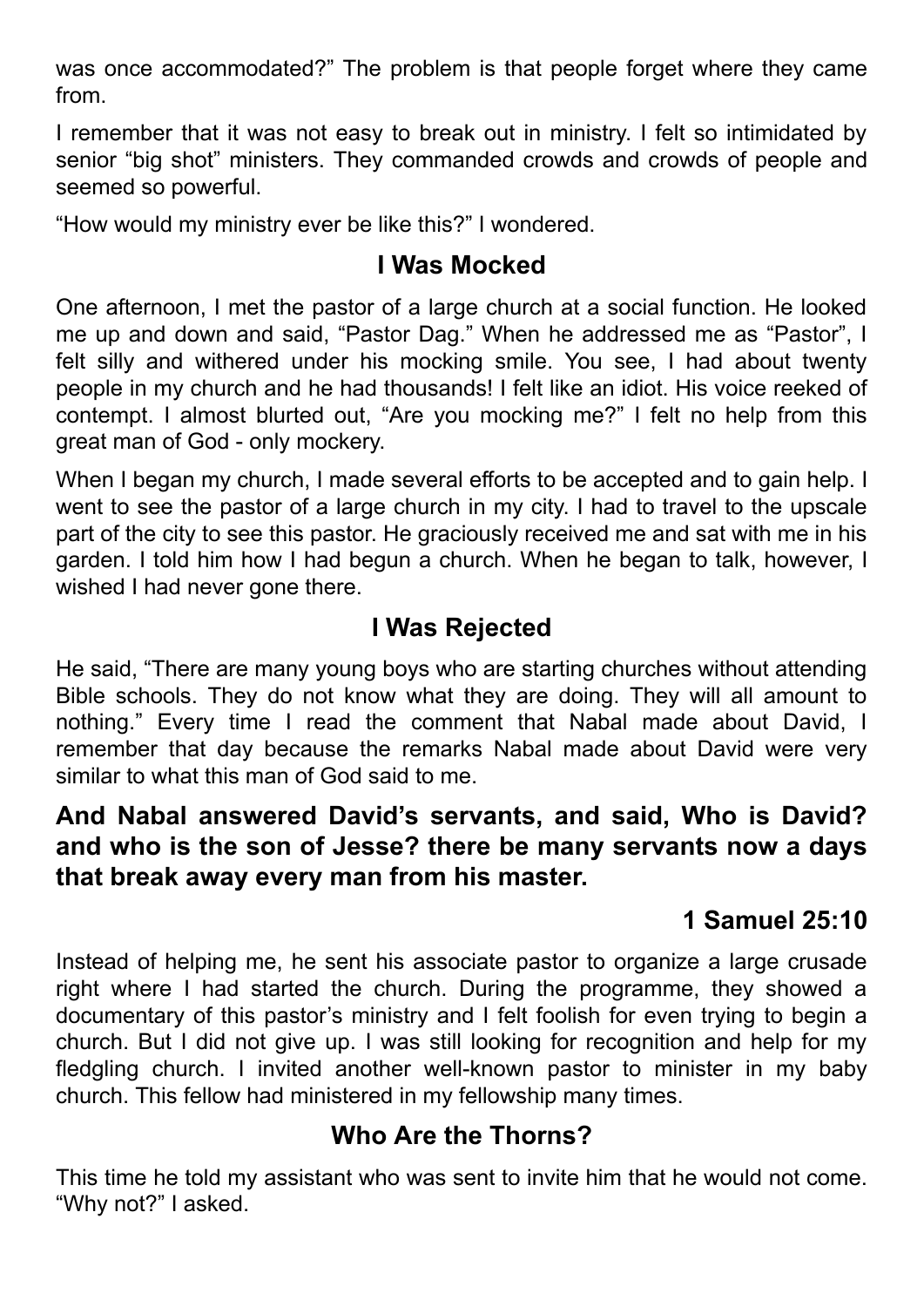My pastor was hesitant to answer my question. Finally, he did. He said, "The 'big minister' said, 'I have stopped sowing amongst thorns'."

"Thorns?" I asked. "Who are the thorns? When did we become thorns? He doesn't want to preach to us anymore?" I questioned.

"Yes," the messenger answered. "He will not come to this new church and he has given the reason. He does not sow among thorns anymore."

Nobody helped us when we were small. And I remember each encounter. That is why I try to help others in ministry. I love to encourage up and coming ministers and to tell them that they are going to make it. Nobody ever told me that. Even up till now, nobody tells me that I am going to make it. It is a great thing to be encouraged.

#### **6. Remembrance makes you kind.**

God told the Israelites to be kind to strangers just because they were once foreigners in Egypt.

#### **You shall not oppress a stranger, since you yourselves know the feelings of a stranger, for you also were strangers in the land of Egypt.**

# **Exodus 23:9, NASB**

I remember how I suffered under the repression of some lecturers in medical school. Many lecturers had only threats and warnings for their students.

I thought to myself, "If I was ever a lecturer I would be kind to the students and help them to pass their exams."

One day, however, I was chatting with one of my classmates and he said, "When I become a lecturer I will ensure that students suffer as much as I did."

I was amazed at his declaration. Could he not see what he was going through? Would he not remember the anguish that he experienced in this place?

Unfortunately, wicked people do not remember their hardships. Many wicked people simply cannot remember what it was like to be on the other side. God warns us in His Word to remember how we felt and to help others who are in a similar situation.

Perhaps you come from a very poor background. God expects you to reach out and help such poor people because you know what it feels like to be poor!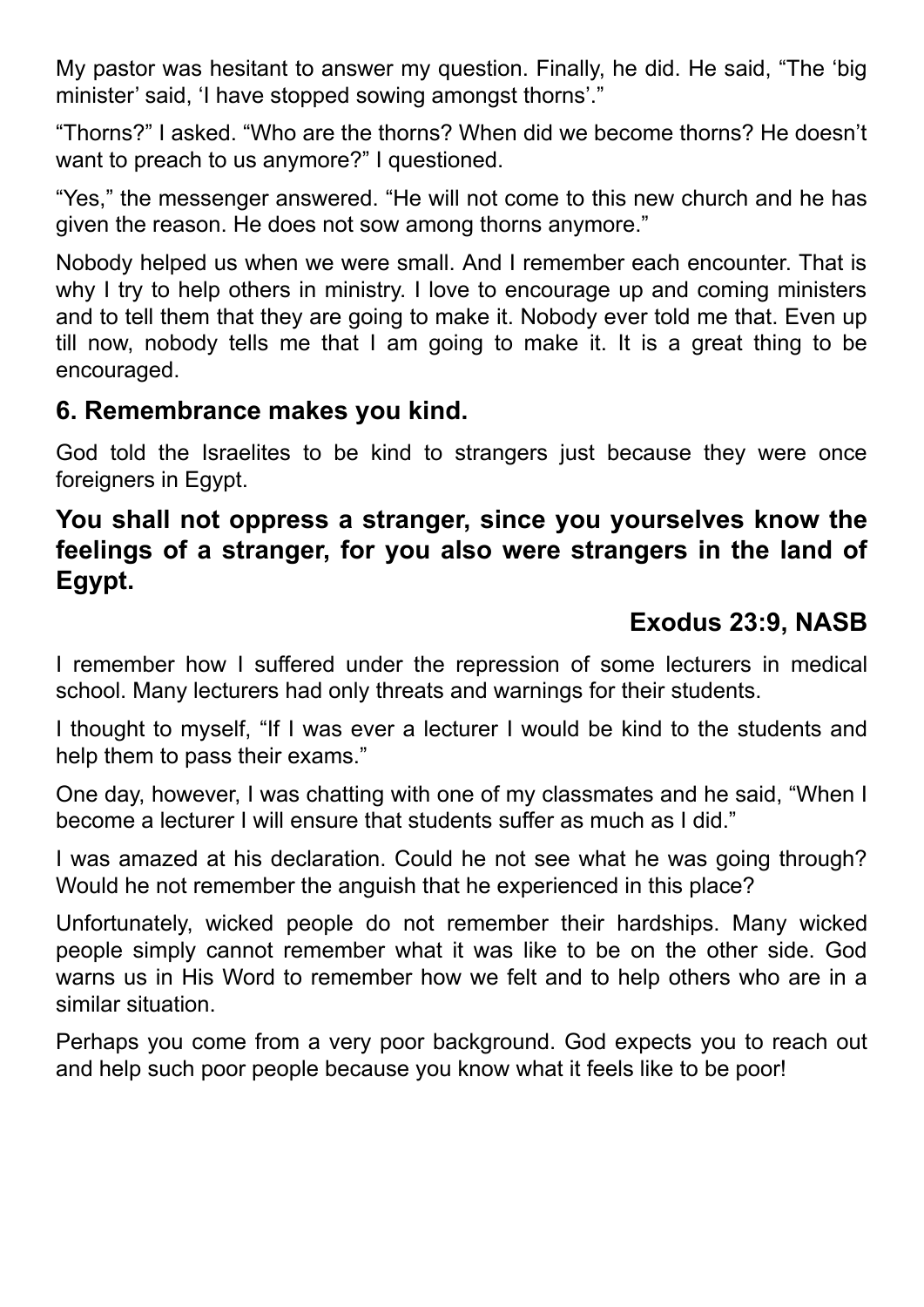# **Chapter 3**

# <span id="page-18-0"></span>**Five Evils That Befall People Who Forget**

# **1. PEOPLE WHO FORGET ARE CONSTANTLY DEMOTED.**

# **Pride goeth before destruction, and an haughty spirit before a fall.**

#### **Proverbs 16:18**

People fail exams because they do not remember important things. Can you remember when you did your geography examinations and were asked: What is the longest river in the world? What is the highest mountain in the world? What is the largest lake in the world?

#### **I Want to Be Promoted but I Cannot Remember My Geography**

But you could not remember the answers to any of these questions. You said that the longest river in the world was the River Jordan. You said that the highest mountain in the world was the Mount of Olives. You said that the largest lake in the world was the Sea of Galilee.

How could you pass your geography examinations when you could not remember that the longest river in the world is the Nile, and the highest mountain is Mount Everest and the largest lake in the world is the Caspian Sea?

Because you could not remember any of these things you could not pass your exams. And because you could not pass your exams, you could not be promoted. Everyone else went ahead whilst you stayed behind.

# **I Want to Be a Doctor But I Cannot Remember My Biology**

Then you wanted to become a doctor! But how could you become a doctor when you could not remember the answers to simple biology questions? You were asked: " Where is meat digested?" And you answered, "Meat is digested in the rectum." You could not remember that meat is digested in the stomach.

Then you were asked, "Give some examples of carbohydrates?" And you answered, "Fried Fish and pork chops." You could not remember the difference between carbohydrates and protein. Then you were asked, "Where can digestive enzymes be found?" And you answered, "Digestive enzymes are found in the fallopian tubes." With such answers you cannot expect to pass your biology exams. Your inability to remember important biological facts cost you your career in medicine.

Because of this, you could not be chosen for the science class and you never became a doctor.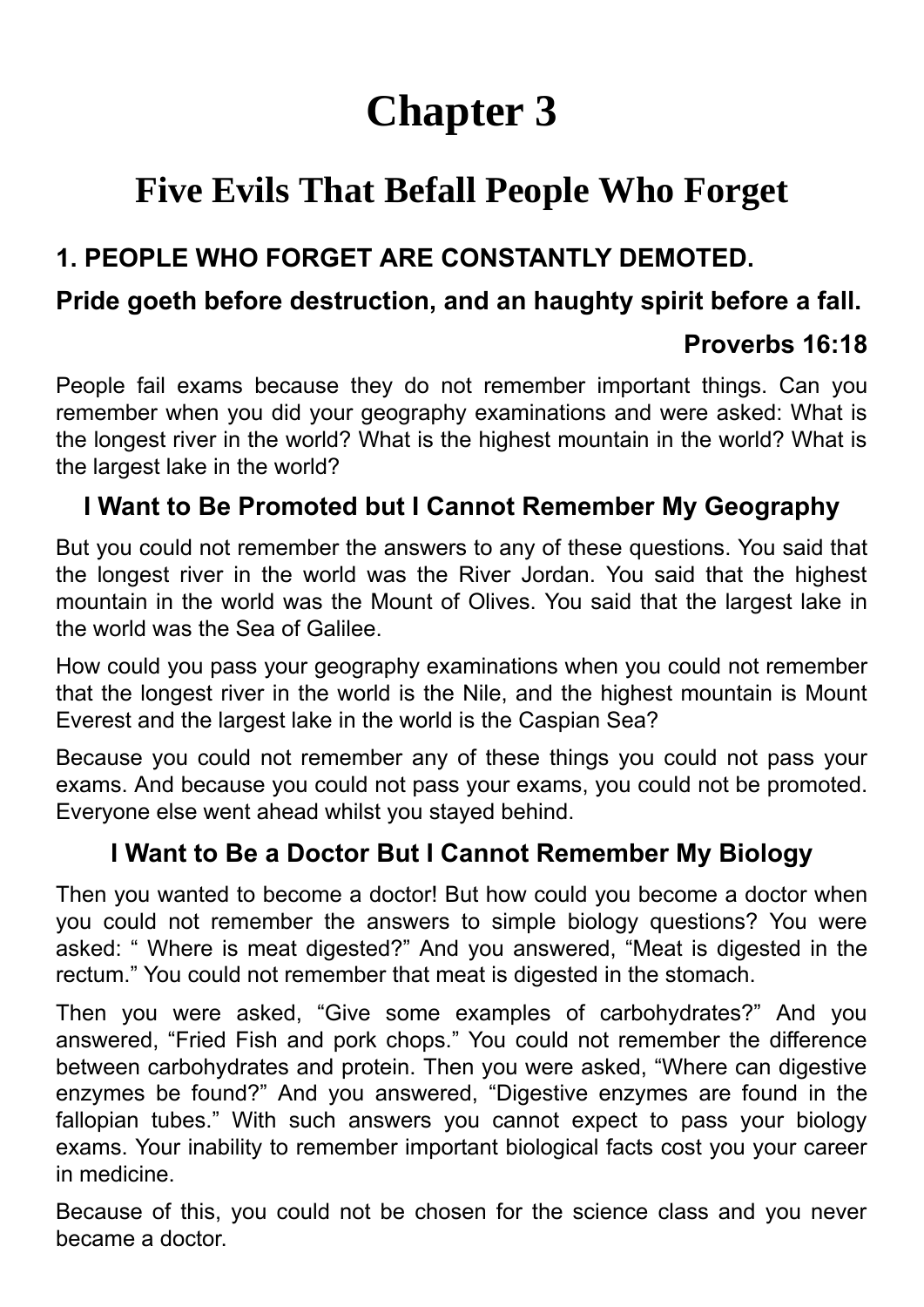Simply because you could not remember, you were excluded from the people who went ahead to become medical doctors. Today, you are in a lower social stratum because you could not remember your biology answers.

# **How Forgetting Leads to Demotion**

This same principle applies in spiritual things. Because you cannot remember the Word of God, you keep lowering yourself. Because you cannot remember those who helped you, you keep falling into the group of forgetful and accursed sons. You keep going lower in the ministry because you can't remember the things a minister must never forget.

Most people cannot trace the calamities of their life to their inability to remember. They often blame other things as the causes of their problems. But actually, many of the evils that befall Christians come about only because they fail to remember certain things. Indeed, few people attribute the evils that befall them to forgetting. This is how it happens:

Forgetting leads to grumbling, murmuring, discontentment, pride and a host of other evils. When these evils are established, they in turn lead to your destruction and demotion. Are murmuring, discontentment, bitterness and pride not the forerunners of destruction and demotion?

# **2. FORGETFUL PEOPLE BECOME MURMURERS.**

#### **How oft did they provoke him in the wilderness, and grieve him in the desert!**

**Yea, they turned back and tempted God, and limited the Holy One of Israel.**

#### **They remembered not his hand, nor the day when he delivered them from the enemy.**

# **Psalms 78:40-42**

The children of Israel are the starkest example of ungrateful and forgetful people. This example is there because we are all like that. We need deliverance from the sin of forgetfulness. Do not think that anything in the Bible is far-fetched and does not apply to you. That is the best way to make the Bible impractical and irrelevant.

If you are a pastor, see all the kings in the Bible as pastors and put yourself in their shoes. See yourself as capable of making all their mistakes. This will help you to learn about yourself.

The children of Israel murmured against God continually. Yet, they had been delivered from being slaves. They had been delivered from being second-rate citizens in the land of Egypt. They had been delivered from the whips of the Egyptian taskmasters. All this did not seem to register in their minds. Have the things that God has done in your life registered on your mind and heart?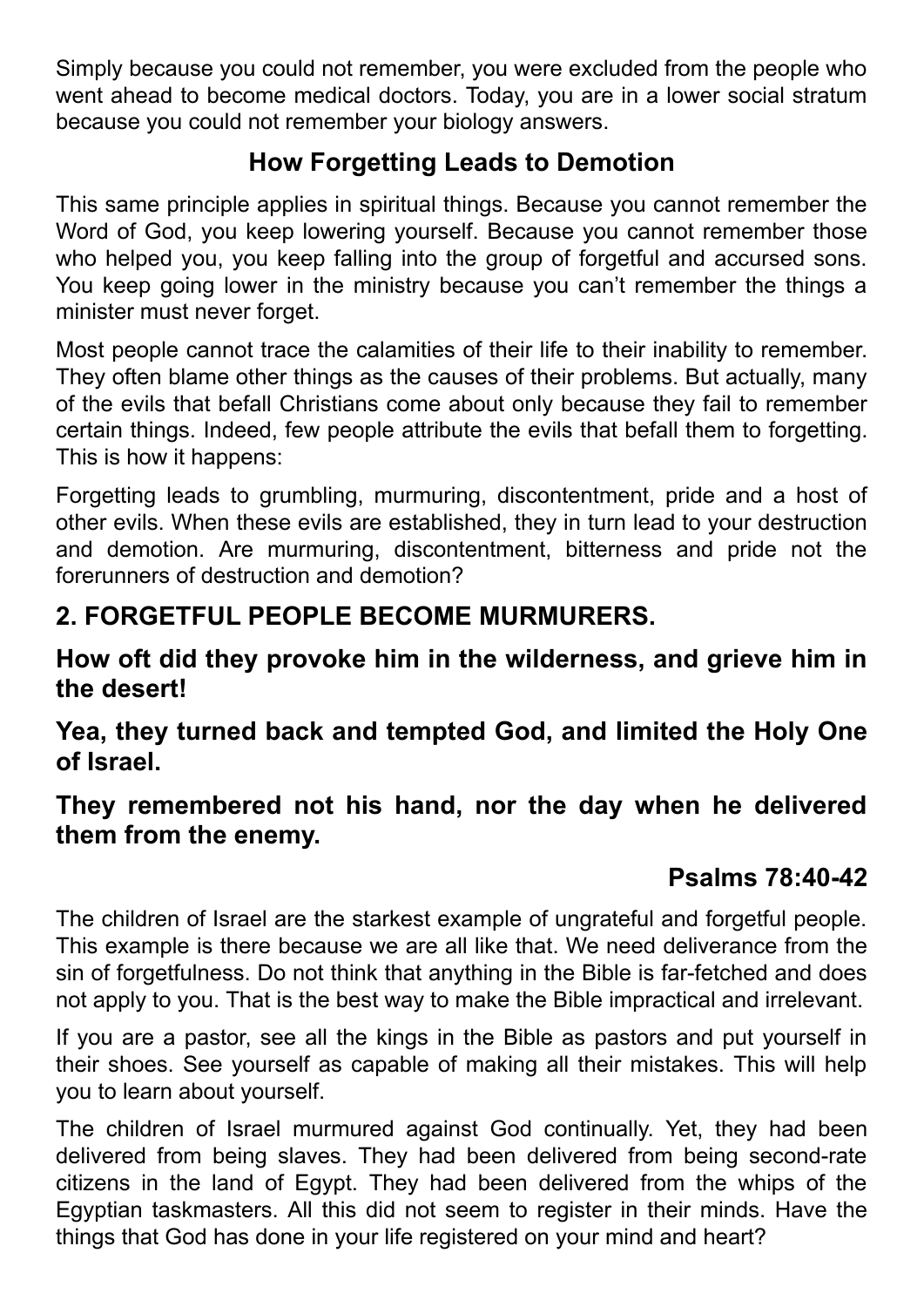After this the Lord took them through the Red Sea. Who had ever walked through the sea? Who has ever walked through the sea since then? He gave them a pillar of fire by night and a pillar of cloud by day. Yet all these did not register on the hearts of the Israelites. They turned against Moses at every opportunity. They murmured against the Most High and provoked Him to the uttermost.

With this forgetful attitude the children of Israel generated a frenzied crowd of fearful people. Panic whipped through the congregation and no one believed in Moses any longer. Forgetting the great things God had done, led to the historic failure of God's people to enter the Promised Land.

The children of Israel complained about many different things. Nothing seemed to satisfy them. They turned against God who had blessed them and given them many precious things.

Because murmuring emanates from an evil spirit, there is a point at which it does not even make sense. It is a repeated act of rebellion against a person. It is anointed from Hell and fully controlled by an evil being. Avoid people who murmur like you are avoiding the plague!

Notice the complaints of the children of Israel. Their complaints, if analyzed, look almost like the senseless gibberish of crazed monkeys.

"We remember the fish, which we did eat in Egypt freely; the cucumbers, and the melons, and the leeks, and the onions, and the garlick: But our soul is dried away: there is nothing at all, beside this manna, before our eyes" (Numbers 11:5-6).

What else would a slave desire more than freedom from slavery? And yet this benefit seemed not to register on their minds. They seemed to suffer from amnesia of a sort.

Notice how irrational and ridiculous these grumblings were: they complained about not having garlic, onions and leeks! Don't you think any present-day prisoner would prefer to be set free from prison than to have a daily supply of garlic?

Every prisoner in the world would gladly accept freedom if they never eat garlic again! Please do not let forgetfulness lead you to madness!

#### **3. PEOPLE WHO FORGET ARE REJECTED.**

Forgetting led to murmuring and murmuring led to God's rejection. God will reject you when you complain. It is important to be thankful all the time. Giving thanks is one of the things that help you to be filled with the Holy Spirit.

**…BE FILLED WITH THE SPIRIT; Speaking to yourselves in psalms and hymns and spiritual songs, singing and making melody in your heart to the Lord; GIVING THANKS always for all things unto God and the Father in the name of our Lord Jesus Christ,**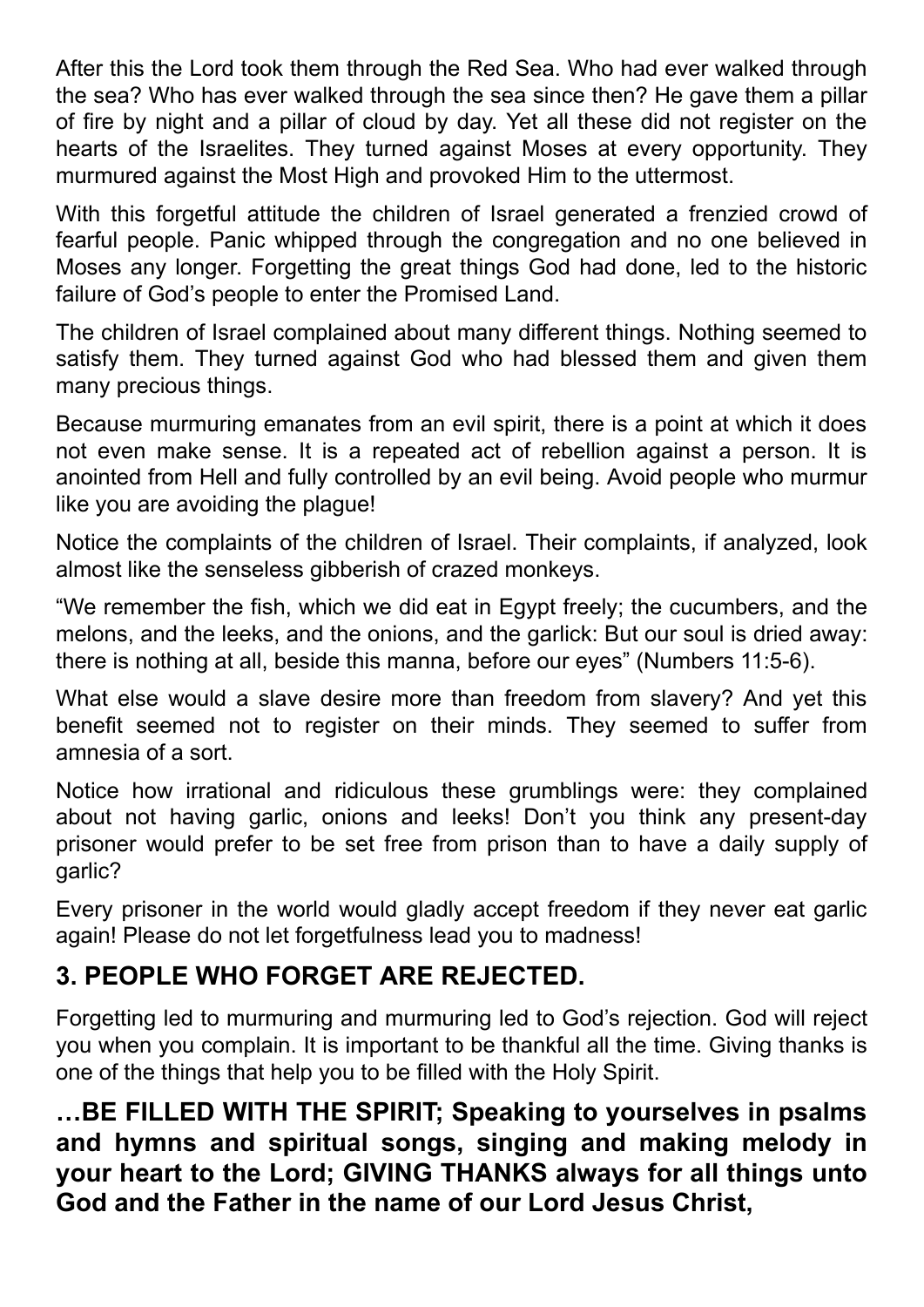# **Ephesians 5:18-20**

Just as giving thanks makes you filled with the Holy Spirit, complaining and murmuring will cause you to be filled with demons. The children of Israel were possessed with devils as they complained against Almighty God. The spirit of death killed them in the wilderness. If the Israelites had remembered all the great things the Lord had done, they would have stayed in the grace of God.

Jesus taught this principle to His disciples. He wanted them to remember what had happened in the past. He wanted them to remember previous miracles and breakthroughs. He wanted them to remember the whole picture.

When He spoke of the leaven of the Pharisees, the disciples thought He meant real bread. They did not remember the miracle of the five thousand loaves. If they had remembered this miracle, they would not have thought that his comment was referring to real bread.

**And the disciples came to the other side of the sea, but they had forgotten to bring any bread.**

**And Jesus said to them, "Watch out and beware of the leaven of the Pharisees and Sadducees."**

**They began to discuss this among themselves, saying, "He said that because we did not bring any bread."**

**But Jesus, aware of this, said, "You men of little faith, why do you discuss among yourselves that you have no bread?**

**"Do you not yet understand or REMEMBER the five loaves of the five thousand, and how many baskets full you picked up?**

**"Or the seven loaves of the four thousand, and how many large baskets full you picked up?"**

#### **Matthew 16:5-10, NASB**

#### **He Forgot**

Without realizing it, I have often rejected people who complained and murmured about their work. I prefer to keep an employee who is incompetent but has a good attitude. As soon as people complain, they become unattractive. It is actually repulsive to have a complaining and discontented person around you.

I remember a brother who rebelled against me and said many unpleasant things. He became a most repulsive individual to me. As I heard of the various things that he said about me, I could only liken him to a bad dream! He used to love me and look up to me but, he had turned around a hundred and eighty degrees and now called me the devil. He hurled insults against those who led him to Christ.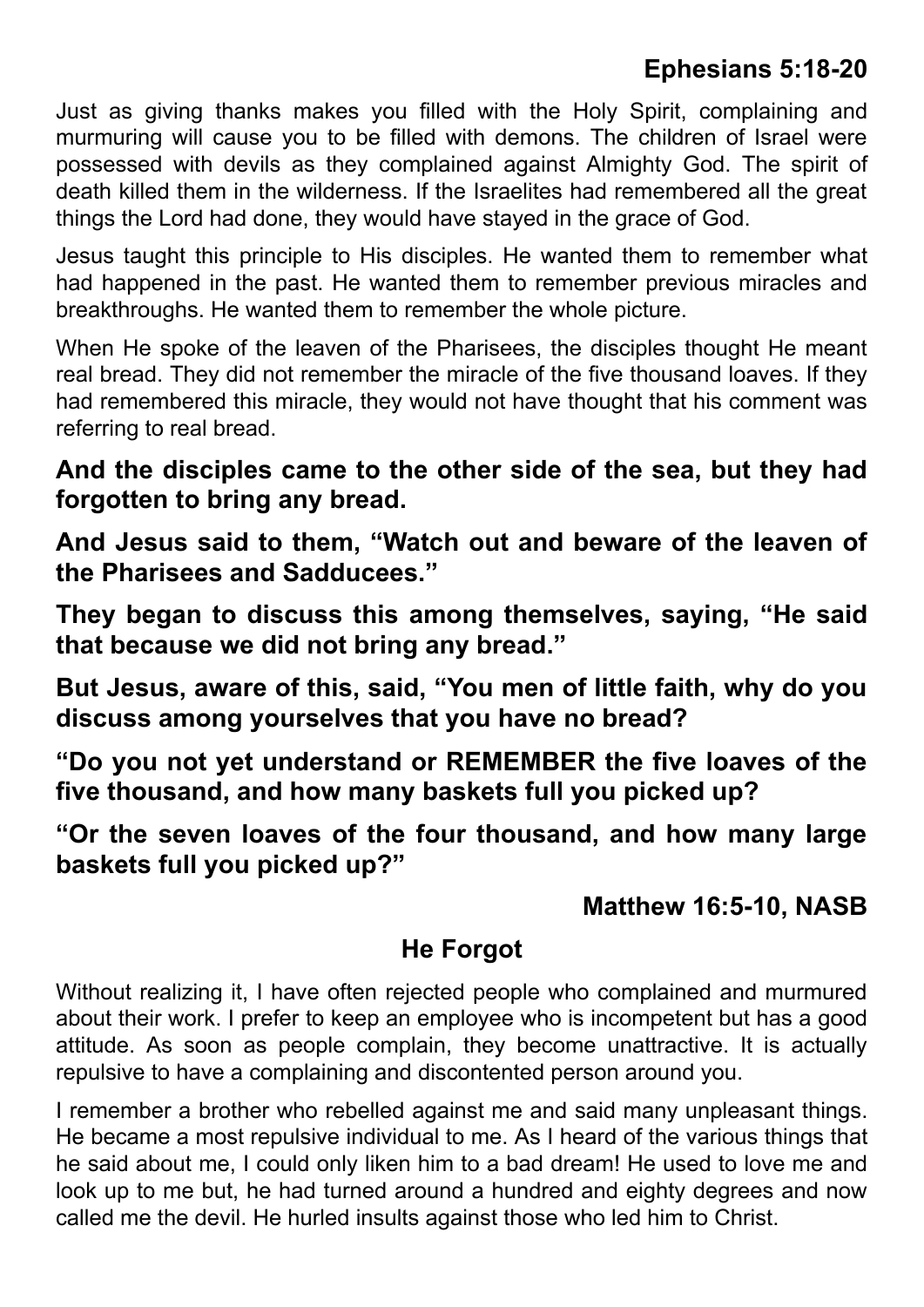He felt he was not being treated fairly and complained about his conditions of service. He spoke about how little money he was earning, and complained that he would have been earning millions if he had stayed in his former job. Doesn't that sound familiar? Doesn't it sound like the children of Israel claiming they would have been better off in Egypt?

#### **And the children of Israel said unto them, Would to God we had died by the hand of the LORD in the land of Egypt, when we sat by the flesh pots, and when we did eat bread to the full; for ye have brought us forth into this wilderness, to kill this whole assembly with hunger.**

# **Exodus 16:3**

This fellow had forgotten how I had welcomed him into full-time ministry.

He had forgotten how he had said, "I will work for God, even if I am not paid."

He had forgotten the times of fellowship we enjoyed together and how we were like brothers from the same family.

He had forgotten how he loved listening to my tapes.

He had forgotten how he would lie down for hours soaking in messages from different camp meetings I had preached at.

It seemed he had forgotten how I had appointed him as a pastor.

He probably could not remember how I ordained him into the ministry.

He had forgotten how he had never been able to travel outside the country until I arranged for his first visa.

I do not think that I am harming someone when he comes to work in full-time ministry. I believe that full-time ministry is the greatest opportunity of a lifetime. If, however, the person feels it is a punishment, I would not like to continue inflicting hardships on the person.

After this fellow began his complaints and grumblings, our relationship was at the beginning of the end! It was only a matter of time before he was incompatible with what God was doing in my ministry. When the children of Israel began to complain against Moses, they became incompatible with the Promised Land vision. When you complain you will be rejected. This is what happened to God's people as they marched to the Promised Land. Only little children who did not understand and who could not complain entered the Promised Land.

#### **The Discontented Missionaries**

Some years ago, some missionaries I had sent to the mission field began complaining about various things. They would call one another and gossip about how they were not being treated fairly. Through no fault of the Missions Office,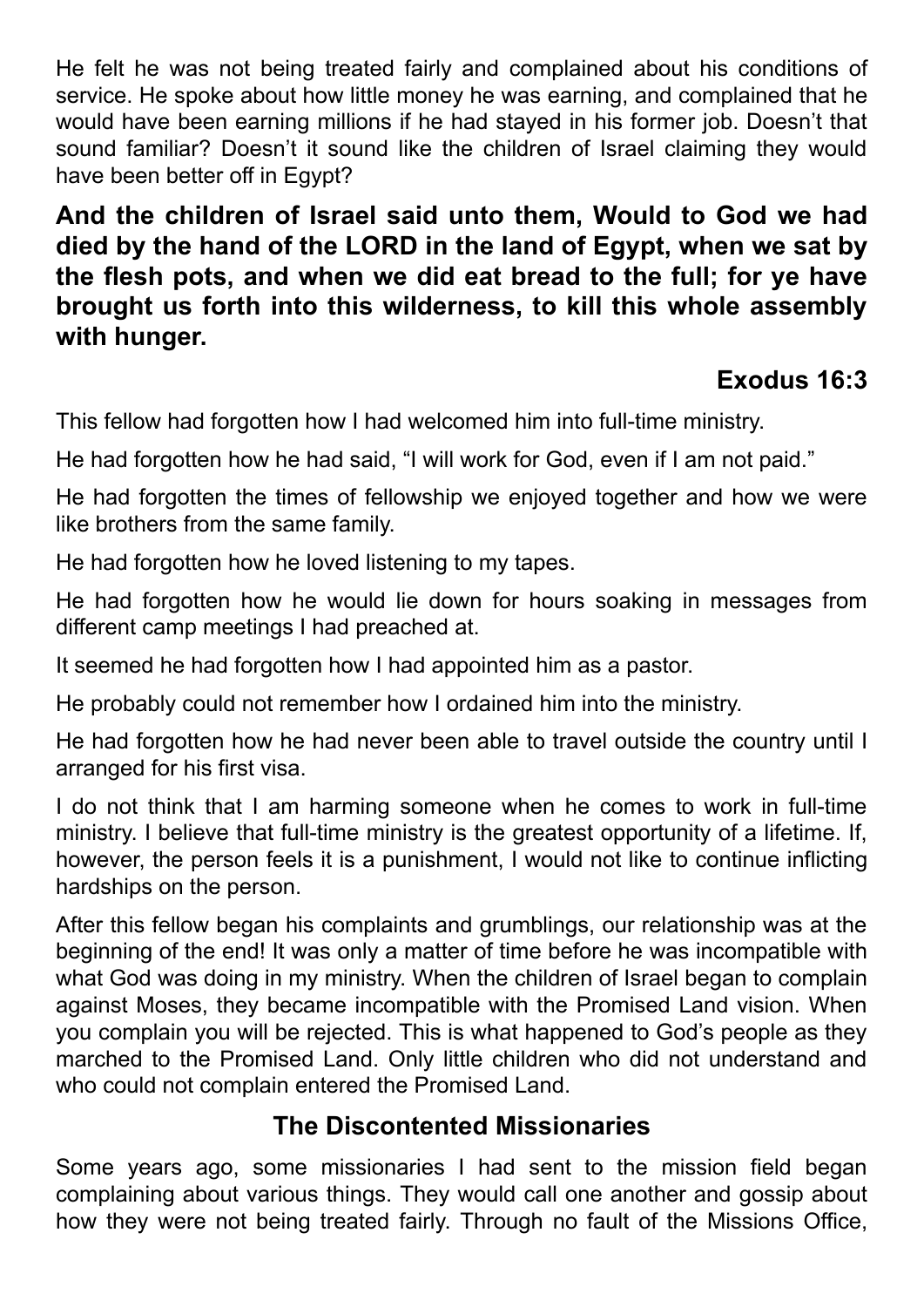one of them was separated from his wife and felt that his wife's trip to join him was being unduly delayed.

Another missionary complained about the routing of his wife's flight. Other missionaries joined in and became equally discontented about other issues. Different little issues became mountains of fodder for discussion.

After a while, the spirit of discontentment, murmuring and grumbling was rife amongst this team of missionaries.

I remember a meeting I had with them. They all seemed different from the people I had known. I wondered how they had become so forgetful so soon.

These young men had forgotten how I had helped them to come into ministry.

They had forgotten how I had flown them into international cities and set them up to start churches.

They had forgotten that they had never had to rent a house since they finished school.

They had forgotten that their daily bread was guaranteed, whether the church they pastored made enough money or not.

They had forgotten that cars were handed over to them on a silver platter.

They never needed to know the price of a car.

They had forgotten the times of fellowship and love I had had with them.

They had forgotten how I had visited them in their homes and become close to them.

They had forgotten my involvement in their personal lives.

They had forgotten how I would sit, chat and fellowship with them.

They had forgotten how I had helped them to choose marriage partners.

They had forgotten how I had encouraged and guided them in the ministry when they were in university.

They had forgotten how I helped them to have their weddings.

They had forgotten how I sent them on honeymoons and paid for everything.

They had forgotten that they did not need to know the price of a plane ticket - it was just bought for them.

They had forgotten how privileged they were to have been sent to countries they had never known.

As I sat at the meeting, I realized that my young missionaries had forgotten too many things too soon. They had become grumpy, disgruntled and discontented with the ministry and with me. It was as though another spirit had taken over their lives.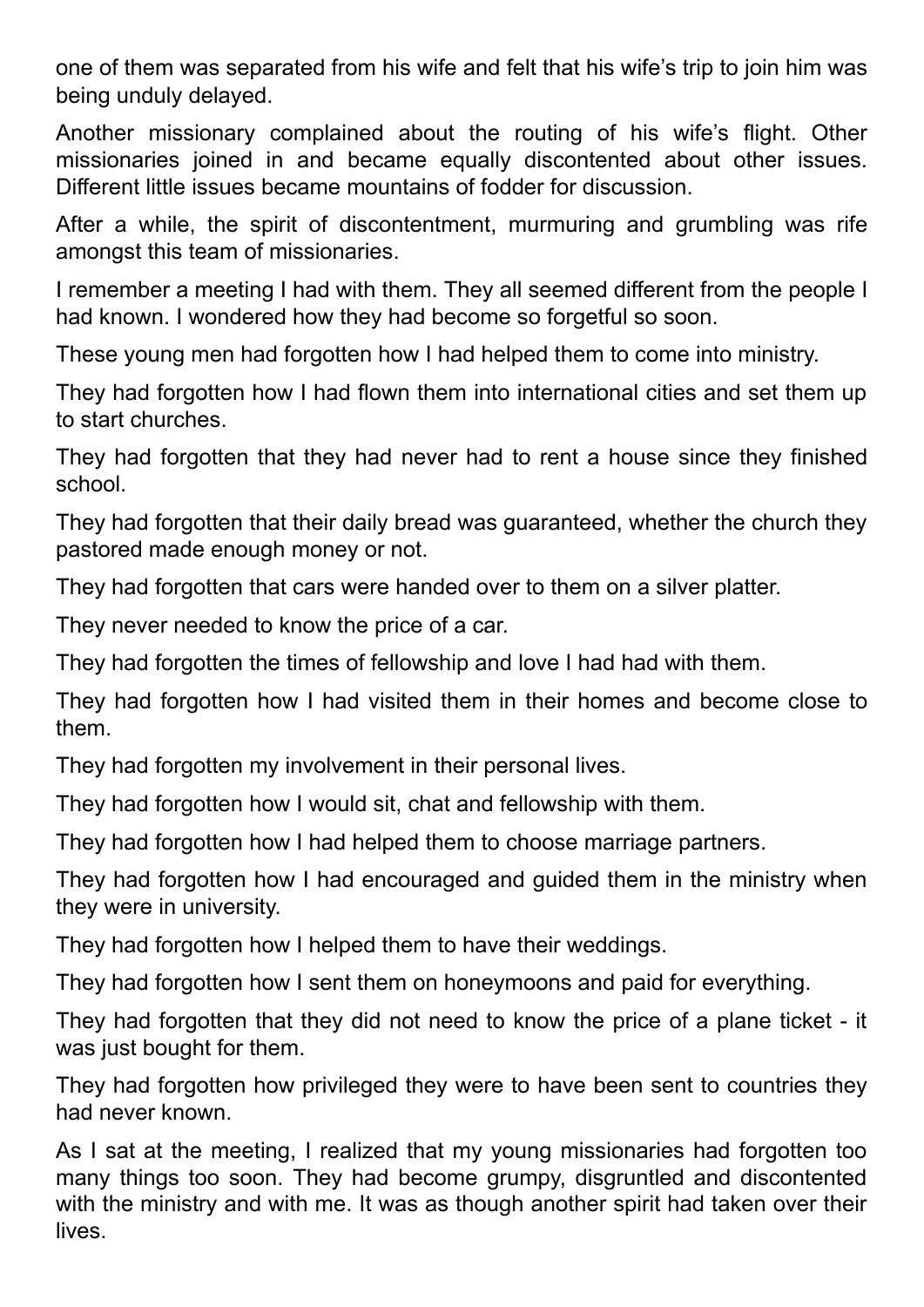I held on for as long as I could but I had to dismiss them from the mission field and from full-time ministry.

It was a painful and very difficult decision but there was no way out. I had no choice but to take the decision to dismiss them. These were beloved sons of mine and I knew that what I was doing would change their lives drastically. These soldiers would not be a part of what I was doing and I would march on without them.

Forgetting had cost them too much. May you not forget what the Lord has done in your life!

# **4. PEOPLE WHO FORGET BECOME DISLOYAL.**

#### **…Judas Iscariot, which also betrayed him…**

#### **Mark 3:19**

Judas was the all-time traitor of traitors. How did he become the most treacherous and disloyal follower of all time? The answer may lie in this important subject of remembrance. Forgetting important things makes you fail school exams as well as all the other tests of life.

Perhaps, Judas forgot many of the miracles that Jesus did.

He forgot how he was chosen from among hundreds of awestruck followers.

He forgot how he was privileged to sit with the Lord in private and to fellowship with deity.

He forgot how he had heard many things that no one had ever heard.

He forgot how he had listened to teachings that had never ever been recorded.

He forgot the breakfasts and lunches he had had with the Lord.

He forgot how he was chosen from among the twelve to handle money.

He forgot how Jesus had trusted him especially with a unique job He had given to no one else.

It seemed he had forgotten about the mansions promised in Heaven.

The fact that he was to have rewards in Heaven meant nothing to him.

Judas forgot about the frightening messages of Heaven and Hell.

Judas forgot about the rich man and Lazarus (people they actually knew and remembered) and how Jesus had told them that they were in Hell and Heaven.

Judas had forgotten the powerful messages that Jesus had preached.

Judas had forgotten about the amazing miracles Jesus had performed when he healed blind, deaf and dumb people.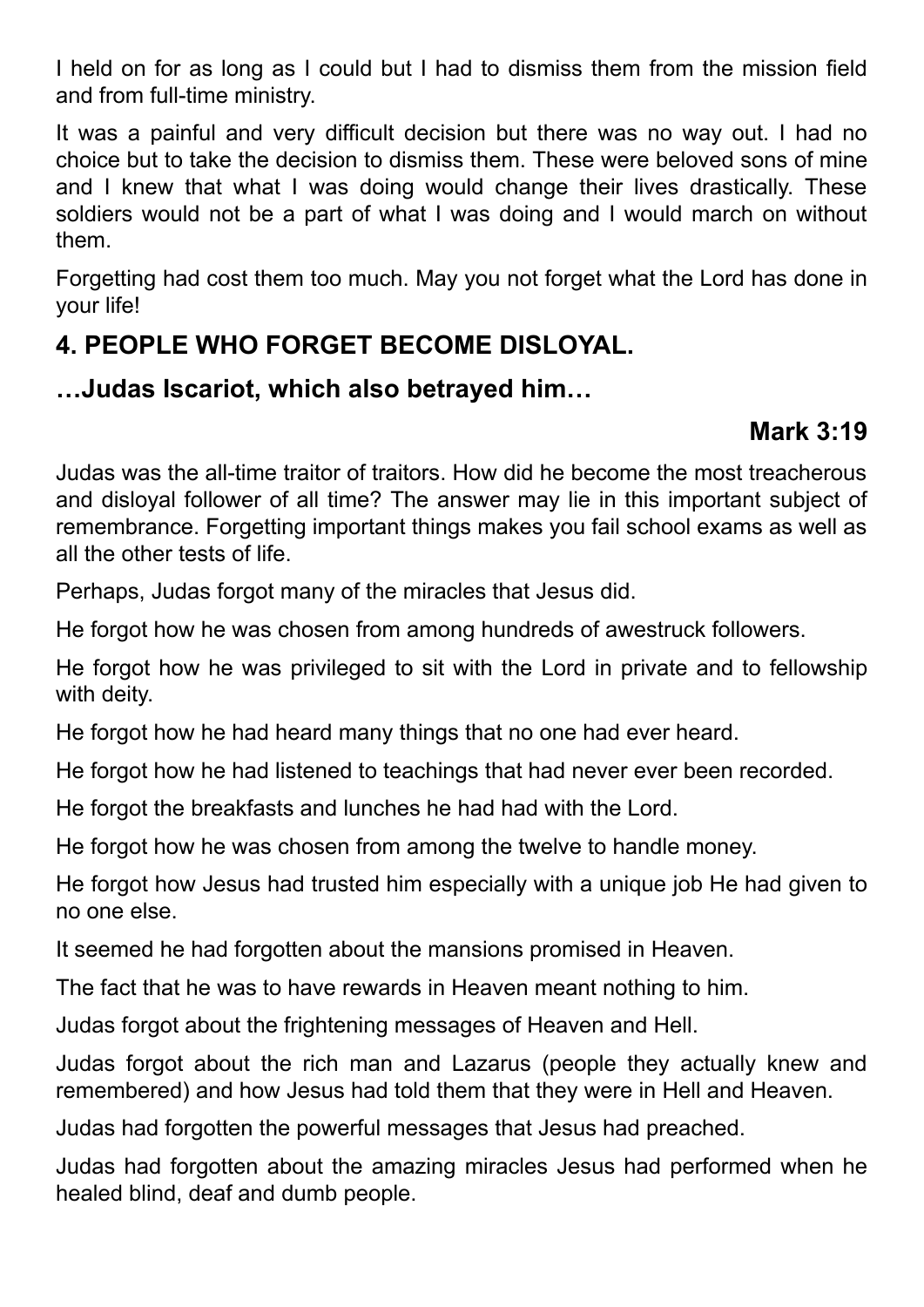You see, if you remember certain things they will restrain you when you are going the wrong way. If Judas had remembered the supernatural nature of Christ, he would have been hesitant to betray God. Judas did not remember how Jesus had raised people from the dead.

Perhaps if he had remembered how Jesus had raised Lazarus from the dead after four days, he would have dropped the whole idea of betraying the Son of God.

Perhaps a chill would have gone down his spine when he remembered that Jesus had actually predicted that he would die and rise again after three days.

Sadly, Judas' mind was fixated on the thirty pieces of silver he had been promised. Somehow, this fixation blacked out the memory of how supernatural and powerful Jesus really was.

What is your mind fixated on? Which memories have you blacked out? Have you forgotten something important? Could this lack of remembrance lead to your annihilation? Will you become like Judas and forget all that has happened? Can it be that you will forget all your experiences and not remember anything that was said?

What did Jesus say about Judas? He said, "It would be better if he had never been born." He did not say this about anyone, including the murderers and thieves He encountered. He said to the thief on the cross, "Today you will be with me in paradise." But He said about Judas, "It would have been better that you were not born!" Mercies!!

# **5. PEOPLE WHO FORGET REPEAT MISTAKES**

The Bible story of Belshazzar is an example of how a son repeats the sins of his father because he forgets. God does not tell us the stories of our fathers in order to disgrace or discredit them. Actually, none of us would like the stories of our low moments to be repeated publicly. However, God has allowed the mistakes of His servants to be written for our admonishing that we may not repeat them.

Unfortunately, history shows that people simply repeat the same mistakes over and over again. Will we stay away from the sins that He warns us about through our fathers?

When Daniel rebuked King Belshazzar (son of Nebuchadnezzar), he told him that he had not learnt humility even though his father had fallen through pride.

**Then Daniel answered and said before the king, Let thy gifts be to thyself, and give thy rewards to another; yet I will read the writing unto the king, and make known to him the interpretation.**

**O thou king, the most high God gave Nebuchadnezzar thy father a kingdom, and majesty, and glory, and honour:**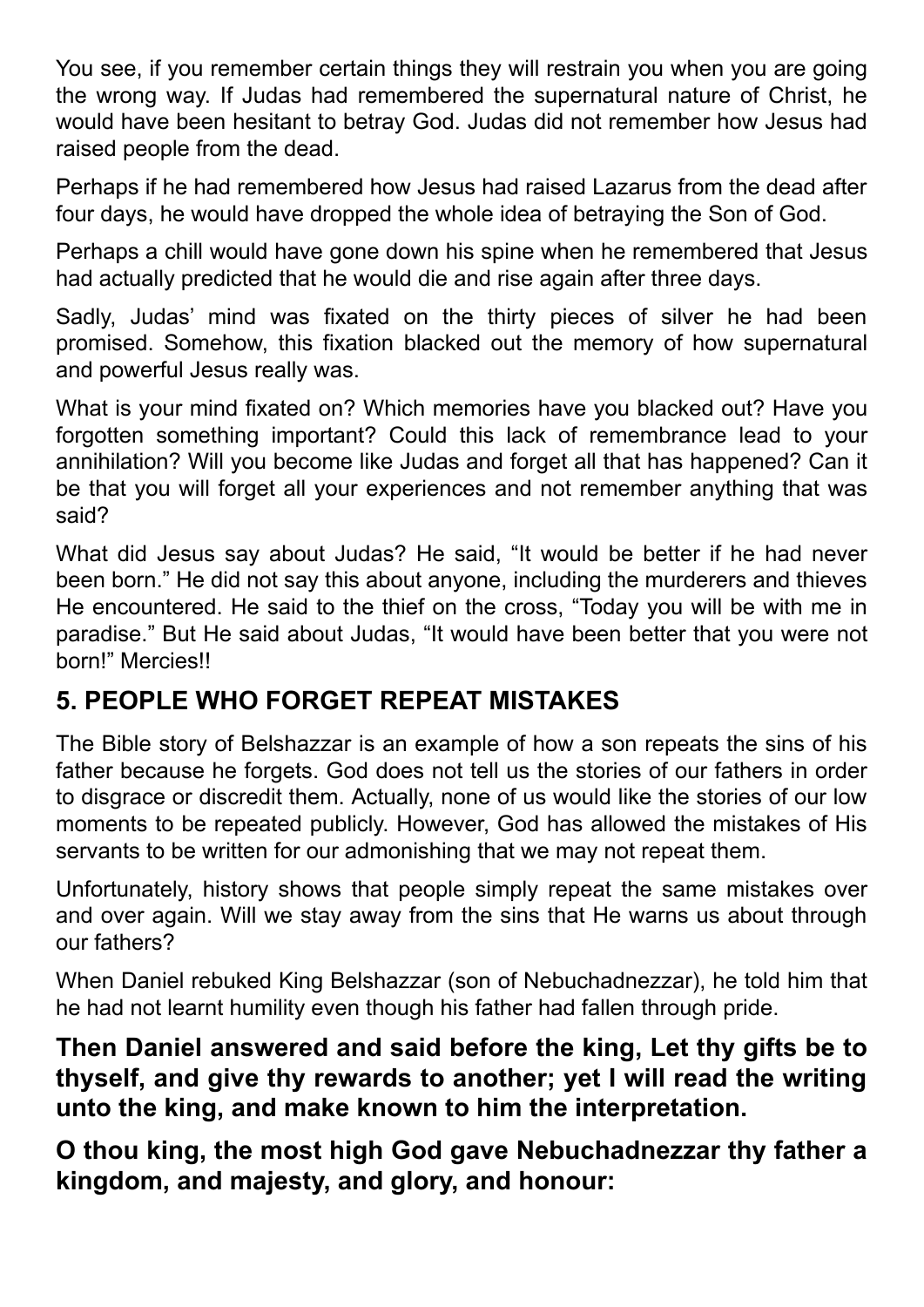**And for the majesty that he gave him, all people, nations, and languages, trembled and feared before him: whom he would he slew; and whom he would he kept alive; and whom he would he set up; and whom he would he put down.**

**But when his heart was lifted up, and his mind hardened in pride, he was deposed from his kingly throne, and they took his glory from him:**

**And he was driven from the sons of men; and his heart was made like the beasts, and his dwelling was with the wild asses: they fed him with grass like oxen, and his body was wet with the dew of heaven; till he knew that the most high God ruled in the kingdom of men, and that he appointeth over it whomsoever he will.**

**AND THOU HIS SON, O BELSHAZZAR, HAST NOT HUMBLED THINE HEART, THOUGH THOU KNEWEST ALL THIS;**

**But hast lifted up thyself against the LORD of heaven…**

**Daniel 5:17-23**

#### **The Pastors' Meeting**

One day, I had a meeting with some pastors on the third floor of our church building. We discussed several issues that related to loyalty and church government. There were many contributions to the discussion and the pastors felt free to share what they felt.

At a point, we discussed a particular situation in which a pastor had taken over and renamed a branch church. We discussed and condemned how he had painted over the old name and replaced it with a new name. Everyone agreed that this was an unacceptable behaviour. A particular pastor stood up and gave a speech. He condemned such treacherous acts and pledged his unflinching support for the ministry. He virtually promised to give up anything that would hinder his lifelong commitment.

A few months later, this same speech-giving brother came up to me and said, "I have decided to start a church." I was taken aback because he was already pastoring a church.

So I asked, "Which church are you going to start? I thought you were already pastoring a church."

Then he said, "God has led me to start a church."

I continued, "Is it a Lighthouse church or another church."

He answered, "Another church."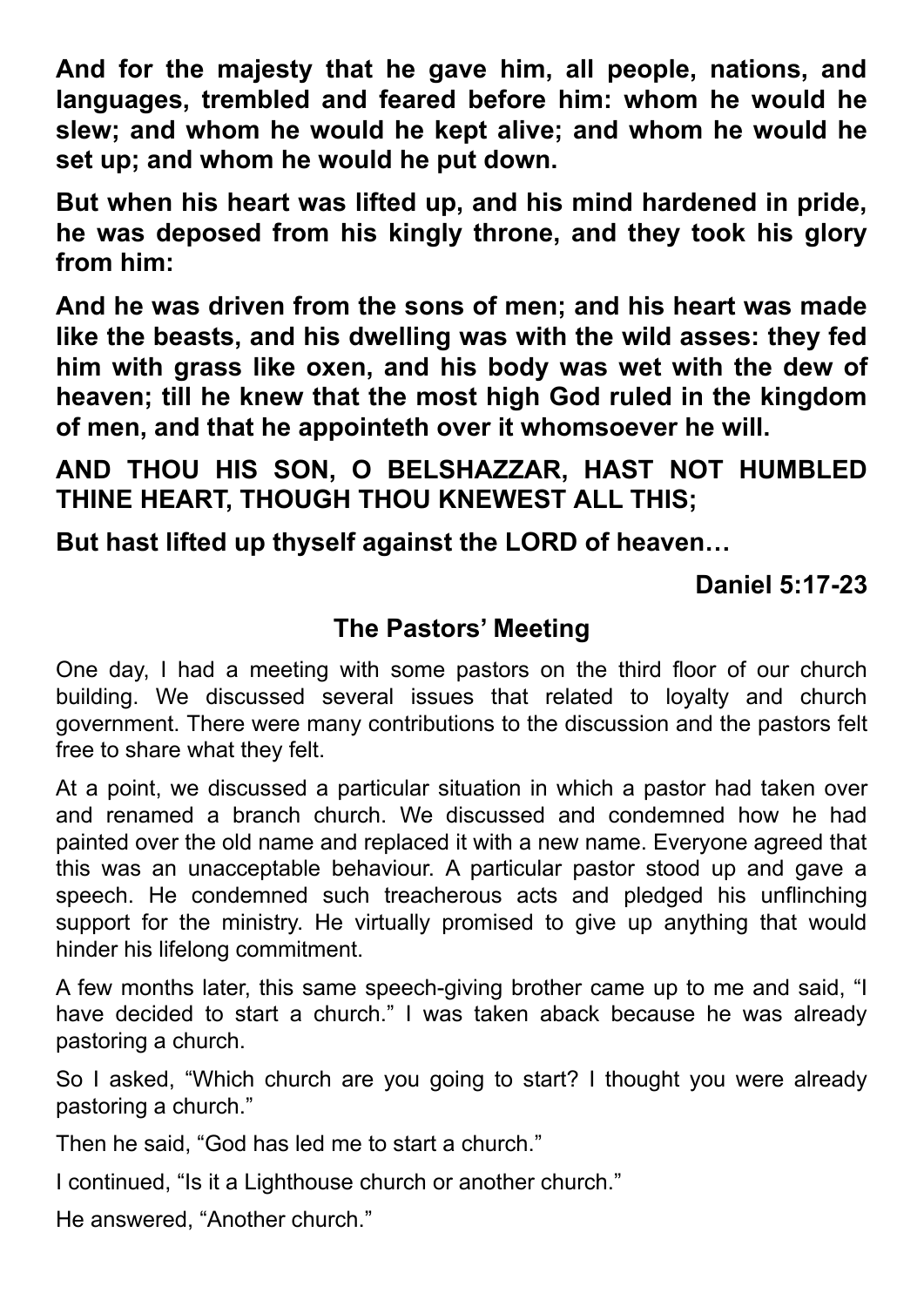I asked him, "What happens to the Lighthouse church you are pastoring?" But he did not answer.

The answer came several days later when he painted over the name, "Lighthouse Chapel International" and replaced it with a new name. It was surprising because this very pastor had shown such strong and vocal support for the ministry at the meeting. He had been part of the discussion that condemned the "stealing" of churches. Just like Belshazzar, he repeated exactly what someone ahead of him had done.

Let us all pray that God's grace will keep us from repeating the sins and mistakes of our fathers. God allows us to know the mistakes of seniors so that we stay away from them. We are not better than people ahead of us. Neither do we have any better motives nor prayer lives than anyone ahead of us. It is the grace of God that will keep us from evil. Pray that your Daddy's devil will not be your devil!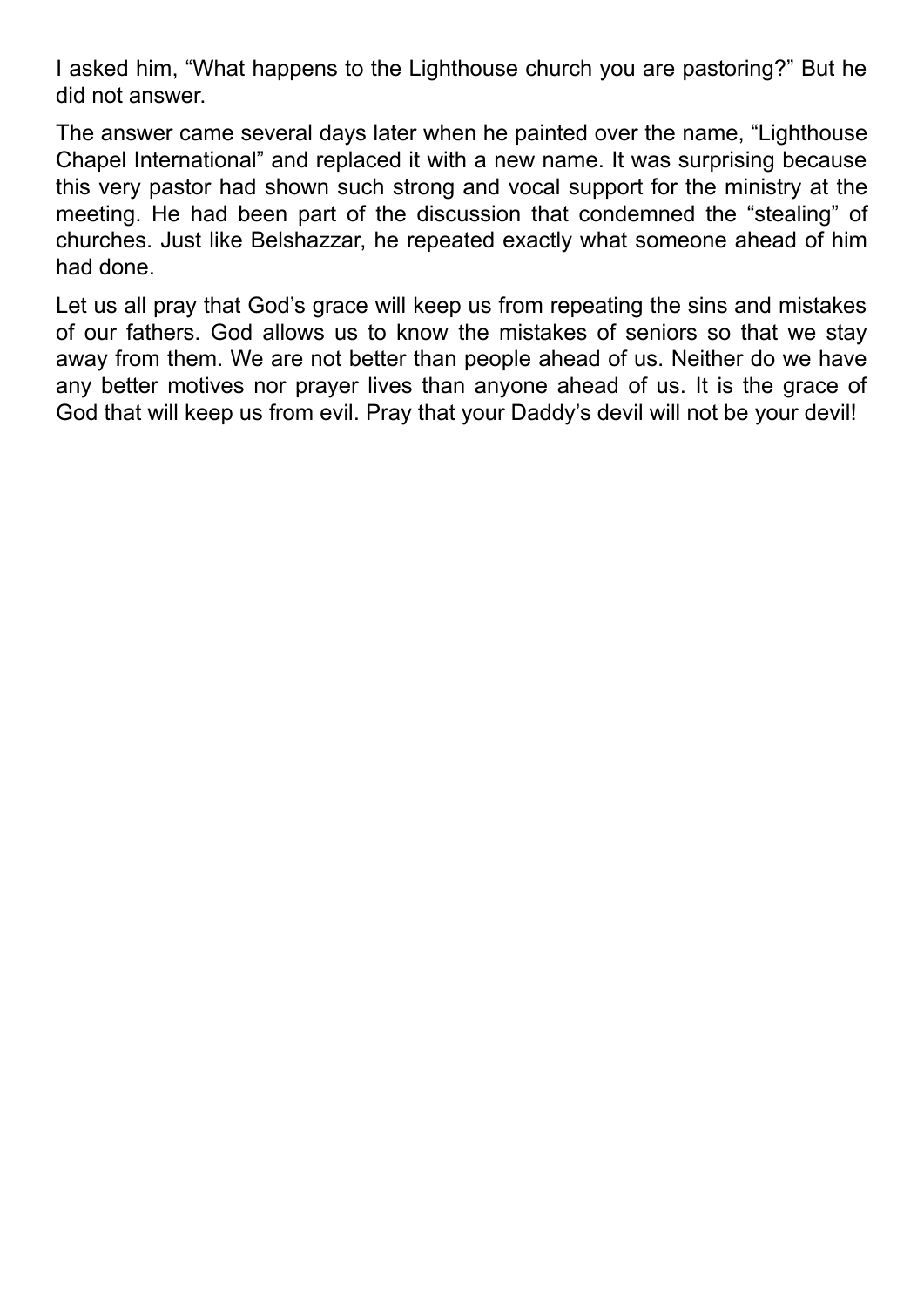# **Chapter 4**

# **Eight Common Mistakes of People Who Forget**

#### <span id="page-28-0"></span>**1. PEOPLE WHO FORGET DISHONOUR FOUNDERS AND FATHERS.**

#### **And Ham, the father of Canaan, saw the nakedness of his father, and told his two brethren without.**

#### **Genesis 9:22**

One of the commonest occurrences is the forgetting of the contribution of fathers and founders. Our Lord Jesus knew that He would be forgotten by the church, so He instituted the ritual of Holy Communion so that we would remember Him.

Recently, I was preaching to the leaders of student churches at the university. I called for the leader of a particular church. The leader stepped forward and I asked, "Do you know that I started the church you are pastoring?"

This pastor looked surprised and answered, "No, I never knew."

So I informed him about how I spent two and a half years of my university life praying, fasting and preaching till his church was established.

This Christian leader had no idea how I had been maligned and criticized for establishing his church. But such is the lot of fathers and founders. Their contribution is often forgotten. Unfortunately, in so doing, many set aside the ideals and vision the founders had.

One day, a brother who had set up a mass choir returned to his university campus to pay a visit. He was greeted at the door by an usher who, obviously, did not know that he was talking to one of the founders of what he was enjoying and managing. He was treated as a common stranger and ushered unceremoniously to the very back of the hall. Such is the lot of the founder!

Many churches do not remember their founders. The memory of the founder dims as the years go by. His name is pushed away and anything that reminds them of him is erased. New pastors want to remove the concept of the "Founder's Day". The new pastor wants the picture of the founder taken away.

The current pastor loves to be seen as the luminary who achieved everything on his own. Such people have forgotten the work that the founder did for the church to come into existence.

The work of a founder and the apostle is the most difficult job of all.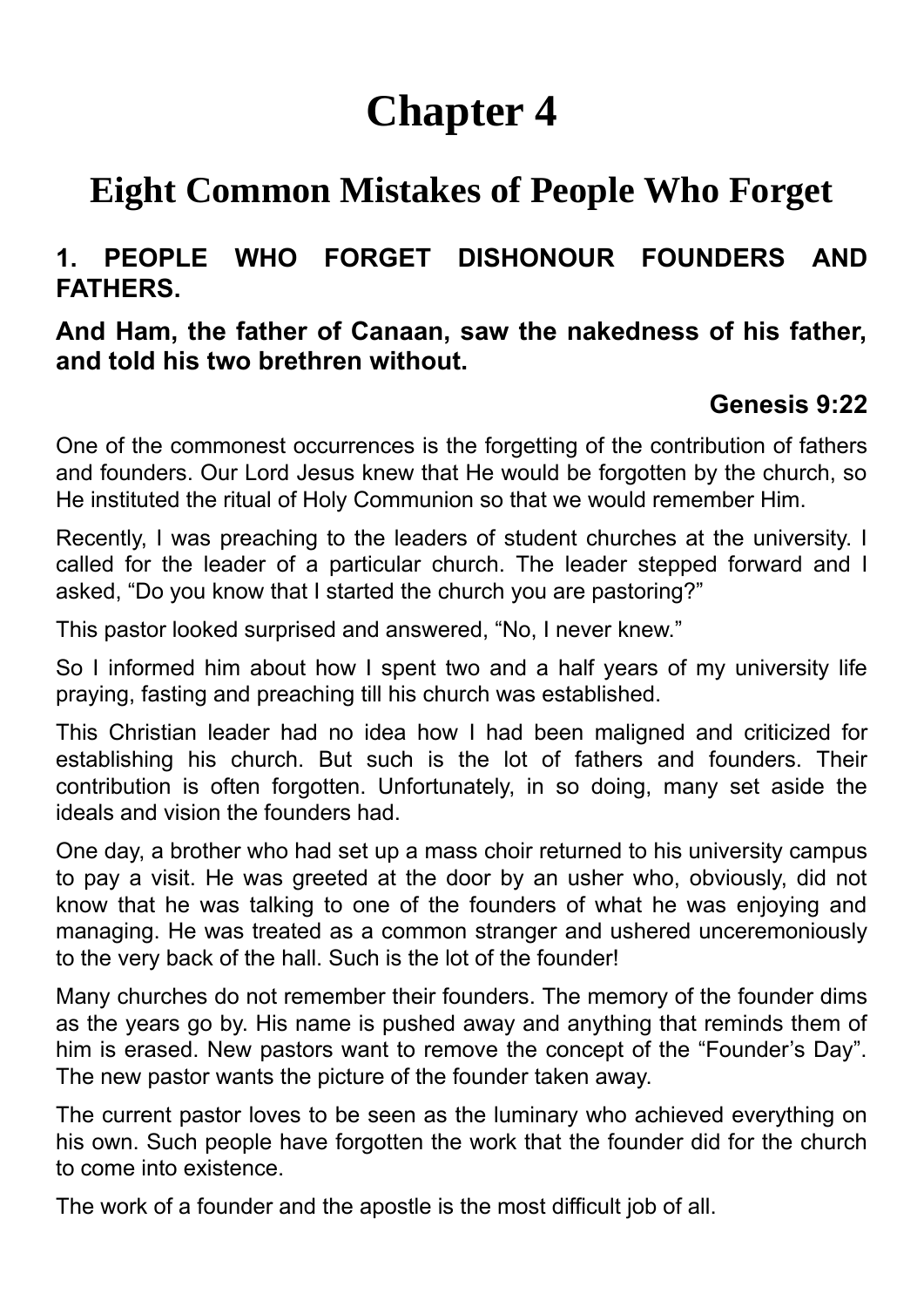Paul said of founders:

#### **I think that God hath set forth us the apostles last, as it were appointed to death: for we are made a spectacle unto the world, and to angels, and to men**

#### **1 Corinthians 4:9**

The founder's work is buried in the ground and many do not see it. Many founders are scarred and wounded individuals. They receive the largest amount of criticism and the least amount of appreciation.

The families of apostles and founders are not exempted from this treatment. They are often set aside and forgotten. The family may have paid an equally high price for the founder to lay the foundation he did.

Upon the death of founders and apostles, many are moved with compassion for their families and declare that they will set up foundations and trust funds for them.

Sadly, with the passage of time, the passion for setting up these foundations and mobilizing the money that is needed fades away. The family of the founder is left to fend for itself and to fight for survival.

#### **The Forgotten Founder**

I remember one founder who died and left behind little children and a pregnant wife. He also left behind a thriving ministry with many large churches.

Years after the death of her husband, she was without sustenance and help from the church he had founded.

In desperation, his wife remarried.

One day, I asked, "Who did the founder's wife eventually get married to?"

I must admit that I was stunned by the answer. I was told that this great founder's wife had married one of her husband's servants.

I thought to myself, "She must have been desperate."

I remembered one of the churches of this great founder that I had preached in. It was large and prosperous. I wondered if these large churches could not take care of this widow. Such is the lot of founders - so easily forgotten and so easily dismissed from memory.

# **The Forgotten Ideals**

Perhaps it is even more painful when the founder's ideals are set aside. I once read about a great founder and found no comparison between what he believed in and what the church he had founded was practising.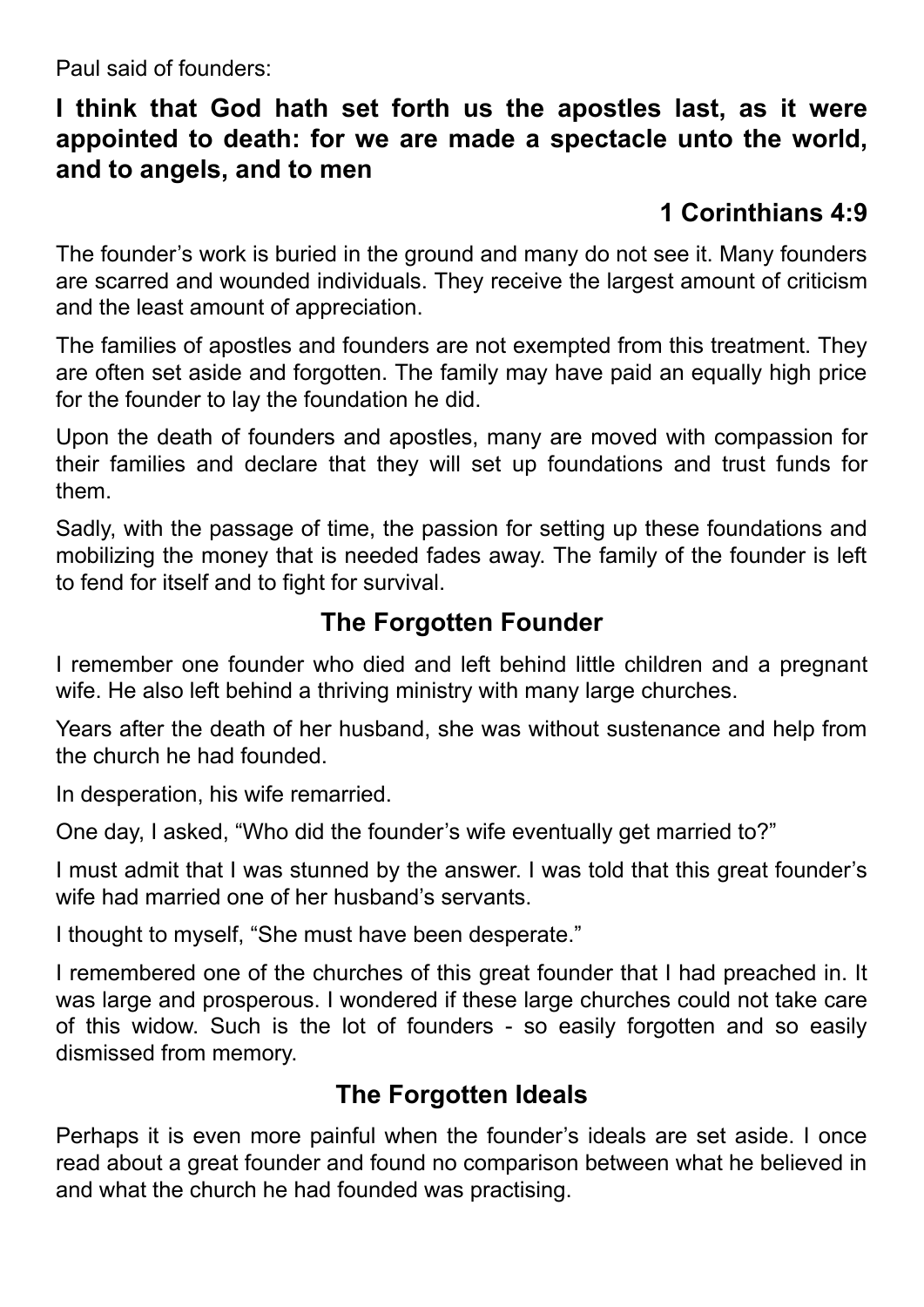I visited the grave of this great founder and was taken on a tour of the founder's home by the caretaker. One of the last comments the caretaker made was indeed very sad.

He said, "This great founder would be very sad if he rose from the dead today."

"Why?" I asked.

He continued, "Most of the vices he fought against are the ones that currently plague the church he founded."

Sadly, the founder's ideals had been set aside. Even though this founder's name is certainly not forgotten, his ideals and vision have been set aside.

The danger of all this is that the curse of dishonouring fathers will follow the current leaders.

#### **Ham Forgot**

It is an important principle to honour fathers. Ham, the black son of Noah, broke this principle and dishonoured his father. It is the curse that followed that governs large sections of the world's population.

Across the world, the inability of the black man to rise above the state of servanthood can only be explained by a curse. Others may differ in their view and I can handle that, but I find it difficult to explain the state of Africa and black people, in general, except by interpreting it as the curse of Ham. This severe curse came about when a young man forgot the contribution his father had made to his existence.

#### **And Ham, the father of Canaan, saw the nakedness of his father, and told his two brethren without.**

# **Genesis 9:22**

Ham forgot that it was his father, Noah, who heard from God and obeyed the call.

Ham forgot that he did not know God well enough to hear the voice that commanded to build an ark.

Ham forgot that if his father had not built the ark he would have drowned along with the rest of the world.

**By faith Noah, being warned of God of things not seen as yet, moved with fear, prepared an ark to the saving of his house; by the which he condemned the world, and became heir of the righteousness which is by faith.**

#### **Hebrews 11:7**

Ham forgot that God had judged Noah to be a righteous man. "But Noah found grace in the eyes of the Lord" (Genesis 6:8). Ham forgot that he was alive only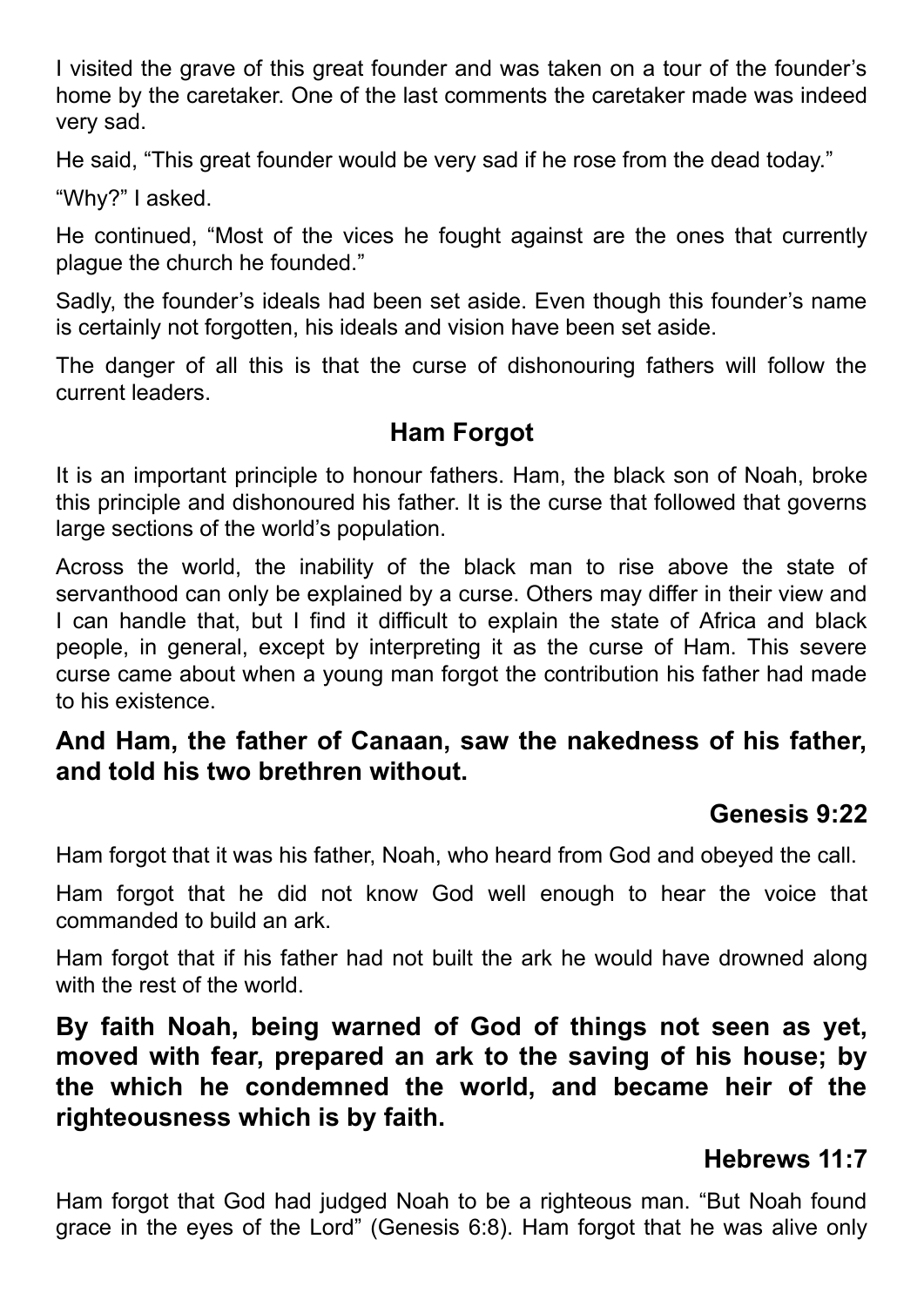because of his "drunken" father whom God found righteous.

Ham forgot that every man of God has a right to be naked in his own tent.

Ham forgot that he himself was, sometimes, naked in his own tent.

He forgot too many things and he paid dearly for his lack of remembrance.

Today, the black man can scarcely rise out of the waters of worldwide despisement.

# **2. PEOPLE WHO FORGET BECOME DISOBEDIENT.**

Jeroboam was chosen by the Lord to replace Solomon. Jeroboam, a "nobody", was picked to replace the ruling lineage of David and Solomon; the two greatest kings of Israel. This honour was done to Jeroboam because Solomon had gone after idols and worshipped false gods.

#### **And Ahijah caught the new garment that was on him, and rent it in twelve pieces:**

**And he said to JEROBOAM, Take thee ten pieces: for thus saith the Lord, the God of Israel, Behold, I will rend the kingdom out of the hand of Solomon, and will give ten tribes to thee:**

**(But he shall have one tribe for my servant David's sake, and for Jerusalem's sake, the city which I have chosen out of all the tribes of Israel:)**

**Because that they have forsaken me, and have worshipped Ashtoreth the goddess of the Zidonians, Chemosh the god of the Moabites, and Milcom the god of the children of Ammon, and have not walked in my ways, to do that which is right in mine eyes, and to keep my statutes and my judgments, as did David his father.**

# **1 Kings 11:30-33**

Somehow, when Jeroboam became the king, he forgot why he was chosen in the first place. He forgot why God had chosen him as the replacement of the lineage of David and Solomon.

He forgot the most important thing and disobeyed the Lord in exactly the same way Solomon had. Notice the passages, which reveal both the privileged calling of Jeroboam and the subsequent repetition by Jeroboam of Solomon's sins.

#### **And JEROBOAM said in his heart, now shall the kingdom return to the house of David: If this people go up to do sacrifice in the house of the Lord at Jerusalem, then shall the heart of this people**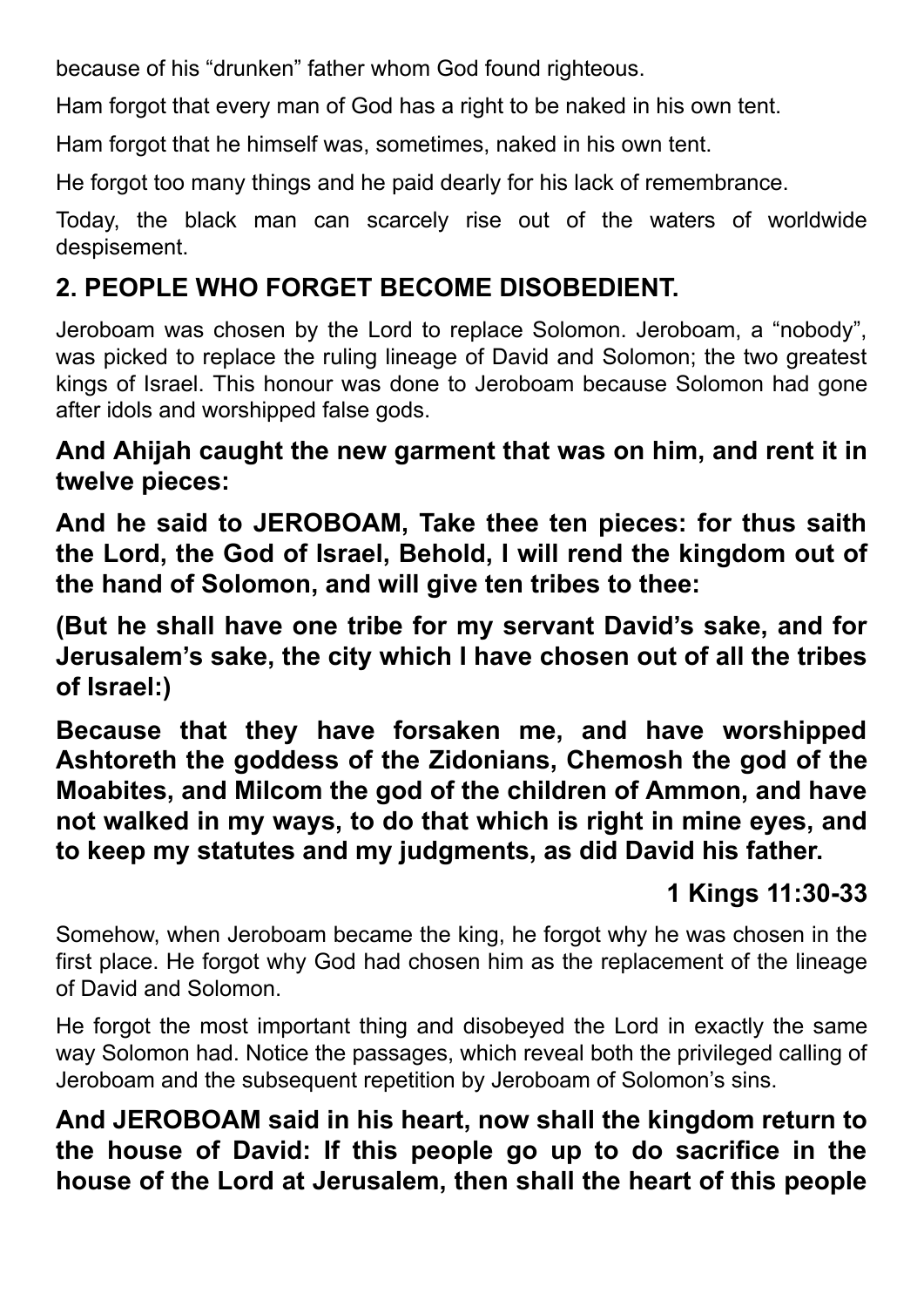**turn again unto their lord, even unto Rehoboam king of Judah, and they shall kill me, and go again to Rehoboam king of Judah.**

*Whereupon the king took counsel, and made two calves of gold, and said unto them, It is too much for you to go up to Jerusalem: behold thy gods, O Israel, which brought thee up out of the land of Egypt.*

And he set the one in Bethel, and the other put he in Dan.

And this thing became a sin: for the people went to worship before the one, even unto Dan.

**And he made an house of high places, and made priests of the lowest of the people, which were not of the sons of Levi.**

**And Jeroboam ordained a feast in the eighth month, on the fifteenth day of the month, like unto the feast that is in Judah, and he offered upon the altar. So did he in Bethel, sacrificing unto the calves that he had made: and he placed in Bethel the priests of the high places which he had made.**

**1 Kings 12:26-32**

#### **Will You Remember God?**

Sometimes, you wonder if Christians can stand to be blessed. Can they ever handle the blessings that God has? I remember a Christian brother who was elevated to the high offices of government. The Lord blessed him with prosperity and power.

My first contact with him was several years before when we had a crusade in one of the cities of Ghana. We had to relate with him because he was the president of the Scripture Union fellowship of that town. We had to borrow some equipment from him. I remember how he came for the crusade and I remember his attitude. We felt like immature zealots in his presence. We wilted under his strict, moral, Christian eyes!

Years later, whilst watching television, I noticed that he had been promoted to one of the highest political positions in the country. I said to myself, "Wow, a Christian is deep into politics…! I hope he can stay on course with the Lord." But that was not to be. The years went by and this fellow backslid terribly. It became apparent that he had put aside his faith.

Unfortunately, he also became ill and died suddenly. One day, I spoke to a pastor who ministered to him before he died. This pastor told me how this Christian politician had come to his house in the middle of the night demanding that the gate be opened to him. The Christian politician was now terminally ill and knew he was dying. He had come to see the pastor in the middle of the night because he could not breathe and he could not sleep.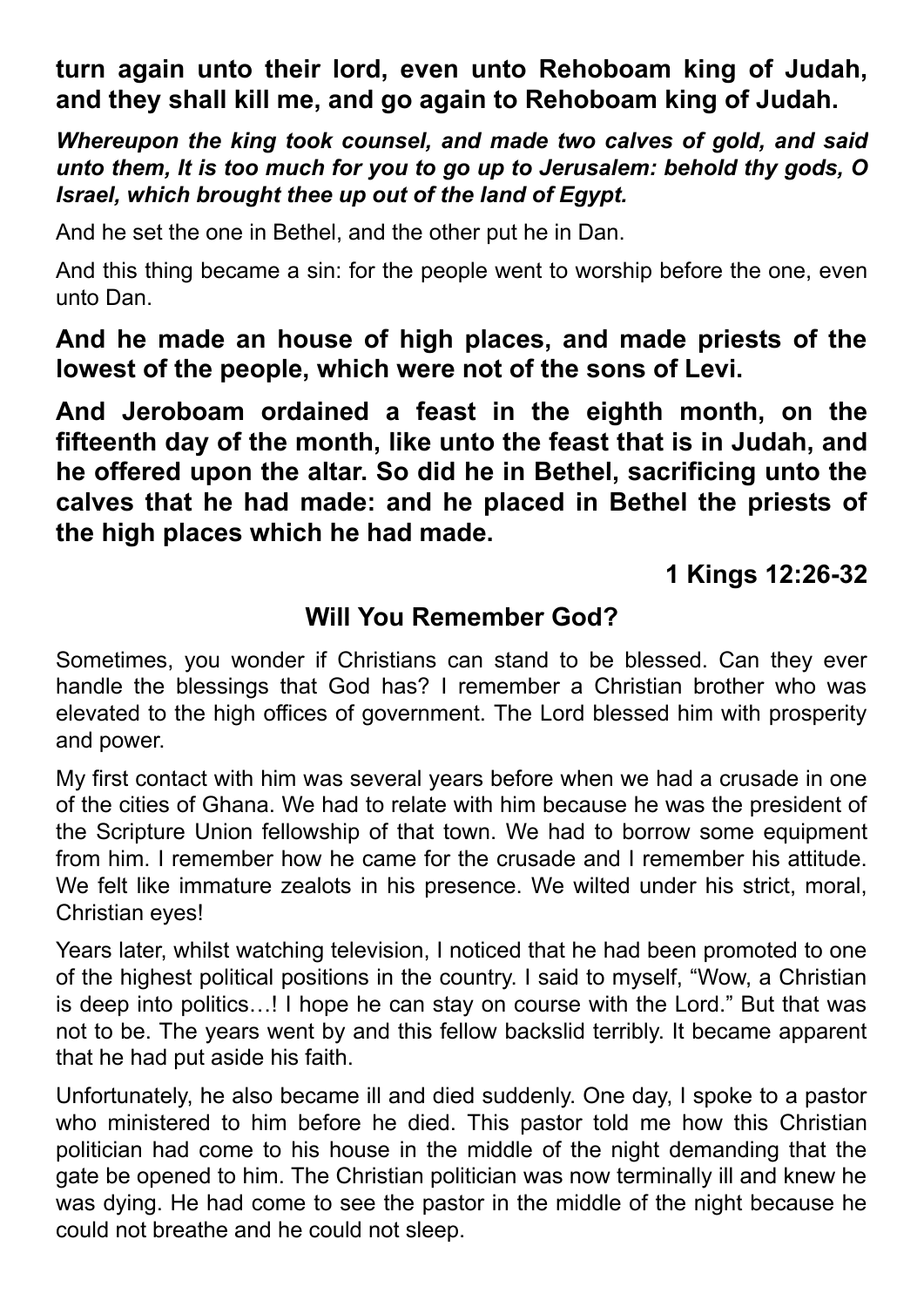He confessed his sins to the pastor and told him how he had forsaken his Christian wife and gone after other women. He cried and told the pastor how politics had even led him into occultism. Sitting in the pastor's home at one o'clock in the morning, he wept sore and asked for forgiveness for forsaking God. Alas, this man died a few days later. When I heard this story, I marvelled and considered how people forget their Christian commitment when they are elevated in this life.

Such was the story of Jeroboam who was picked from nowhere and elevated to the throne. He forgot the God who had picked him up and placed him on the throne. Unfortunately, Jeroboam disobeyed God at the first opportunity.

Paul declared that he knew how to stay close to God whilst poor and also when rich. This is the secret that Christians seem to lack - how to remember God when they are promoted.

Paul said,

**I know how to get along with humble means, and I also know how to live in prosperity; in any and every circumstance I have learned the secret of being filled and going hungry, both of having abundance and suffering need.**

**Philippians 4:12, NASB**

#### **3. PEOPLE WHO FORGET BECOME PROUD.**

**Then David returned to bless his household. And Michal the daughter of Saul came out to meet David, and said, how glorious was the king of Israel to day, who uncovered himself to day in the eyes of the handmaids of his servants, as one of the vain fellows shamelessly uncovereth himself!**

**And David said unto Michal, It was before the LORD, which chose me before thy father, and before all his house, to appoint me ruler over the people of the LORD, over Israel: therefore will I play before the LORD.**

#### **2 Samuel 6:20-21**

Sadly, many people forget how they came to be in privileged positions. However, this was not one of David's problems. He always remembered where the Lord had lifted him from. He knew that he was a "nobody" picked from looking after sheep and lifted to the throne of Israel. This made him grateful and worshipful even when his kingship was established.

#### **Ousted Politicians**

Unfortunately, many Christians forget where they came from.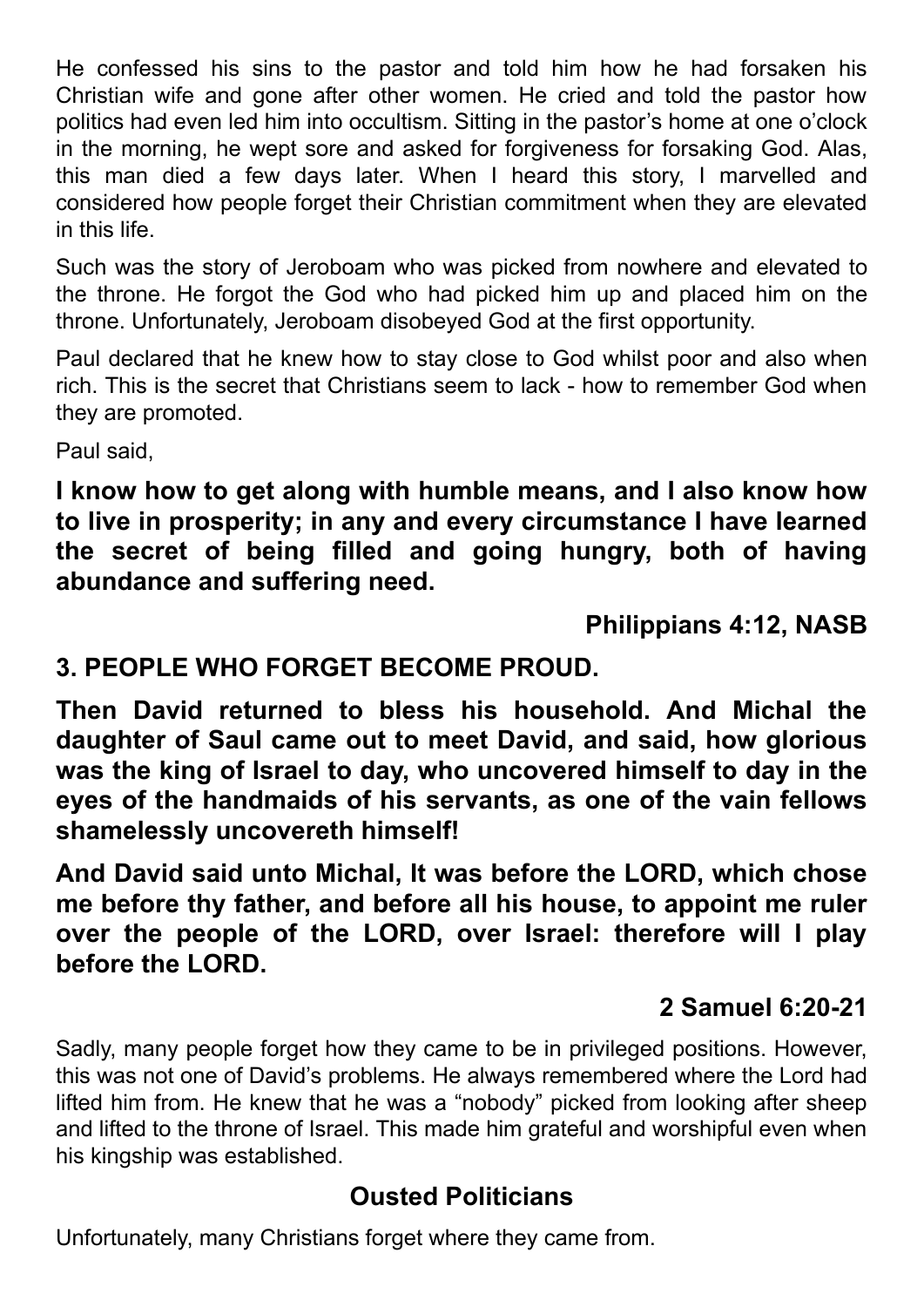I have needed help from the government on many occasions. Sadly, these powerful politicians had no time for an insignificant priest like me. Even Christians forget their heritage and place politics above their Christian faith. An interesting development, however, has been the turnaround in attitude by some of these people after leaving office.

Somehow, these politicians seem not to "know" you when they are in power. Yet they become so chummy and friendly when they are out of office and have lost their glory. A true friend is someone who will remember you when he is up there. Sadly, most people forget others when they are blessed.

I have had powerless past politicians ringing me up and chatting with me as though we were the fondest of friends. They called me by my first name and claimed that we were the best of buddies.

When I have met them on flights and in other settings I always got the same response. I have been invited to lunches and dinners by unseated politicians.

I never honoured any of these invitations because I did not regard these people as genuine friends. If they were genuine friends they would remember me when they were in the pomp and splendour of their offices.

God has shown me that there is no need to suck up to pretentious politicians. He will take care of His work with or without their help.

**David said moreover, The LORD that delivered me out of the paw of the lion, and out of the paw of the bear, he will deliver me out of the hand of this Philistine. And Saul said unto David, Go, and the LORD be with thee.**

**1 Samuel 17:37**

# **4. PEOPLE WHO FORGET CAN EASILY GET DIVORCED.**

Unfortunately, many people forget the words they spoke to each other during their marriage ceremony.

"Till death us do part," they say boldly.

They declare, "For better or for worse."

Others vow, "In prosperity and in adversity we shall live together."

Many pronounce, "Many waters cannot quench our love. Neither can the floods drown our devotion."

They assert, "If any man will break up this union, it will be Satan."

Yet many of us try to break up this union. We have forgotten that we said that it would be Satan who would attempt to break up the union. Does this mean that if you try to break up your marriage you are Satan? Forgive!

Forgetting what you have said can go against you greatly. Most couples do not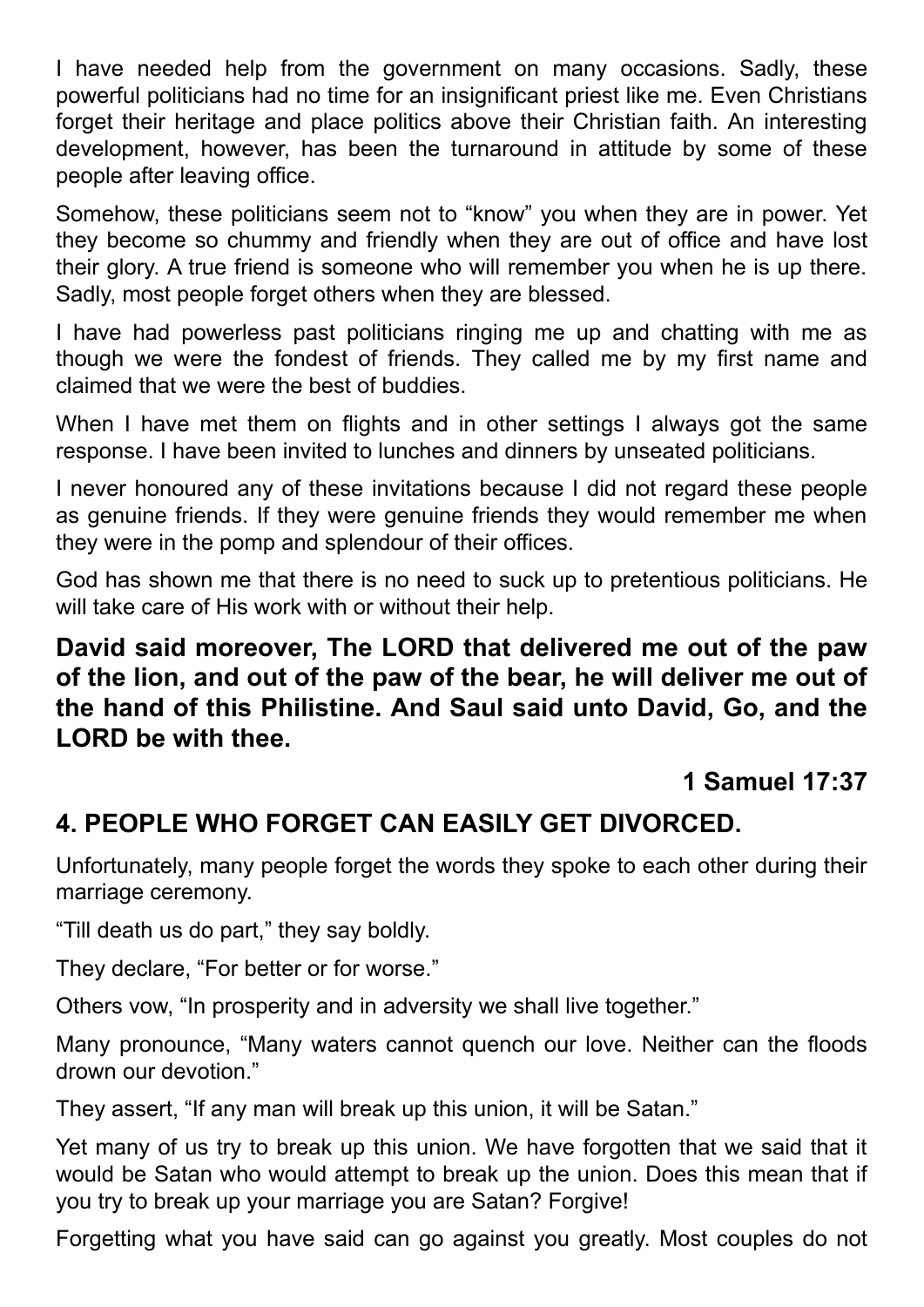remember what they said to each other. Many wives forget how they proclaimed, "From this day forward, I shall love you and I shall give myself to you." Years later, when they are in bed with their husbands, they forget how they said, "I shall give myself to you."

Now, they do not give themselves to their husbands.

When they exchange rings, they say, "Let this ring be a symbol of our love for eternity." Unfortunately, the ring has become a symbol of sadness, bondage and quarrels.

One of the main reasons for divorce is forgetting what we said to each other. Most of the time the promises are made in our youth. By our middle age, we have forgotten what we said in our youth.

God is against those who do not remember what they said in their youth. The Bible refers to the wife as the "wife of your youth". In other words, she is the woman you liked when you were young, zealous and full of love. The Scripture urges you to remember the words of your covenant.

**Yet you say, "For what reason?" Because the LORD has been a witness between you and the wife of your youth, against whom you have dealt treacherously, though she is your companion and your wife by covenant.**

**But not one has done so who has a remnant of the Spirit. And what did that one do while he was seeking a godly offspring? Take heed then to your spirit, and let no one deal treacherously against the wife of your youth.**

**For I hate divorce, says the LORD, the God of Israel, "and him who covers his garment with wrong, " says the LORD of hosts. "So take heed to your spirit, that you do not deal treacherously."**

**Malachi 2:14-16, NASB**

# **5. PEOPLE WHO FORGET BECOME PRESUMPTUOUS.**

And Moses said unto Korah, Hear, I pray you, ye sons of Levi:

**SEEMETH IT BUT A SMALL THING UNTO YOU, THAT THE GOD OF ISRAEL HATH SEPARATED YOU FROM THE CONGREGATION OF ISRAEL, TO BRING YOU NEAR to himself to do the service of the tabernacle of the LORD, and to stand before the congregation to minister unto them?**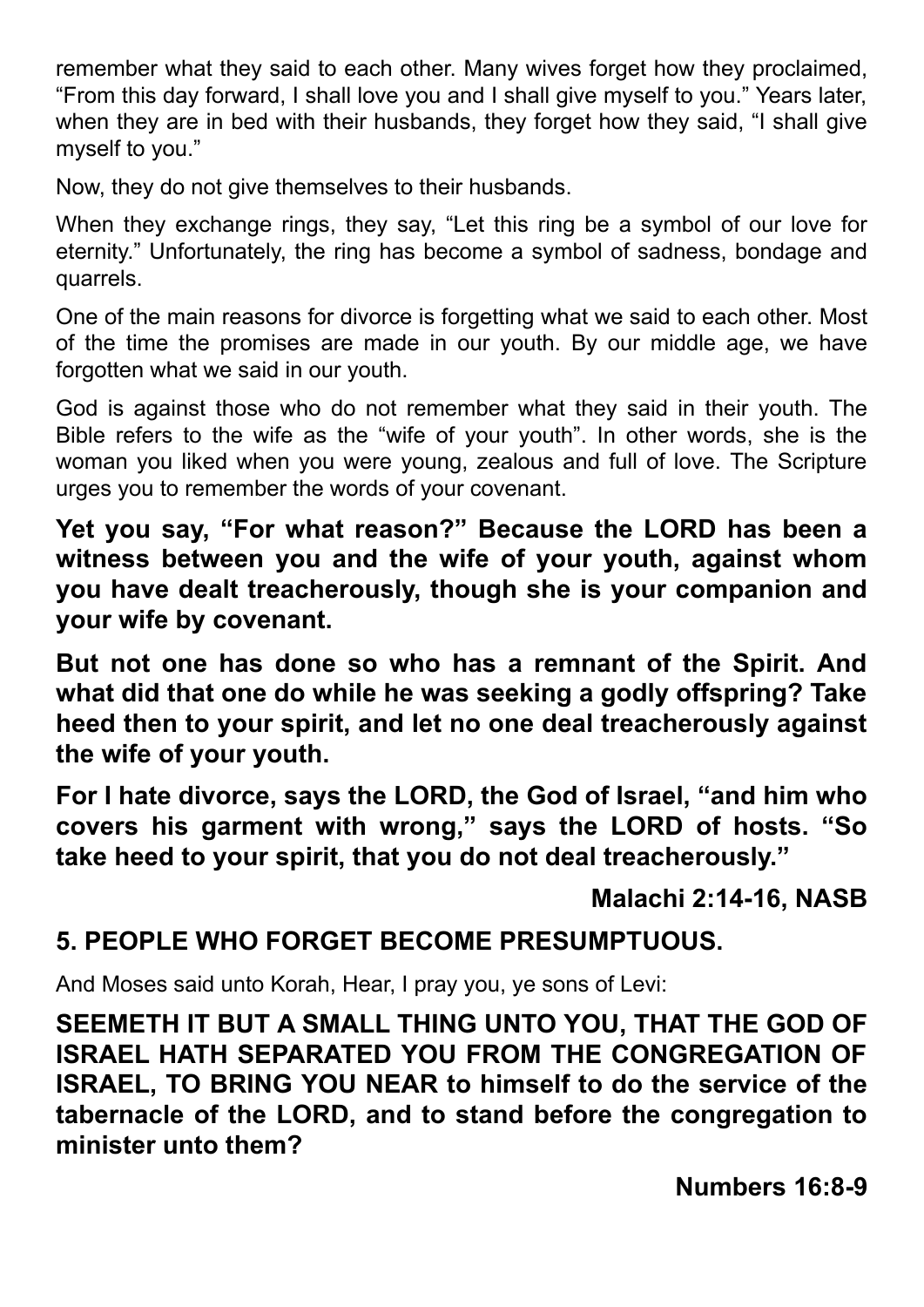The rebellion of Korah is of particular note because Moses rebuked Korah for his presumption. Presumption is "the arrogant assumption of privilege". When a person becomes presumptuous, he is too confident in a way that shows a lack of respect.

When people are fortunate to occupy certain positions, they often do not realize what a privilege they have. Moses recognized this sin in Korah.

Korah had the privilege of being a Levite and a leader of the congregation. Yet he spoke the rudest words to Moses, the servant of God.

#### **They assembled together against Moses and Aaron, and said to them, "You have gone far enough, for all the congregation are holy, every one of them, and the Lord is in their midst; so why do you exalt yourselves above the assembly of the Lord?**

## **Numbers 16:3, NASB**

Moses asked him whether he did not cherish the honoured position of a leader. He asked him, "Seemeth it a small thing to you?" I realize how people consider privileges as small things. They take them for granted and speak rudely to people who are way above them. This rude speaking is the cardinal sign of the presumptive spirit.

## **The Confident Pastor**

Years ago, I noticed a brother who had the potential for being in the ministry. His pastor did not recognize his calling, but I did. In fact, his pastor told me personally that he was amazed that I could think of making somebody like that into a pastor. But I gave him an opportunity to be in the ministry. Then I trained him and appointed him as a pastor.

After some years, this brother became established in the ministry. Then one day, he dropped a bombshell and told us that he was leaving. He left our church, planted a church nearby, persistently invited our church members to leave us and join him; and virtually built his church by dividing ours. Soon, his new church consisted of many of our former members who had "migrated" to his new church. As you can imagine, this led to some conflict.

I had several exchanges with this fellow, some of which were not pleasant. One day, during one of our exchanges, he pointed out to me that what I was complaining about was unavoidable and that he could not help it if our church members were being attracted to his new church (which he had planted not far from ours). In other words, I needed to cure my insecurities!

This dear pastor pointed out to me that I myself had planted churches all over the place without apparent regard for their closeness to other churches. He also pointed out to me that I had started churches with people who were members of other churches.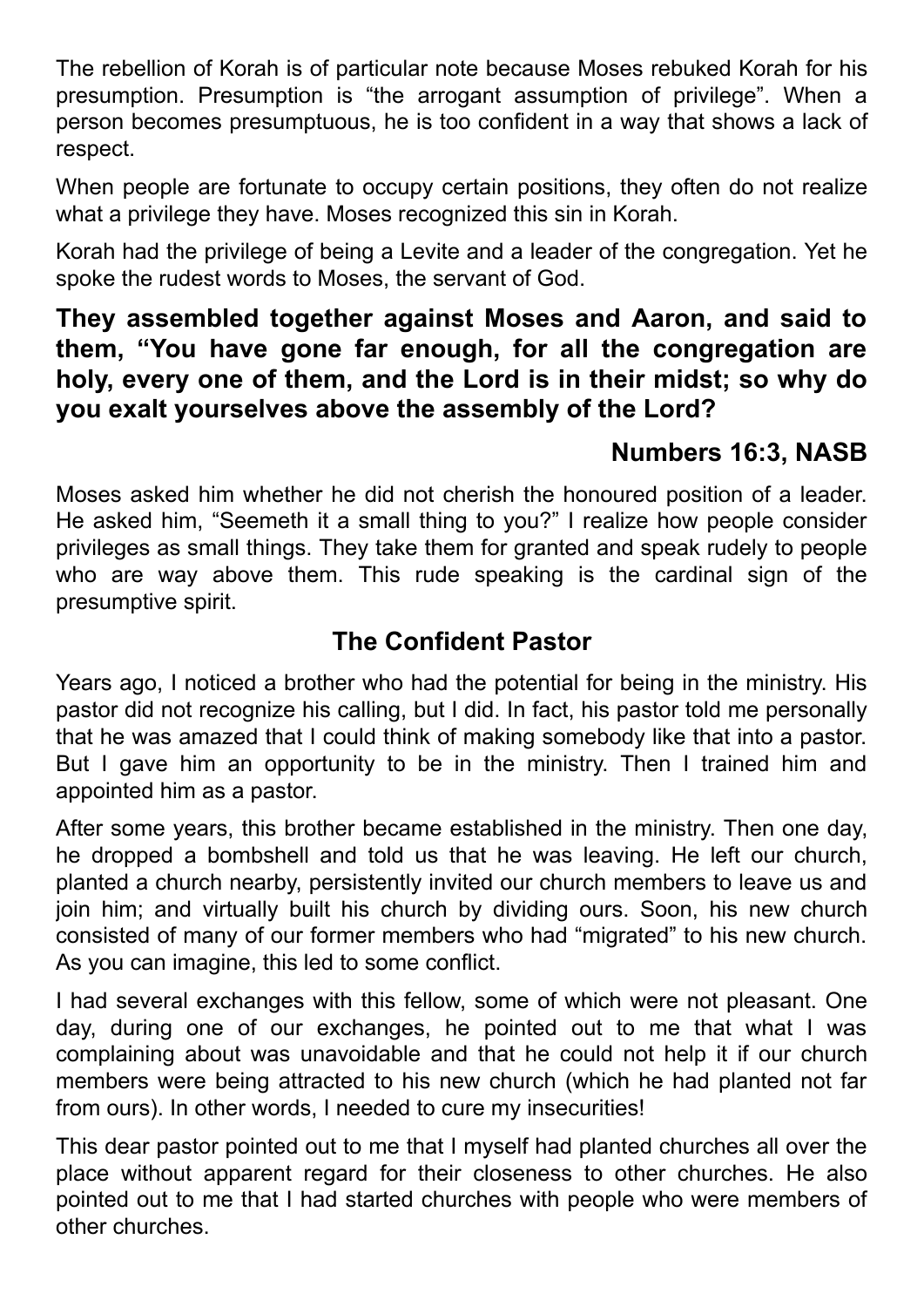He went on and put a direct question to me, "Why do you contradict yourself?"

Then he advised me to come to terms with the realities of pastors leaving my church; otherwise I would fight with everyone that ever left.

I was amazed as he continued, "You appointed me as a pastor and I honoured that appointment with my sweat and money. I owe you nothing further." He finally warned me saying, "I hold you personally responsible for anything that happens to my marriage."

## **He Forgot but I Remembered**

I thought over these sayings for a long time. I considered how prosperous and wealthy he had become over the years and how he confidently rebuked and advised me today.

But I also remembered how years ago this brother (who was now rebuking me) was an impoverished, illegal immigrant who could not afford his own lunch. Now it seemed a small thing to him to have been lifted from his former state to where he currently was.

He could not remember his starting point; that is why he spoke confidently and in a way that showed a lack of respect (presumption).

You see, we all start from humble beginnings. I started my life and ministry from a very low point. What matters is not how low your starting point was. What matters is how well you can remember your lowly starting point! I realized that this brother had forgotten that he might never have become a pastor if he had not met me.

Perhaps, he had forgotten how I encouraged him to go into the ministry.

It seems he had forgotten how I chose him and sent him to a particular country, which he knew not.

He had forgotten that he would never have had the wife he had if I had not told her to marry him.

I remembered when his wife asked me about him. She did not want to marry, and especially she did not want to marry him.

But I convinced her and told her that he was a good person. Before he married her, I had such authority over his wife and she would have done anything I told her. In those days, the words and advice I gave to her were like the oracles of God. Whatever I said was what mattered.

Through his marriage which I sponsored, this brother had now become a member of a well-known family and enjoyed the privileges, financial wealth and inheritance of that family.

It seemed that all these had been forgotten by this brother who now said he owed me nothing!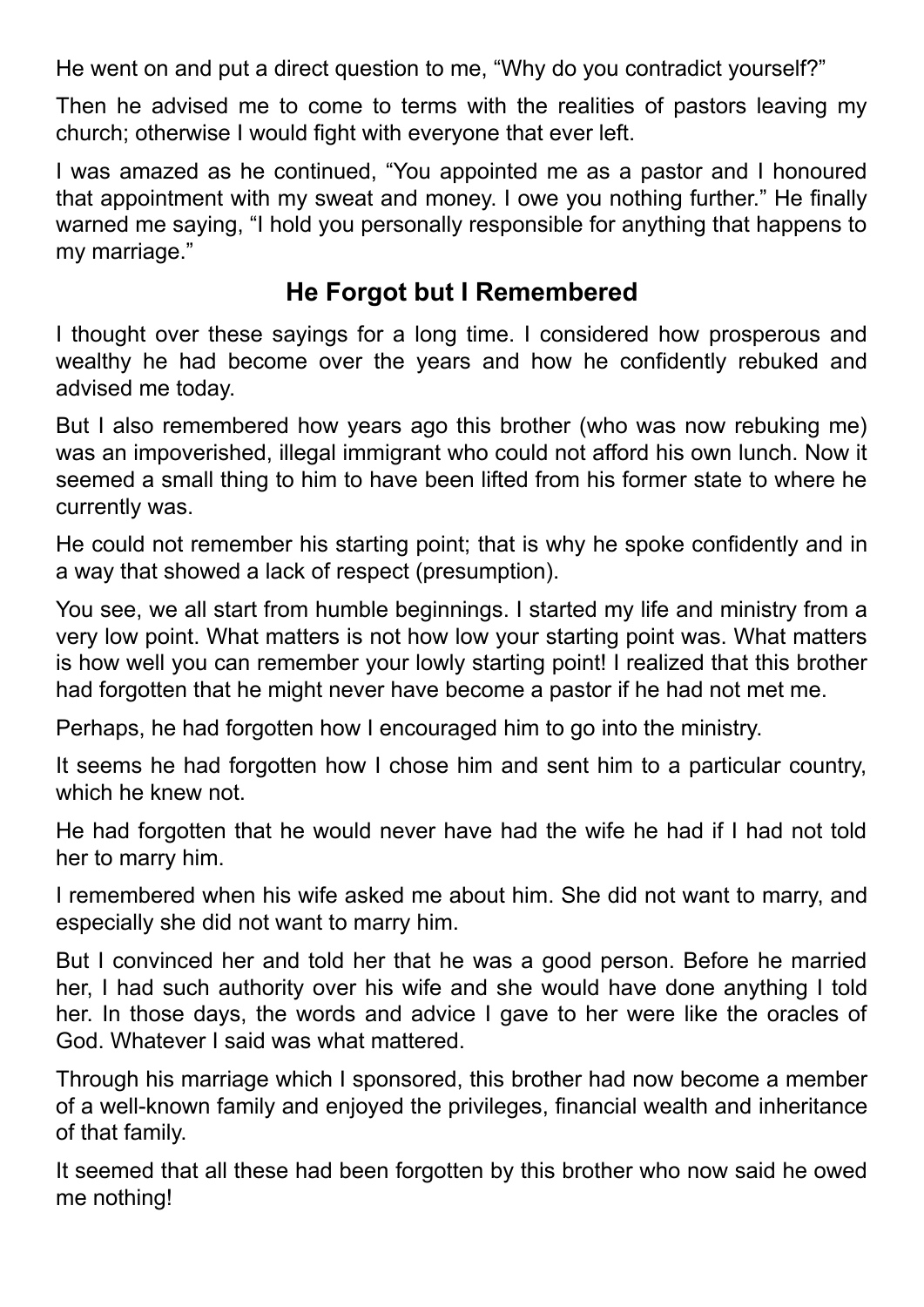Perhaps I would have to join Paul in saying, "I do not say to thee how thou owest unto me even thine own self besides." This brother said that he owed me nothing. But Paul said to Philemon that he owed him his very life.

#### **I Paul have written it with mine own hand, I will repay it: albeit I do not say to thee how THOU OWEST UNTO ME EVEN THINE OWN SELF besides.**

## **Philemon 19**

It is always interesting to watch the sons of Korah rebuke their fathers. They love to put the fathers in their place. It seems a small thing to them. All that their fathers have done for them seems to them like nothing.

It is only because people forget where they were and who they were that they speak great swelling words of arrogance. Please do not repeat these errors. They are written for our example.

**And Moses said unto Korah, Hear, I pray you, ye sons of Levi: Seemeth it but a small thing unto you, that the God of Israel hath separated you from the congregation of Israel, to bring you near to himself to do the service of the tabernacle of the LORD, and to stand before the congregation to minister unto them?**

**Numbers 16:8-9**

## **6. PEOPLE WHO FORGET BECOME REBELLIOUS.**

## **And Samuel said, When thou wast LITTLE IN THINE OWN SIGHT, wast thou not made the head of the tribes of Israel, and the LORD anointed thee king over Israel?**

## **1 Samuel 15:17**

Saul did not remember to obey the Lord when he was lifted up. Samuel reminded him that he was nobody when God called and anointed him. Apparently, he had forgotten how little he was at the beginning.

## **The Wind is against You**

People rebel against those who set them up because they do not remember how they came to be where they are. I remember a brother who rebelled against his General Superintendent. He was sent to a foreign country to plant a church. After the church grew and became successful, this brother decided to dissociate himself from the church that sent him. I visited the General Superintendent and he spoke bitterly about this missionary.

I was amazed to hear that this brother had written him a nasty letter telling him to back off his ministry. He told his pastor that he owed him nothing and that he had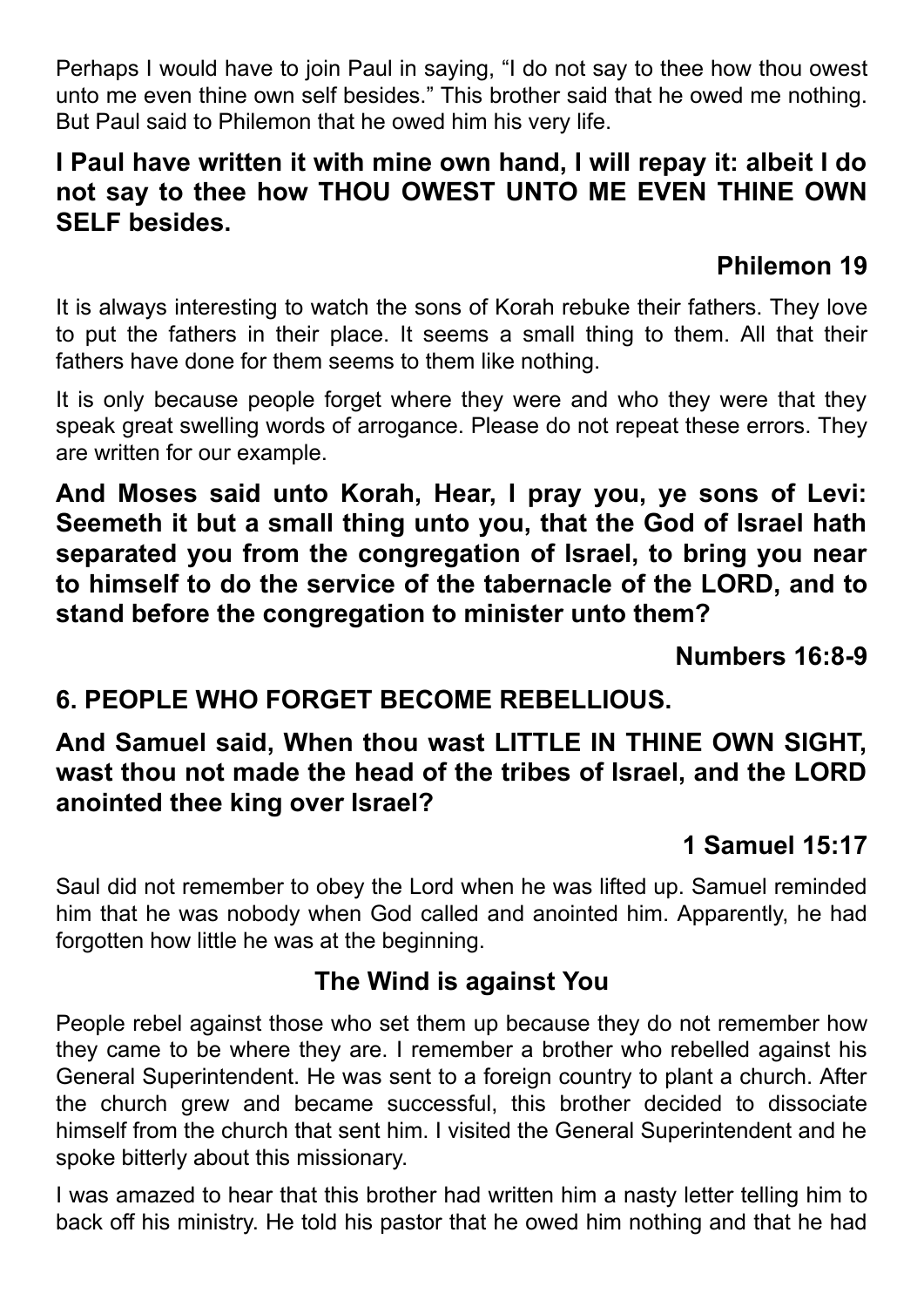done nothing for him.

The General Superintendent was very angry as he narrated the story of this ungrateful and forgetful son.

As we talked, he said, "This fellow was one of my house boys (domestic servants) who I raised up." Then he pointed to the ground and showed me the spot where this fellow would pray along with some others.

"This fellow belonged to a group of nobodies I helped.

I welcomed them into my house and gave them a place to pray in my living room. I trained them in the ministry," he said.

He described how he had used his influence to get visas for this young man (in Africa, it is a miracle to obtain a visa for a European country when you do not have a substantial or wealthy background).

Then he lifted his fingers and cursed the man, "The wind is against him."

Because this boy had forgotten where he came from and who had helped him, he received a curse that night.

One day, a year later, I happened to see this forgetful minister in a shopping mall. He had gone shopping with his wife and had filled his trolley with saucepans, frying pans and other household items. He was living happily ever after with his wife, far away from his angry General Superintendent.

As soon as I saw him, I remembered the fingers that were lifted up and the curse that the wind was against him.

And it came to pass that the wind was indeed against him! As time went by, the wind dismantled his church and his congregation scattered! I would meet his prized members and financiers and they would tell me they were no more with him.

This same wind blew him into adultery and obviously destroyed his marriage. The wind continued to blow until it had blown away his wife and children. The wind blew him out of the country to which he had been sent. The wind blew him over the seas and far away into obscurity. This is the wind that blows the forgetful and rebellious ones away!

## **7. PEOPLE WHO FORGET BECOME SECOND-RATE MINISTERS.**

Remembering what you have been through greatly improves your preaching and writing skills. Many people are boring preachers because they never give us real life accounts of what God has taken them through.

It is the ability to remember that makes the difference between a good preacher and a bad one. You will be surprised at how attentive the congregation becomes when you start to tell them a real life story.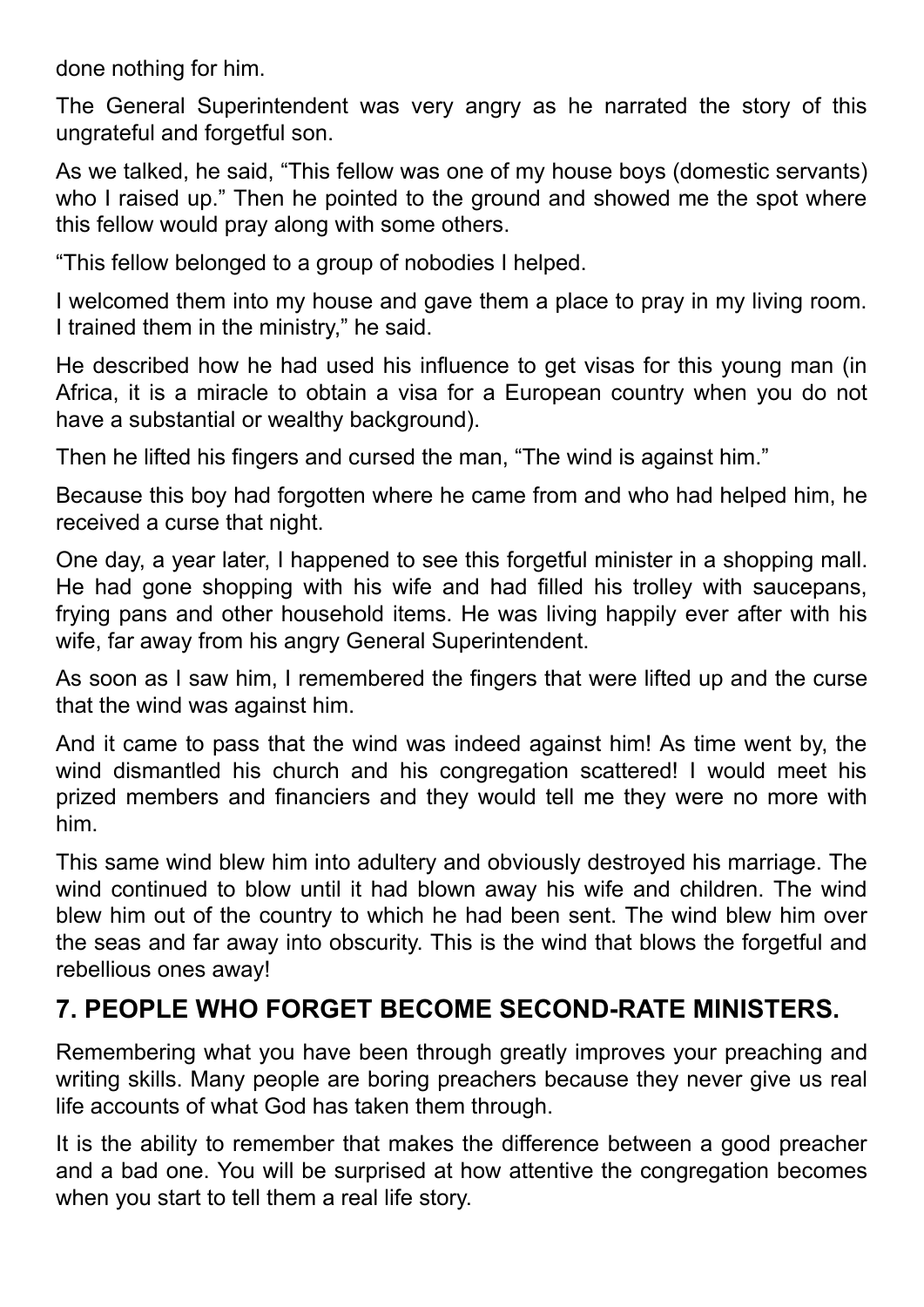The Apostle Paul remembered his experiences in great detail. He would often tell the stories to anyone who would listen. In his letters, he described his background in great detail. He narrated his experiences and even remembered the different emotions of each season.

## **Paul Tells Agrippa about the Damascus Road Experience**

And as I punished them often in all the synagogues, I tried to force them to blaspheme; and being furiously enraged at them, I kept pursuing them even to foreign cities.

While so engaged as I was journeying to Damascus with the authority and commission of the chief priests, at midday, O King, I saw on the way a light from heaven, brighter than the sun, shining all around me and those who were journeying with me.

And when we had all fallen to the ground, I heard a voice saying to me in the Hebrew dialect, "Saul, Saul, why are you persecuting Me? It is hard for you to kick against the goads."

And I said, "Who are You, Lord?" And the Lord said, "I am Jesus whom you are persecuting."

## **Acts 26:11-15, NASB**

#### **Paul Tells the Galatians about His Early Ministry**

But when God, who had set me apart even from my mother's womb and called me through His grace, was pleased to reveal His Son in me so that I might preach Him among the Gentiles, I did not immediately consult with flesh and blood, nor did I go up to Jerusalem to those who were apostles before me; but I went away to Arabia, and returned once more to Damascus.

Then three years later I went up to Jerusalem to become acquainted with Cephas, and stayed with him fifteen days.

## **Galatians 1:15-18 (NASB)**

## **Paul Tells the Philippians about His Upbringing**

Although I myself might have confidence even in the flesh. If anyone else has a mind to put confidence in the flesh, I far more: circumcised the eighth day, of the nation of Israel, of the tribe of Benjamin, a Hebrew of Hebrews; as to the Law, a Pharisee; as to zeal, a persecutor of the church; as to the righteousness which is in the Law, found blameless.

But whatever things were gain to me, those things I have counted as loss for the sake of Christ.

## **Philippians 3:4-7 (NASB)**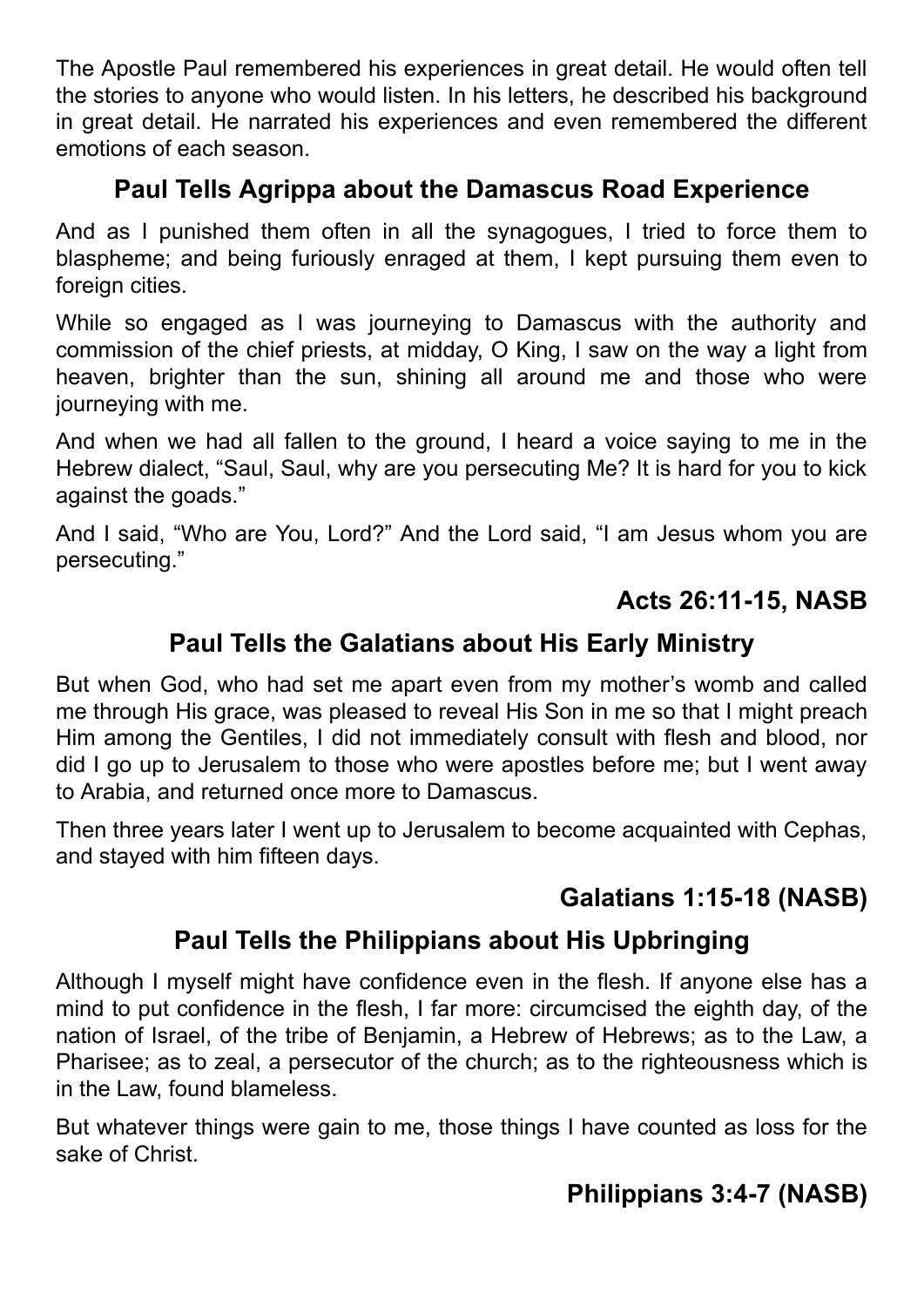## **Paul Tells the Corinthians about His Personal Problems**

Are they servants of Christ? — I speak as if insane — I more so; in far more labors, in far more imprisonments, beaten times without number, often in danger of death.

Five times I received from the Jews thirty-nine lashes.

Three times I was beaten with rods, once I was stoned, three times I was shipwrecked, a night and a day I have spent in the deep.

I have been on frequent journeys, in dangers from rivers, dangers from robbers, dangers from my countrymen, dangers from the Gentiles, dangers in the city, dangers in the wilderness, dangers on the sea, dangers among false brethren;

I have been in labor and hardship, through many sleepless nights, in hunger and thirst, often without food, in cold and exposure."

## **2 Corinthians 11:23-27, NASB**

## **Paul Tells the Corinthians about His Feelings**

For we do not want you to be unaware, brethren, of our affliction which came to us in Asia, that we were burdened excessively, beyond our strength, so that we despaired even of life; indeed, we had the sentence of death within ourselves so that we would not trust in ourselves, but in God who raises the dead; who delivered us from so great a peril of death, and will deliver us, He on whom we have set our hope. And He will yet deliver us,

## **2 Corinthians 1:8-10, NASB**

Become a better preacher! Remember your life's experiences and share them! Do not think that your life is uneventful and boring. Do not think that you have no interesting life experiences to share. That is a deception.

Begin to remember and talk about the little things that God has brought you through. I promise you; your ministry will come alive and your preaching will be anointed!

#### **8. PEOPLE WHO FORGET LACK THE COMPASSION NEEDED FOR MINISTRY.**

**But when he saw the multitudes, he was moved with compassion on them, because they fainted, and were scattered abroad, as sheep having no shepherd.**

#### **Matthew 9:36**

The story of the Good Samaritan illustrates this reality. I am certain that forgetfulness leads to a lack of passion for true ministry.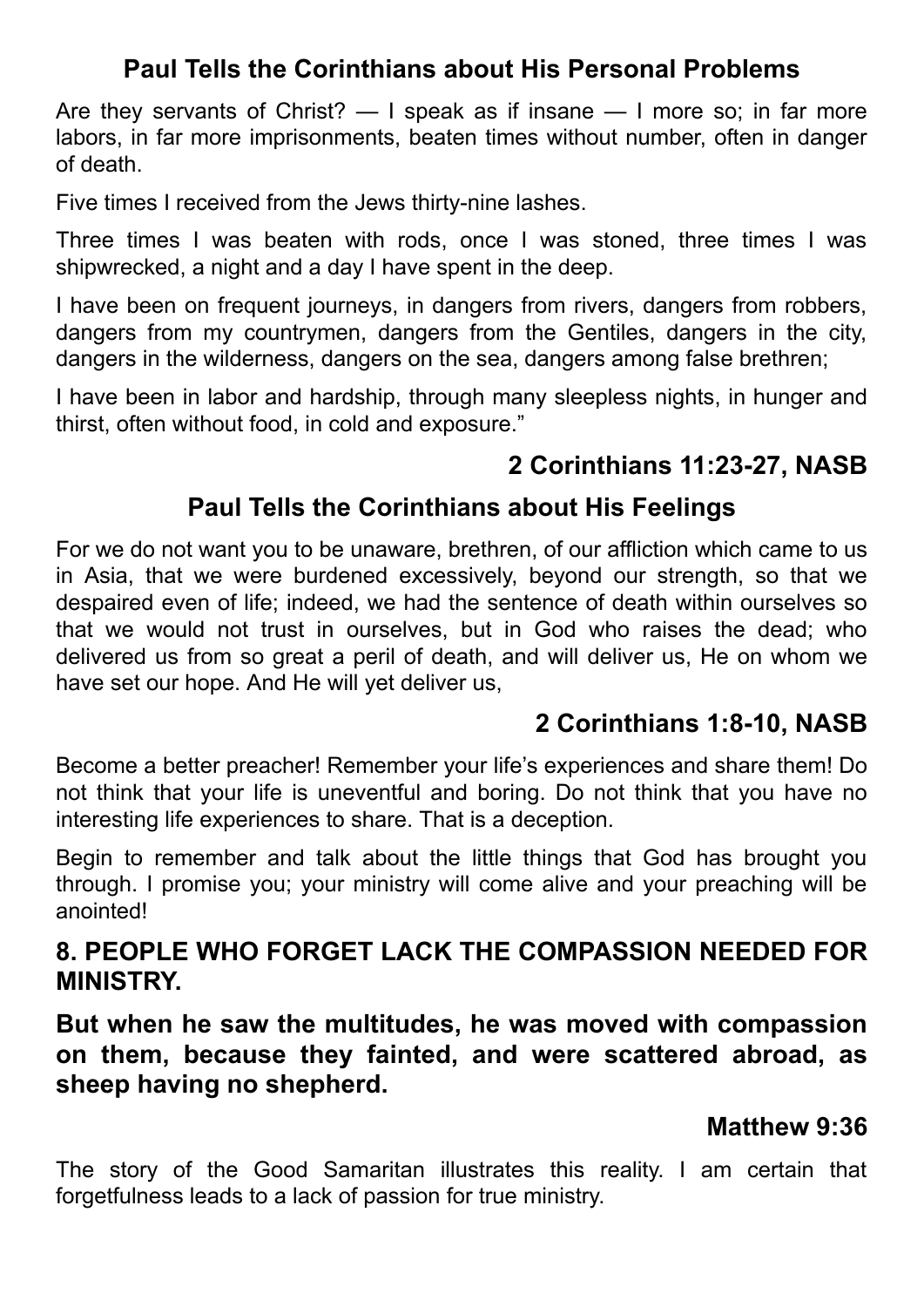Levites and priests passed by filled with the knowledge of God. But they did not have compassion. When the man with compassion came by, he was moved and saved the brother who was half-dead. This world is half-dead, waiting for us to come and save them. We have the Gospel of Jesus Christ, the only hope of this world!

**But a certain Samaritan, as he journeyed, came where he was: and when he saw him, he had COMPASSION on him, And went to him, and bound up his wounds, pouring in oil and wine, and set him on his own beast, and brought him to an inn, and took care of him. And on the morrow when he departed, he took out two pence, and gave them to the host, and said unto him, Take care of him; and whatsoever thou spendest more, when I come again, I will repay thee.**

**Which now of these three, thinkest thou, was neighbour unto him that fell among the thieves?**

#### **Luke 10:33-36**

The modern inventions of television, radio, cassettes, CDs and the internet have made Scripture more available than ever before. Sadly, the increase of Scripture and the availability of this knowledge have not resulted in more of God's compassion. The compassion for souls is almost absent whilst the love for treasures and finances is at its peak!

The sad reality is that the evangelization of this world will not be accomplished without compassion. But how can we have compassion when we do not remember what it is like to almost go to Hell?

#### **Paul Remembered**

#### **Brethren, my heart's desire and prayer to God for Israel is, that they might be saved.**

## **Romans 10:1**

The Apostle Paul was moved with compassion because he remembered people who were just like him. He remembered his own relatives who lived in darkness. He remembered how he was almost not saved himself. At a point, he wished he could kill himself so that they would be saved. "I say the truth in Christ, I lie not, my conscience also bearing me witness in the Holy Ghost, That I have great heaviness and continual sorrow in my heart.

*For I could wish that myself were accursed from Christ for my brethren*, my kinsmen according to the flesh" (Romans 9:1-3).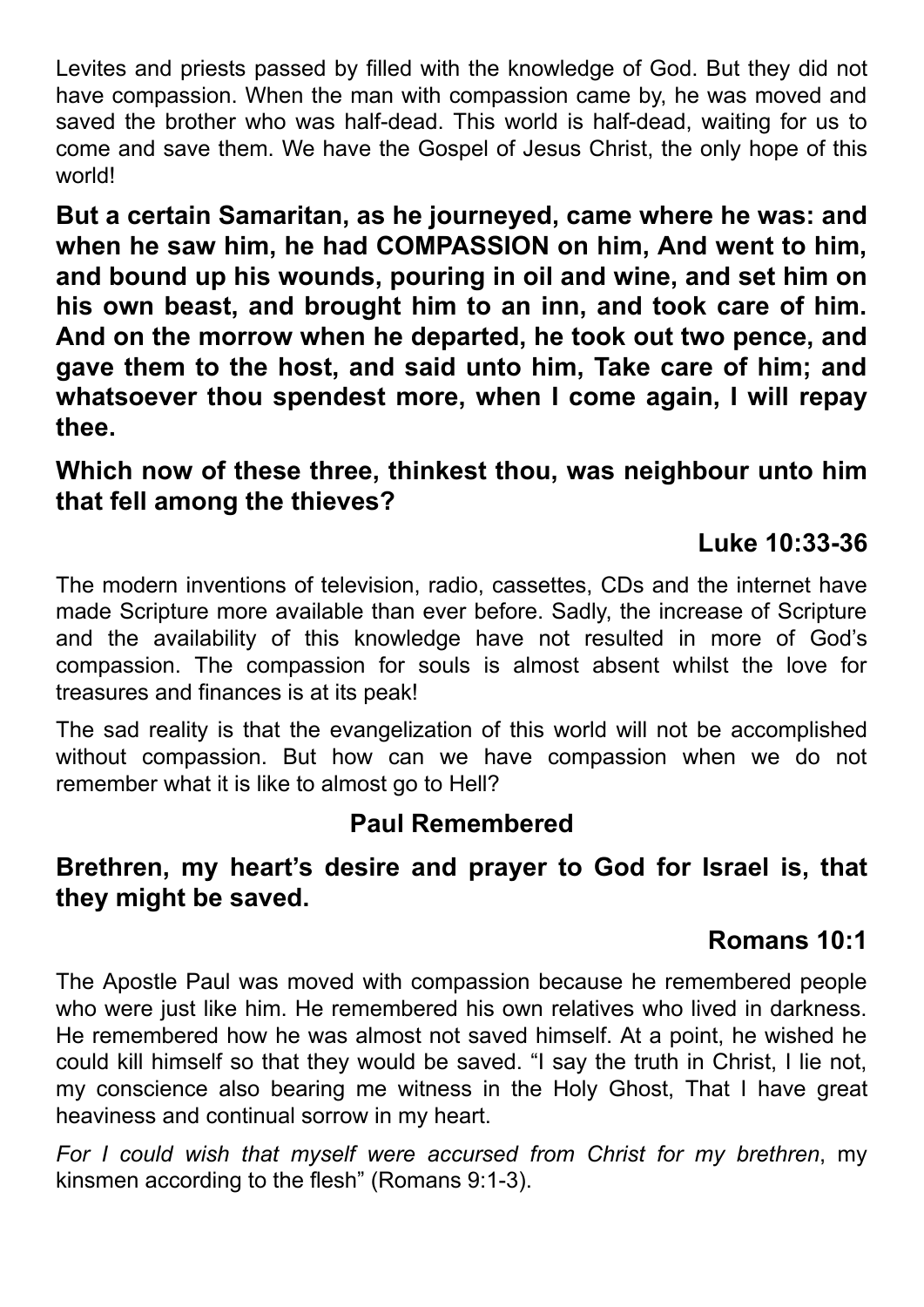Having the kind of compassion needed for ministry goes along with the ability to remember. People have no compassion because they do not remember.

One day, I met a millionaire who had established a large prisons ministry.

He told me how he had been thrown into prison for several years and then had been released miraculously. After being released, this man could not forget his experience in the prison.

The Lord used him to establish a nationwide prison ministry, which touched the lives of thousands of prisoners.

God expects you not to forget what you have seen, heard and experienced.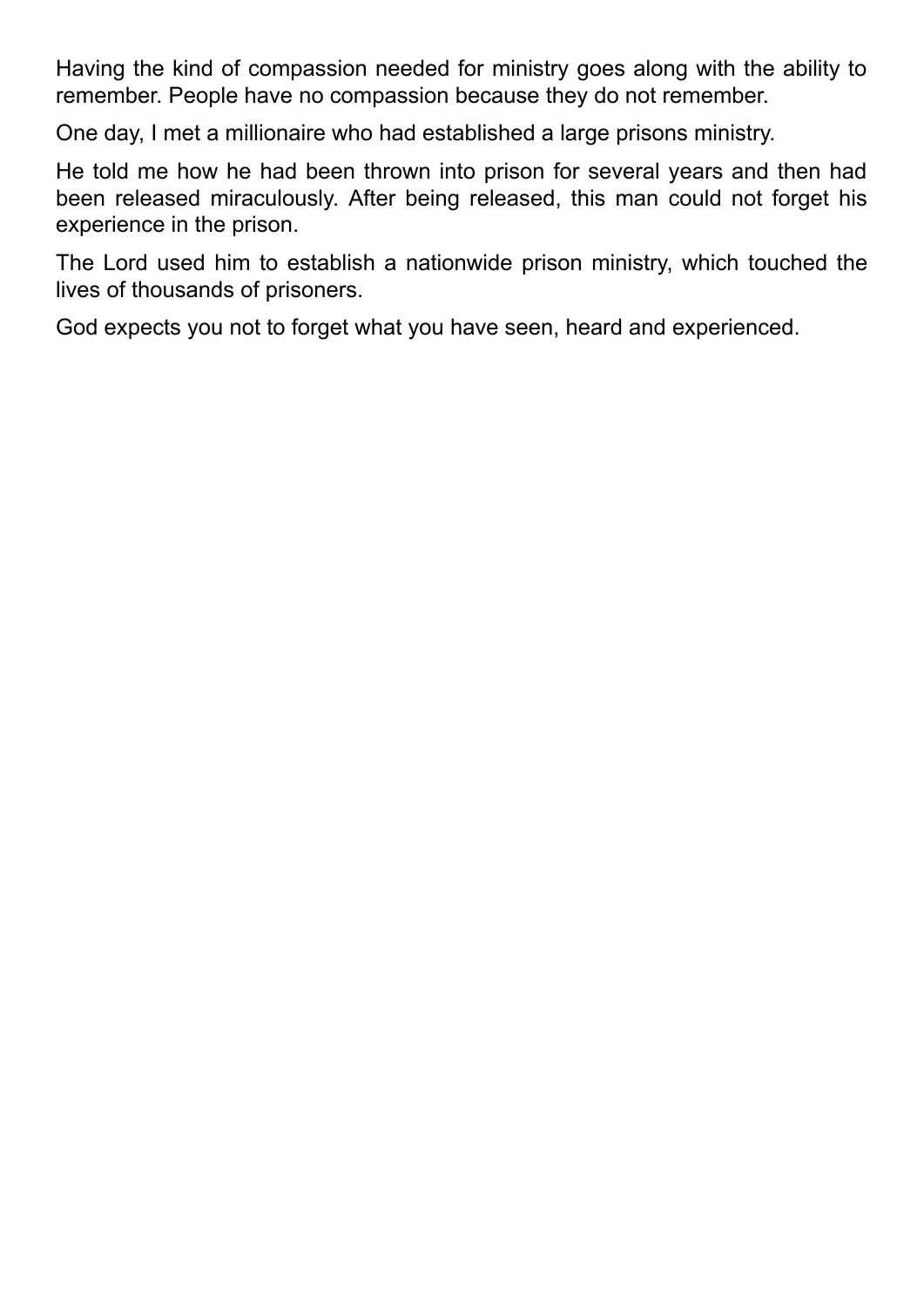# **Chapter 5**

## **Seven Keys That Will Help You Remember**

## **1. STUDY HISTORY.**

There are certain reasons why people forget things. You must fight the natural tendency to forget important things. As the children of Israel prepared to experience the Promised Land, God knew that they would forget almost every important thing they had learned. Moses narrated and rehearsed the history of their journey to them.

## **Let History Keep You from Forgetting**

#### **Now there arose up a new king over Egypt, which knew not Joseph.**

## **Exodus 1:8**

Pharaoh forgot the history of his own country. He did not know that his country would have been wiped out if it had not been for the good works of Joseph.

Yet, he forgot who the Israelites were and began to persecute them. Perhaps if he had read his history book, he would not have persecuted Joseph's descendants. He repaid the good that Joseph had done to the nation of Egypt with evil.

## **Pharaoh's Expensive Forgetfulness**

Pharaoh's failure to read history cost him dearly. By being ungrateful to the Israelites, he sowed the seeds of the destruction of Egypt. God stepped in and wiped out the economy of Egypt. He destroyed their farms, their infrastructure, their water, their cattle, their vegetation and their personal comforts.

I think that history is one of the most important subjects ever to be studied. Please read your history books! Please read biographies of men of God. In them you will find great lessons of life which must never be forgotten.

## **2. DO NOT LET YOUR SUCCESSES DESTROY YOUR MEMORY**

## **But thou shalt REMEMBER the LORD thy God: for it is he that giveth thee power to get wealth, that he may establish his covenant which he sware unto thy fathers, as it is this day.**

## **Deuteronomy 8:18**

Moses defined success as "when thou hast eaten and art full".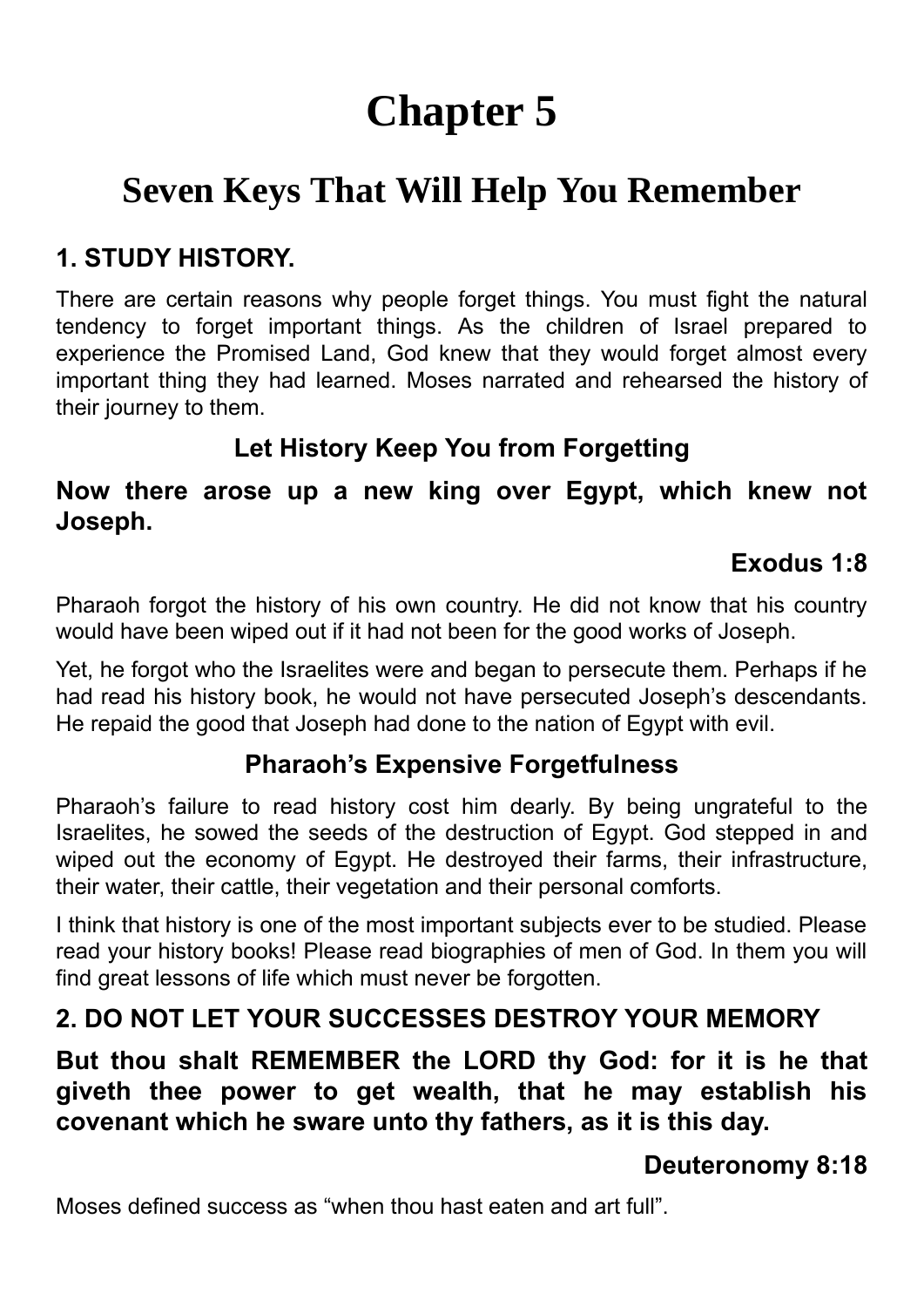Successful people suffer most from a lack of remembrance. They cannot remember how they came to be where they are. Like the prophet he was, Moses warned them about specific blessings and the tendency to forget the Lord's input into their lives.

**When thou hast eaten and art full, then thou shalt bless the LORD thy God for the good land which he hath given thee.**

**Beware that thou forget not the LORD thy God, in not keeping his commandments, and his judgments, and his statutes, which I command thee this day:**

**Lest when thou hast eaten and art full, and hast built goodly houses, and dwelt therein;**

**And when thy herds and thy flocks multiply, and thy silver and thy gold is multiplied, and all that thou hast is multiplied;**

**Then thine heart be lifted up, and thou forget the LORD thy God, which brought thee forth out of the land of Egypt, from the house of bondage;"**

## **Deuteronomy 8:10-14**

Everyone who has built goodly houses and dwelt therein should be careful of forgetting the Lord.

Everyone whose money (silver and gold) is multiplied should be careful of forgetting the Lord.

Everyone who has prospered is a candidate for pride and neglect of the Lord.

Do not ask me to explain how this problem comes about.

It is just a known fact that blessings and prosperity make people forget God. That is why it is easier for a camel to pass through the eye of a needle than for a rich man to enter the kingdom of God.

What must you do about it?

Just decide to be extra God-fearing and extra spiritual when you have all these things.

Pray for humility and grace to avoid this all-too-familiar trend!

## **3. DO NOT LET THE PASSAGE OF TIME MAKE YOU FORGET.**

## **Yet did not the chief butler REMEMBER Joseph, but forgat him.**

**Genesis 40:23**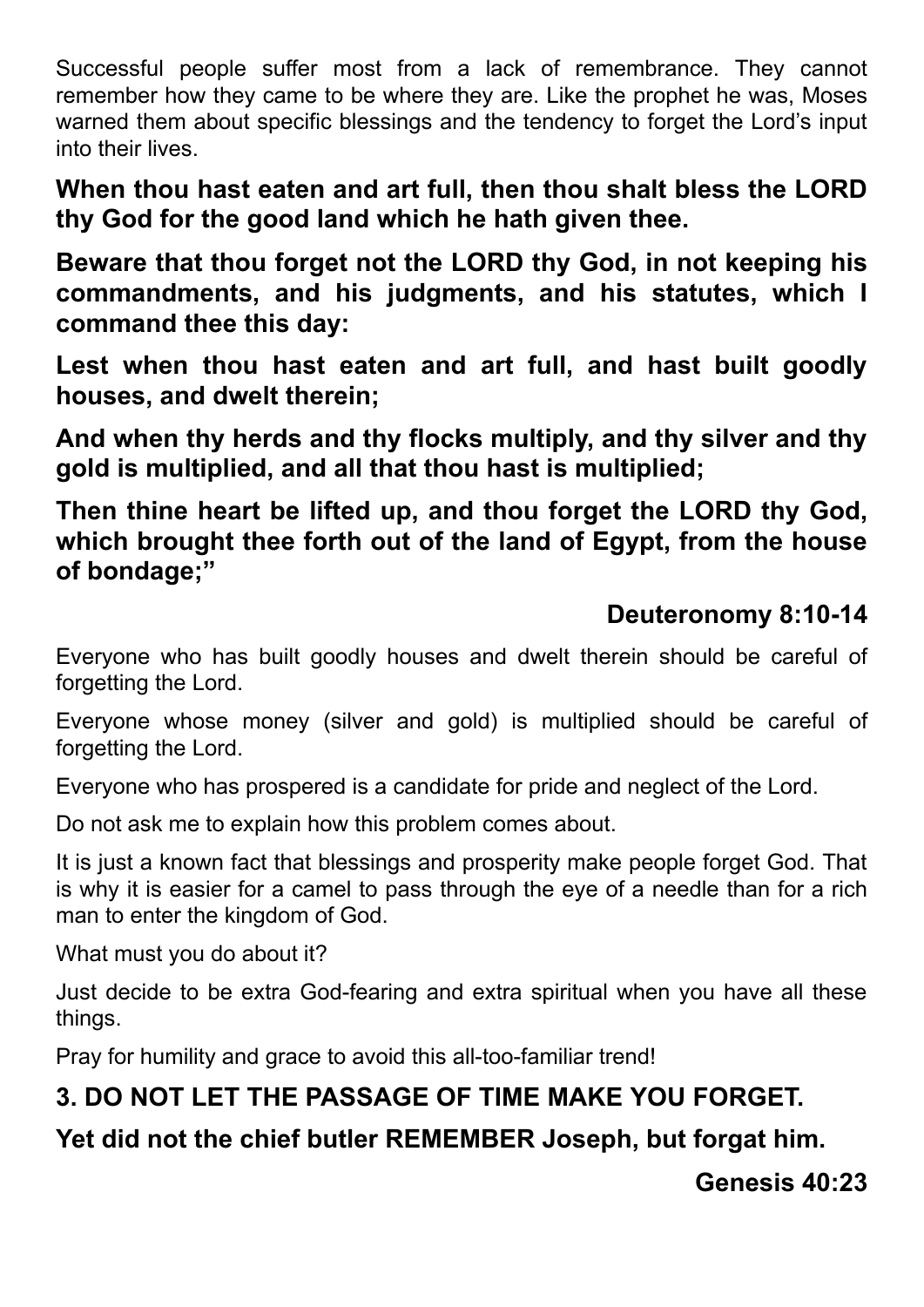Another reason why people forget is simply the passage of time. When the chief butler was in prison, he was helped greatly by Joseph. But he forgot Joseph when he was released. Even though he had been helped in prison, he forgot about Joseph in his freedom.

I have watched how people forget where they came from. As the years have gone by, they need to be reminded of their beginnings.

At different times, the Lord used me to start different fellowships, groups and churches. Sometimes I would hand over the group to a leader and leave them for some time. Invariably, they forgot me. They forgot how they began and they forgot about me. With the passage of time, they did not even want my involvement anymore.

I remember one particular fellowship I started and allowed to run for some time. Later on, I came back to them and explained that I wanted to take up the leadership of the group again. After a series of discussions, I sensed that my leadership was not welcome anymore so I abandoned the idea. I reflected on the turn of events. As I thought over the situation, I considered how people easily forget where they come from.

These people had forgotten that they did not even know each other before I had pulled them together and introduced them to one another. In addition, they had forgotten that none of them had had a vision for such a fellowship. I had the vision and invited them to participate.

Also, they had forgotten that all the activities they currently engaged in were things that I had instituted. They had forgotten how associating with me had led them to enjoy the relationships they now cherished.

But such is the lot of a founder. He must be prepared to be forgotten and set aside. This is the reason why people hold on to leadership positions until they die. They fear to hand over their prized vision to men who forget. The butler forgot Joseph. Many people forget those who have been real spiritual blessings to them.

## **4. RECOGNIZE THE HAND OF GOD IN EVERYTHING THAT HAPPENS.**

"But hast lifted up thyself against the Lord of heaven; and they have brought the vessels of his house before thee, and thou, and thy lords, thy wives, and thy concubines, have drunk wine in them; and thou hast praised the gods of silver, and gold, of brass, iron, wood, and stone, which see not, nor hear, nor know: and the God in whose hand thy breath is, and whose are all thy ways, hast thou not glorified:"

## **Daniel 5:23**

Many people do not understand why or how they are blessed. They just enjoy the blessings but do not understand how they are acquired.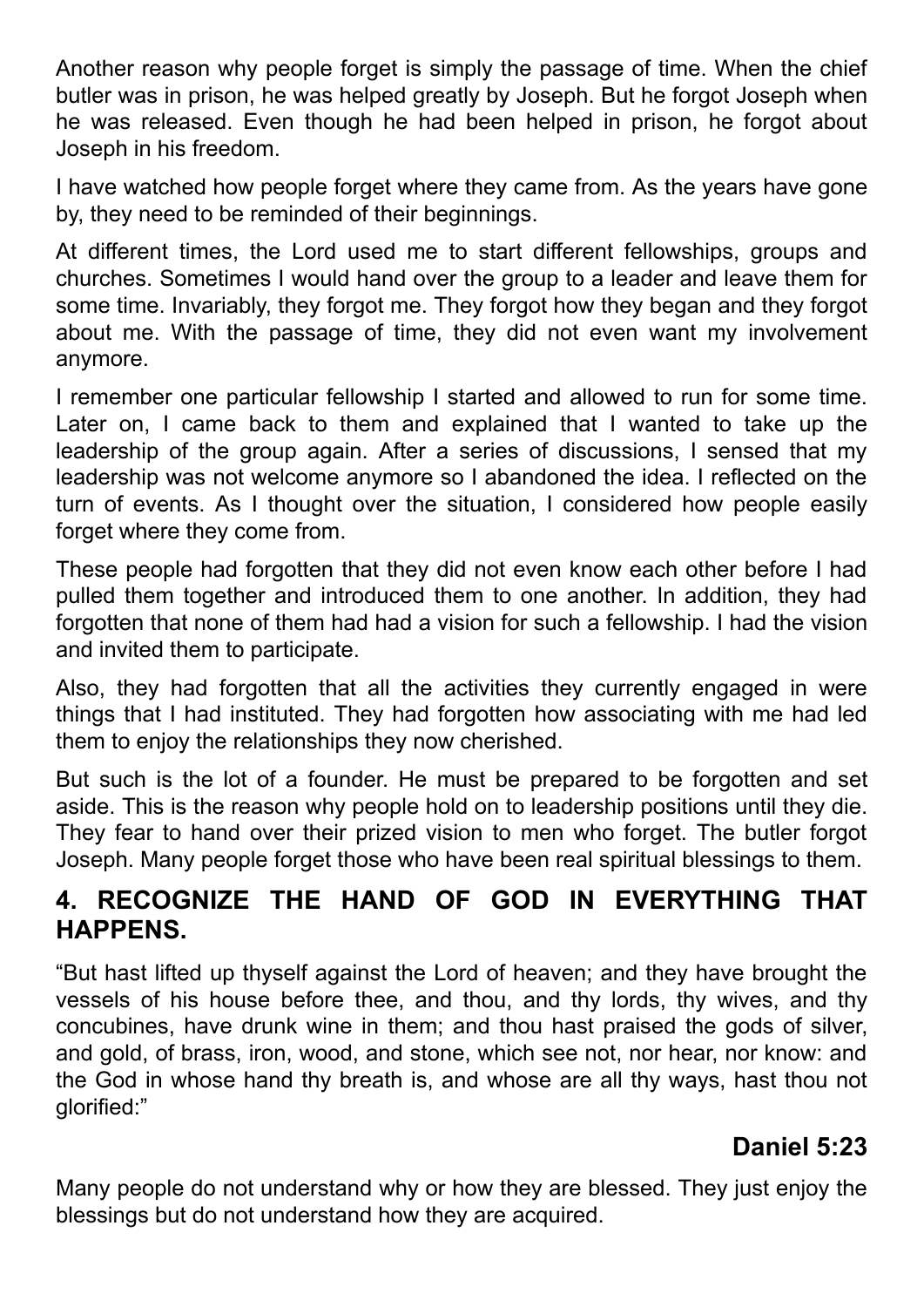For instance, most Africans do not know how Europe was built. They have no idea how a clean and orderly society is created. They love to go to these Western countries and live there if possible.

But they do things that destroy their own nations. They fight against the very things that create what they want. They oppose decisions that will bring order, cleanliness and all the other things that the Western world has.

They reject the practical kind of leaders that can create the Western type of environments and choose impractical, ceremonial and handsome men who know little about leadership!

They simply do not understand how clean, orderly, modern and wealthy societies are created.

Many do not understand how leadership works. I have concluded that most people just choose the wrong leader. They simply do not know the type of leadership qualities that are needed to take us out of squalor. The radical, strong leaders who are needed to move large populations of undeveloped societies into prosperity are simply not chosen through elections.

Often, smooth talking, "please everyone," traditional and "nice" people are chosen by undeveloped societies because the people like their approach. Unfortunately, such people do not bring true advancement.

Similarly, Christians do not know how they come to be blessed. Many believers do not understand why certain things even happen. They forget that God holds their destiny in His hands.

## **…But you have not praised the God who gives you the breath of life and controls your destiny!**

## **Daniel 5:23-24 TLB**

Belshazzar praised the gods of gold and of silver, wood and stone. But he did not honour the God who had really lifted him up. The prophet Daniel rebuked Belshazzar for not remembering the One who really mattered.

He holds our breath in His hand and He controls all our ways. He therefore is the source of all our blessings.

How can we forget the one who controls everything about our lives? We cannot live a day longer than He allows. We cannot do anything that He does not allow. He's got the whole world in His hands. We must not forget the hand of God which rules in our affairs.

## **5. CONTINUALLY RECOGNIZE THE PEOPLE GOD HAS USED IN YOUR LIFE.**

**And Laban said unto him, I pray thee, if I have found favour in thine eyes, tarry: for I have learned by experience that THE LORD**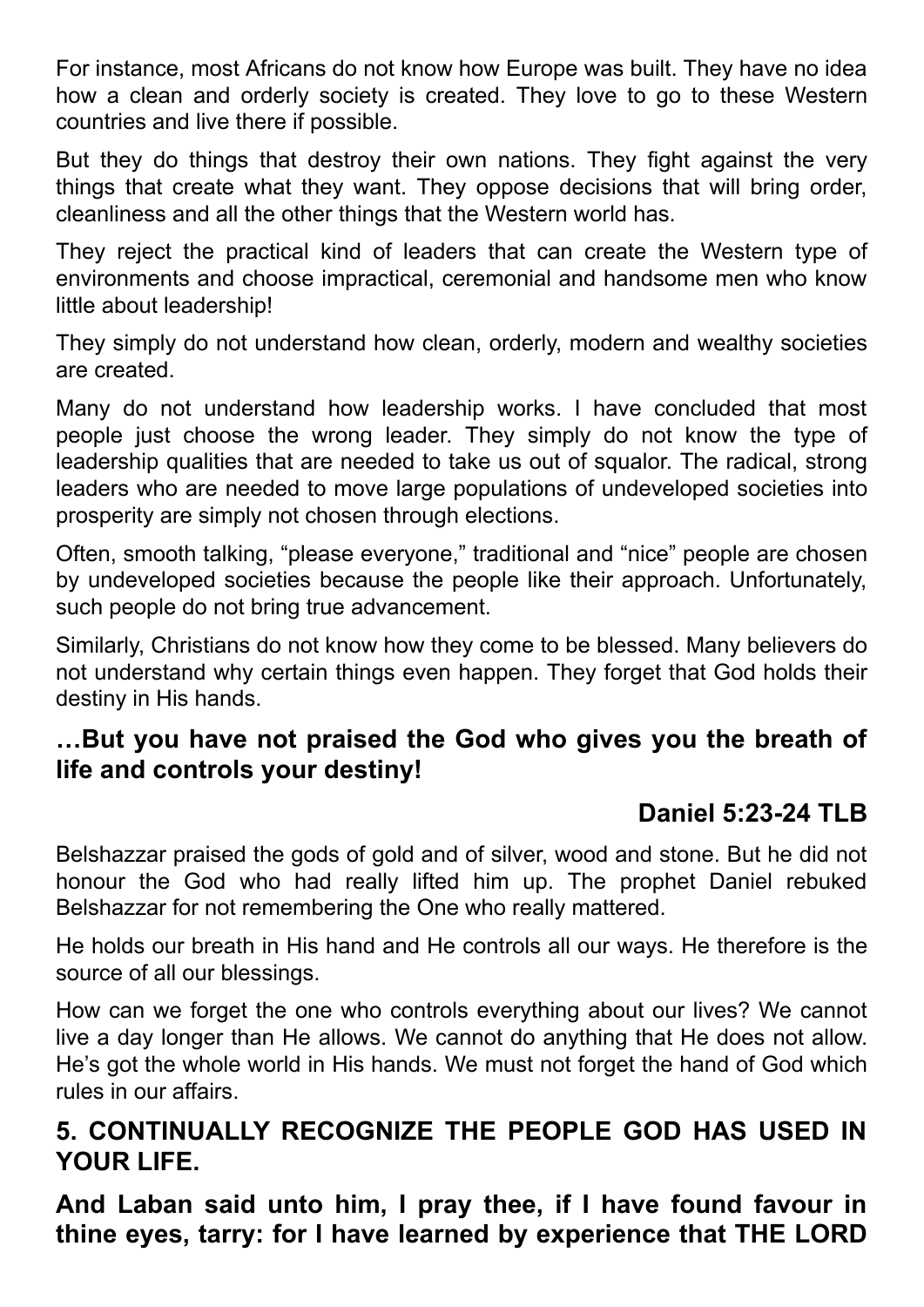## **HATH BLESSED ME FOR THY SAKE.**

## **Genesis 30:27**

People forget because they do not recognize God's vessel. They do not realize that they are where they are because God blessed them through their association with someone. A failure to understand this is the cause of many of life's disasters.

It takes humility to recognize that God has chosen certain people, given them a call and favoured all those who help their cause.

God chose Israel and has blessed all those who help that nation. There is nothing you can do about God's choices.

Laban was a wise unbeliever who recognized that his blessings had come by associating with Jacob. He did not want to part company with Jacob because he sensed that the blessing came by this association.

When the Ark of the Covenant was in the house of Obededom, everything flourished. The house of Obededom was fully blessed because of the presence of the Ark of the Covenant.

#### **And it was told king David, saying, The LORD hath blessed the house of Obed-edom, and all that pertaineth unto him, because of the ark of God…**

## **2 Samuel 6:12**

A wise and spiritual person will attach himself to people who are recognizably called and favoured by the Lord. What you need is to tap into some of the grace given to that person. People forget how they were lifted from the depths to great heights by relating with a particular person.

#### **Two Forgetful Associates**

I remember the pastor of a five thousand member church who had two powerful associates. These associate ministers forgot how their destinies had changed by associating with their senior pastor.

One day, their senior pastor, sensing the mounting rebellion transferred these two associates away from himself.

I met one of these associates and he spoke bitterly of his transfer.

He said, "Even that the word 'transfer' was applied to me is preposterous."

The other associate, who was equally bitter, said many derogatory things about his senior pastor.

I knew it was a matter of time before they would both resign. A few months later, they both left the ministry and dissociated from their senior pastor.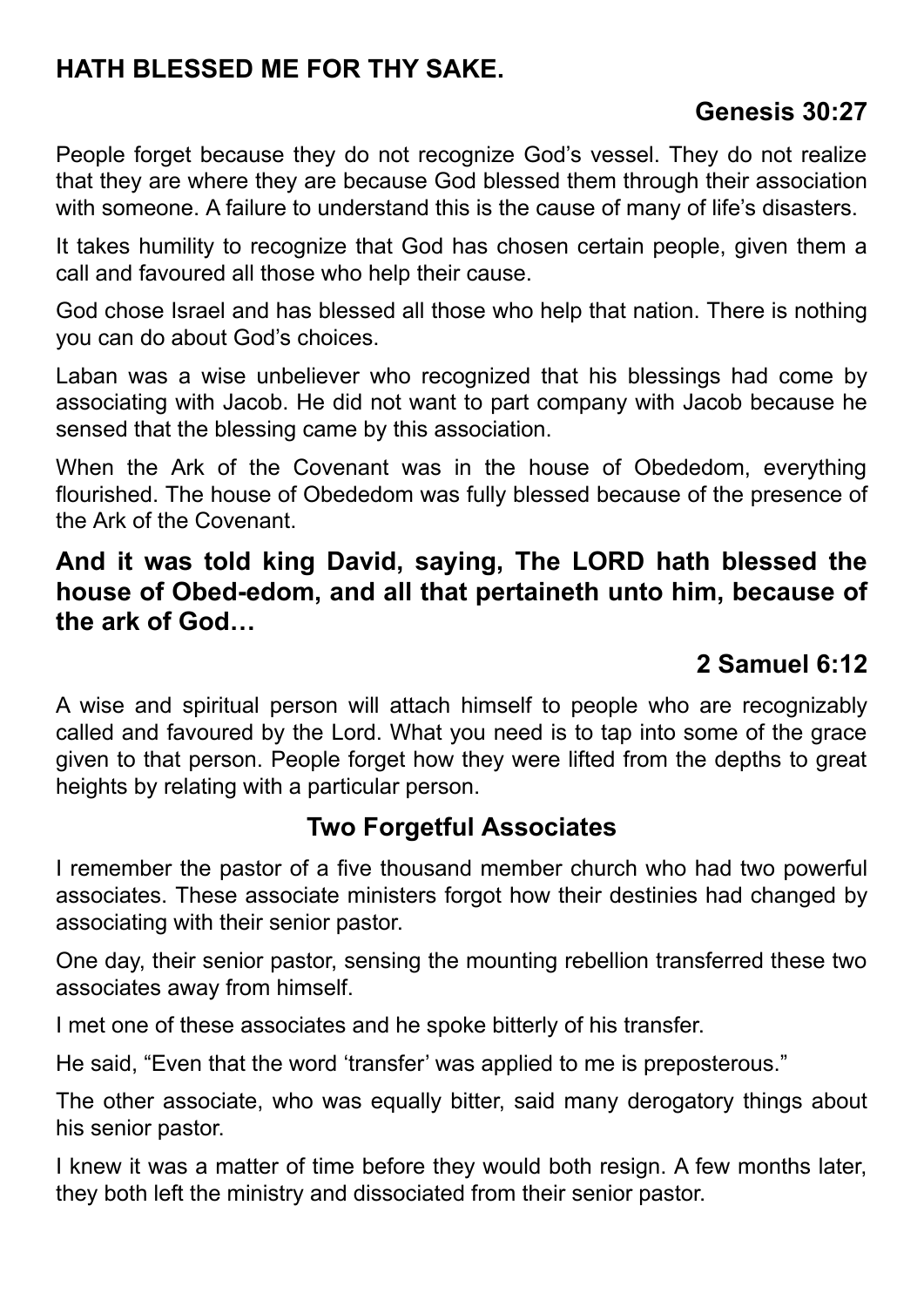The years went by and I watched how their lives evolved. The senior pastor continued to go from strength to strength and his ministry became the largest in the city. Sadly, though, the associates seemed to wither away.

One of them tried to start a church, but could not get more than five members to join him. His church never grew out of the living room of his home.

The other became a pastor of another church, but was dismissed soon after for bad behaviour.

Both of these associates continued to struggle for years moving from one job to another and never amounting to anything.

I realized that these associates had moved out of their place and had not recognized how God had blessed them through association. Of course it takes humility to even recognize this truth.

Do not be afraid of acknowledging that God has used a man to change your life!

## **6. GROW IN YOUR UNDERSTANDING OF WHY GOD BLESSES PEOPLE.**

When you do not understand why God blesses someone, you will quickly neglect the important principles he lives by. A deeper understanding helps you to have a better memory. That is why teaching deploys various techniques to induce a greater understanding of issues. The more you understand, the more you remember! An ancient Chinese proverb says, "You hear you forget; you see you remember; you do you understand."

## **Why King David was Blessed by God**

Perhaps King Solomon did not understand why God had blessed his father David. King Solomon remembered how God had been angry with his father for sleeping with somebody's wife and decided to avoid falling into his father's sins. Probably, this is why he married so many women. He did not want to commit adultery so he decided to marry every girl he saw. In the end, he had married one thousand women! This in itself is a miracle.

Maybe Solomon did not understand that David was ultimately a man after God's own heart who would never worship an idol. David wholly and passionately served God in spite of his human failings.

You may think that God was displeased with Solomon because of the numerous women he loved. Although these numerous women in his life caused problems, this was not the reason why God rejected Solomon.

The Bible tells us clearly that God rejected Solomon because he was not devoted to the Lord and worshipped idols in his old age. King David never worshipped idols and there was no mention of any such thing during his time.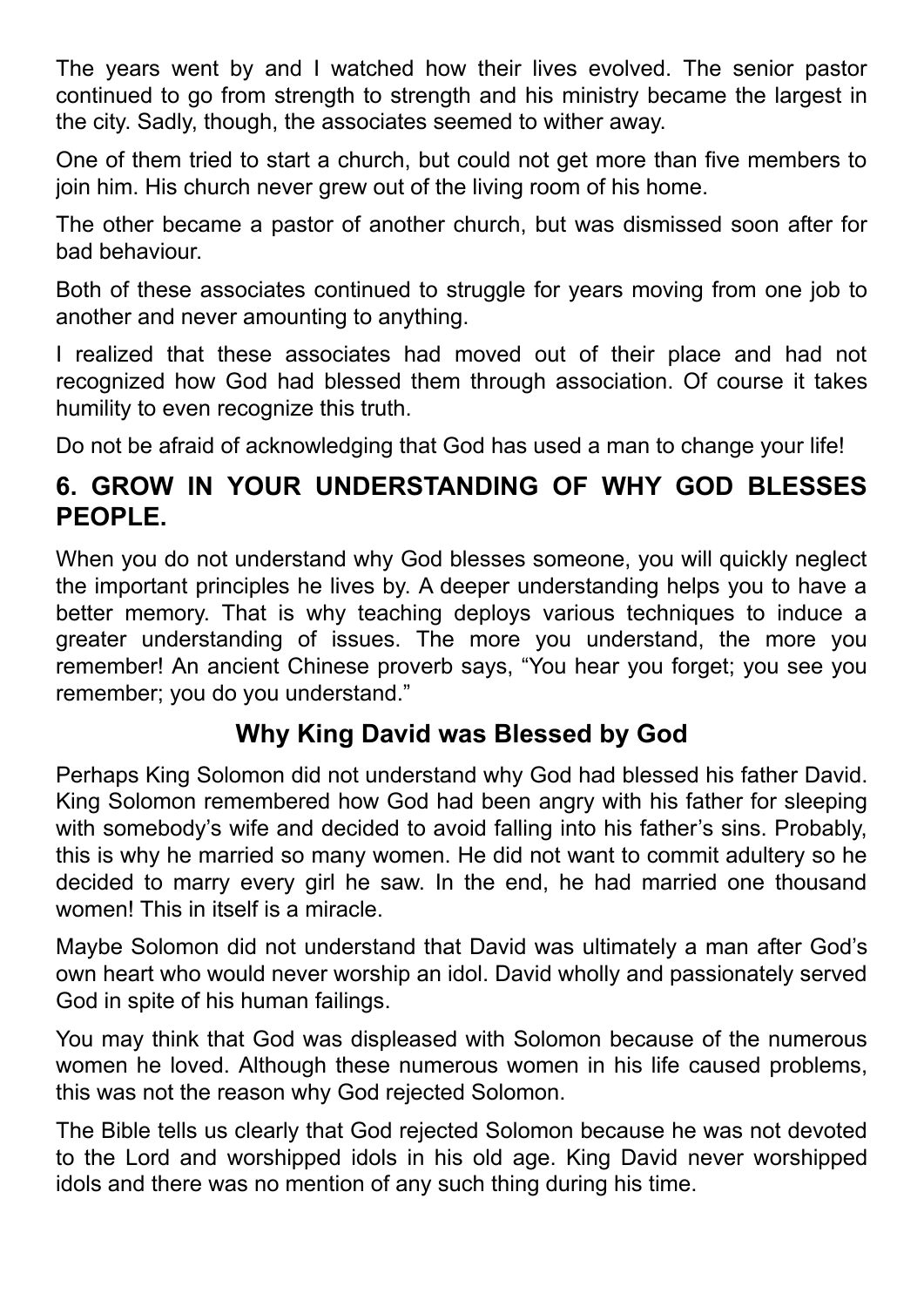**For when Solomon was old, his wives turned his heart away after other gods; and his heart was not wholly devoted to the LORD his God, as the heart of David his father had been.**

## **1 Kings 11:4, NASB**

The real secret behind King David's blessing was his wholehearted service to the living God. Perhaps, not understanding the secret behind someone's success will lead you to set aside the very thing which made him great.

## **7. DO NOT HAVE A REBELLIOUS BLACKOUT.**

**If thou count me therefore a partner, receive him as myself. If he hath wronged thee, or oweth thee ought, put that on mine account; I Paul have written it with mine own hand, I will repay it: albeit I DO NOT SAY TO THEE HOW THOU OWEST UNTO ME EVEN THINE OWN SELF BESIDES.**

## **Philemon 17-19**

Paul, like many fathers and apostles, would not bother to tell the young ones that they actually owed their entire lives to him. Philemon did not just owe him gratitude for some nice teachings. Philemon did not just owe him gratitude for some powerful prayers. He owed his very life to him! One day, Paul decided to point this out to Philemon because he was asking for a favour.

There are people who rebel against authority and therefore need to wipe out the memory of those who have helped them. When people do not want to show gratitude, they consciously black out the memory of good things done for them.

They selectively retain the things they want to remember and delete the memory of other things. They then try to attribute their success to other reasons, minimizing any reference to the one who actually helped them.

They say things like, *"I would have been here anyway. I would have been in the ministry anyway. I would have been ordained anyway. I would have had a better life elsewhere. I would have travelled to these countries anyway."*

They also say things like, *"I cannot say thank you forever. I have honoured you enough"*.

But Paul told Philemon, "You owe me your whole life besides." You see, there are things that affect all aspects of your life. The receiving of salvation is not just the receiving of a good teaching. It is the rescuing of an entire life!

To be in the ministry is not just another opportunity to occupy some social position. It is the highest privilege that can be given to a human being with unimaginable eternal rewards! There is nothing higher than working for the King of Kings.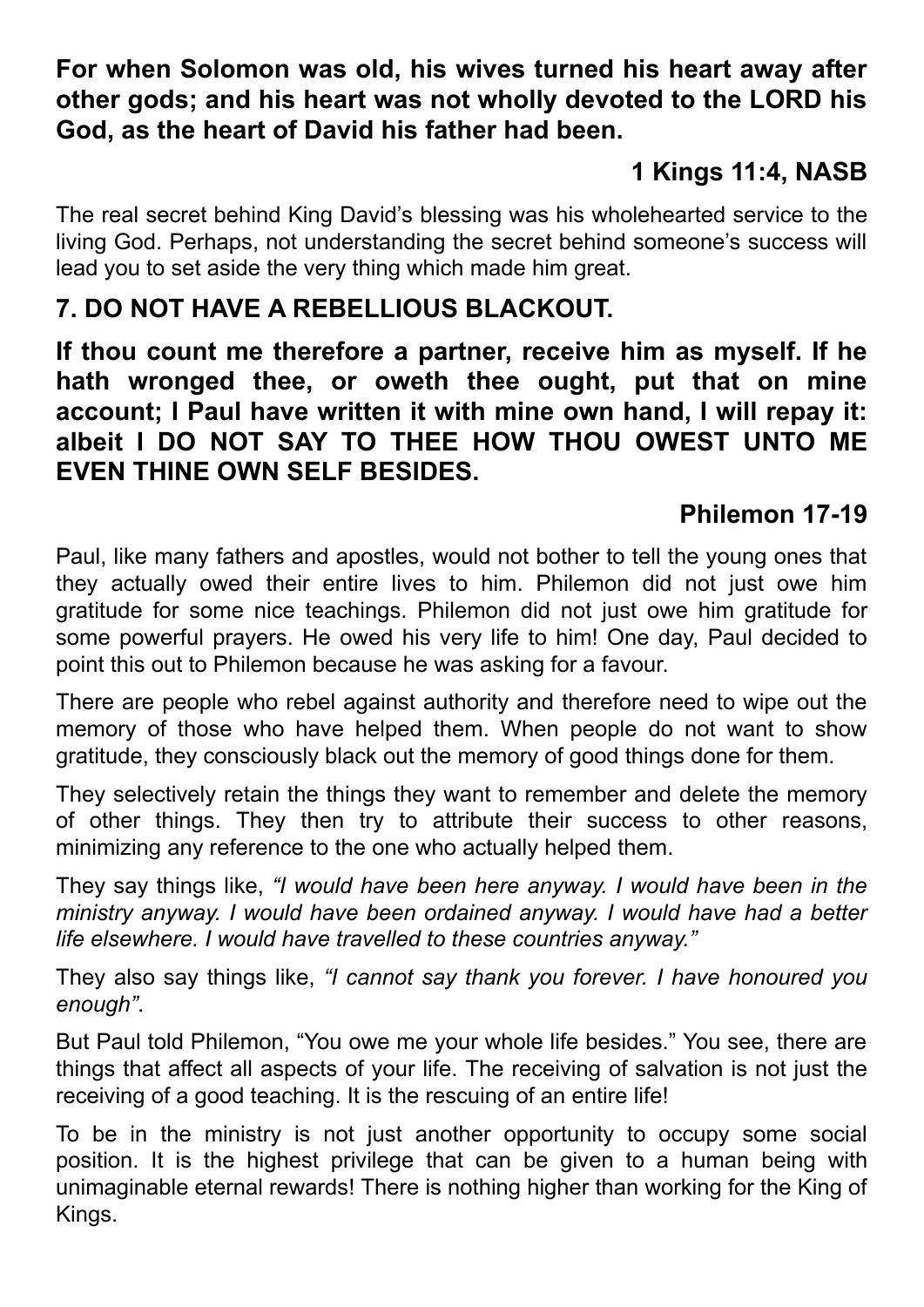## **Because of the Anointing**

One day, I was in Tulsa, Oklahoma attending a Winter Bible Seminar. At a point in the programme, the Lord told me to give an offering to Brother Hagin. I did not have a problem with that, so I agreed.

That night, Kenneth Hagin spoke about many things and told us how many million dollars he had earned that year. He also spoke about other financial blessings he had received from the Lord. When I heard his testimony, I became discouraged when I thought of the size of the offering I had for him. I then decided not to give him the offering at all. After all, I was sure that he did not need my money!

But in the morning, the Lord rebuked me severely about this and told me that I was ungrateful. He showed me that even though I had never spoken to Kenneth Hagin or received any physical benefit from him directly, all the blessings of my life had come through the anointing I had received through him.

He told me that I had received an anointing through the ministry of Kenneth Hagin.

He then pointed out to me that everything I did in the ministry was related to that anointing and therefore to Kenneth Hagin.

He told me that the house that I lived in was because of the anointing that He had given me.

He told me that the cars I had were available to me because of the anointing I had received through Kenneth Hagin.

He showed me that all the money I had was because of the ministry and anointing I had received through Kenneth Hagin. He also showed me that my ability to buy a ticket and fly to Tulsa, Oklahoma from Africa was due to the anointing I had received through this man.

My whole life was related to the anointing that came through one man.

## **Why Did I Want to Hold Back?**

Why did I not want to give him an offering? What reason could there be to withhold an offering from him?

What was I thinking about? Could I not see that everything was related to this person?

"When would you have such a chance again", the Lord asked me. I wept like a baby as He rebuked me about this.

Sometimes we want to black out the reality of how we owe everything to a particular person. We do not want to attribute all the great things of our life to one person. However, there is no need to black out the reality of what God has done.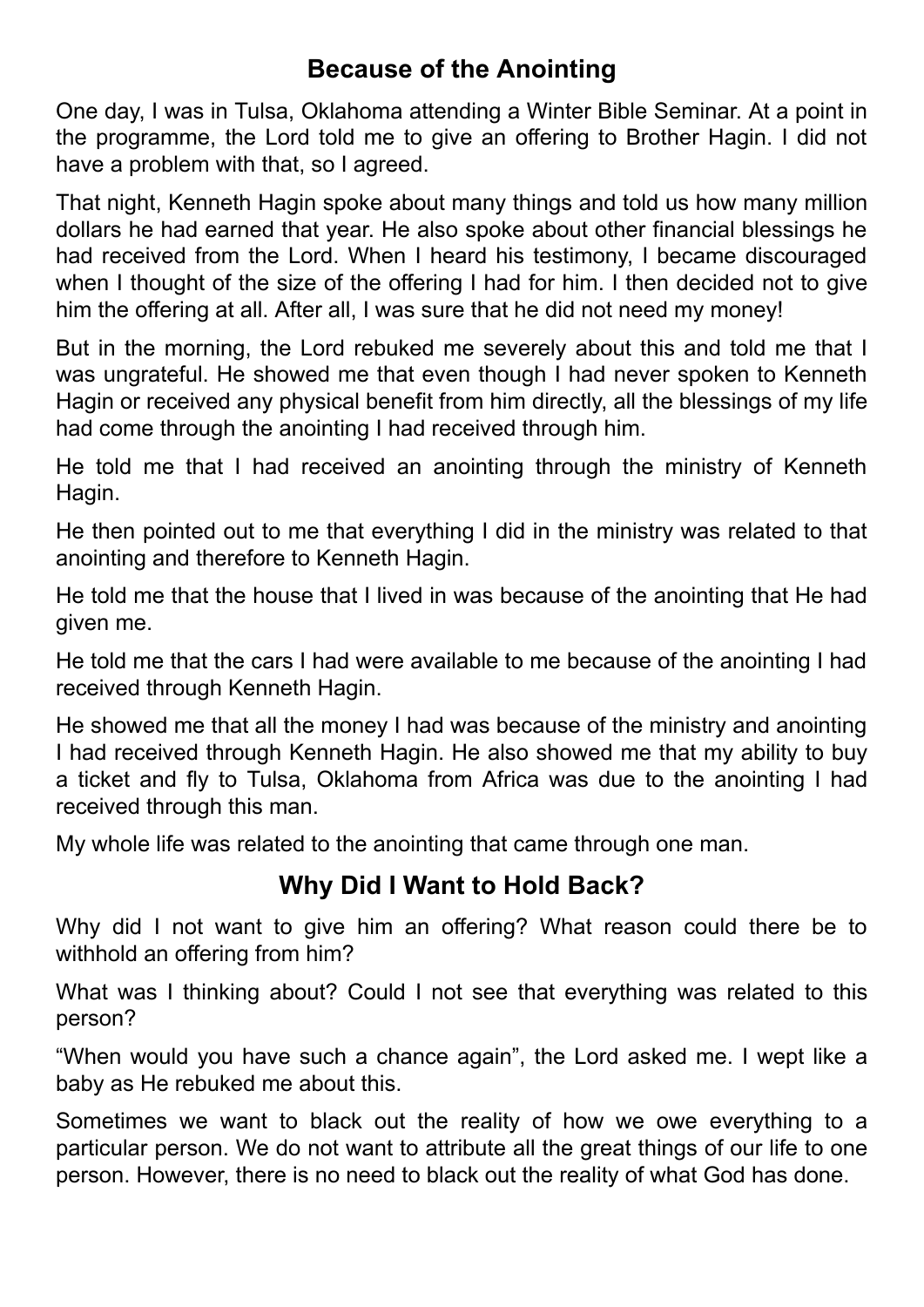Never forget that many things are often related to one individual. Be grateful to God and to whoever He has used to bless you. This is what Paul meant when he said to Philemon, "I don't want to remind you that YOU OWE YOUR VERY LIFE TO ME" (Philemon 19).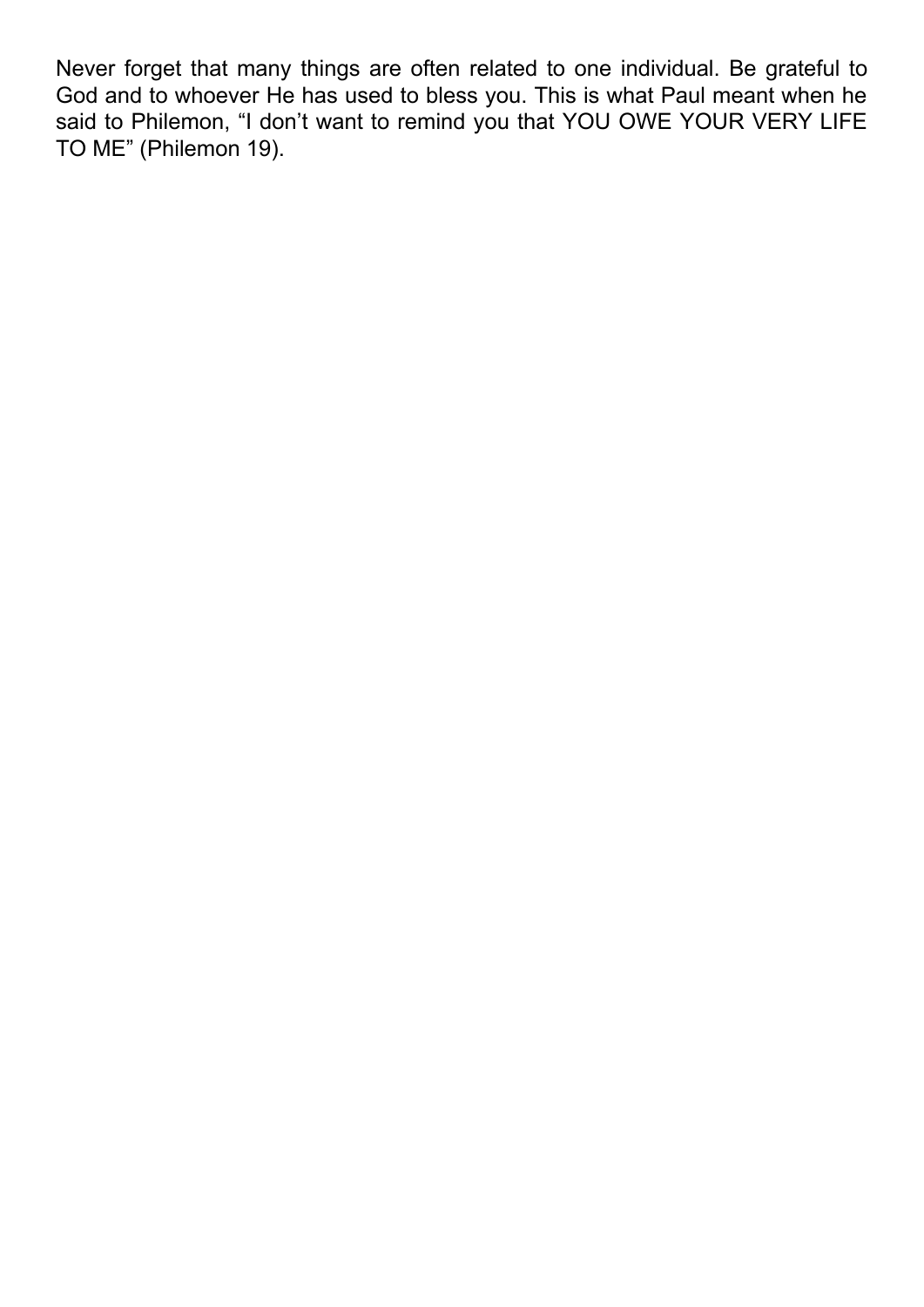# **Chapter 6**

## **Things That Righeous People Remember**

## **1. RIGHTEOUS PEOPLE REMEMBER IMPORTANT ANNIVERSARIES.**

**Thou shalt eat no leavened bread with it; seven days shalt thou eat unleavened bread therewith, even the bread of affliction; for thou camest forth out of the land of Egypt in haste: that thou mayest REMEMBER the day when thou camest forth out of the land of Egypt all the days of thy life.**

#### **Deuteronomy 16:3**

Most people just remember their birthdays. But there are days that are more important than your birthday. The day you were born again, the day you were filled with the Spirit, the day you were healed, and the day you were called to the ministry.

What about the day you came out of a near-death experience?

What about the day someone helped you out of a critical situation?

What about the day someone introduced you to an important person?

What about the day you were helped and the day of your promotion?

And what about the day Jesus was born, the day He died and the day He rose from the dead?

These are important days for Christians to remember.

## **2. PEOPLE WHO ARE RIGHTEOUS REMEMBER THEIR LOW POINTS AND HOW THEY CAME OUT OF THEM.**

**And REMEMBER that thou wast a servant in the land of Egypt, and that the LORD thy God brought thee out thence through a mighty hand and by a stretched out arm: therefore the LORD thy God commanded thee to keep the Sabbath day.**

## **Deuteronomy 5:15**

People who are righteous remember exactly who helped them out of their low points.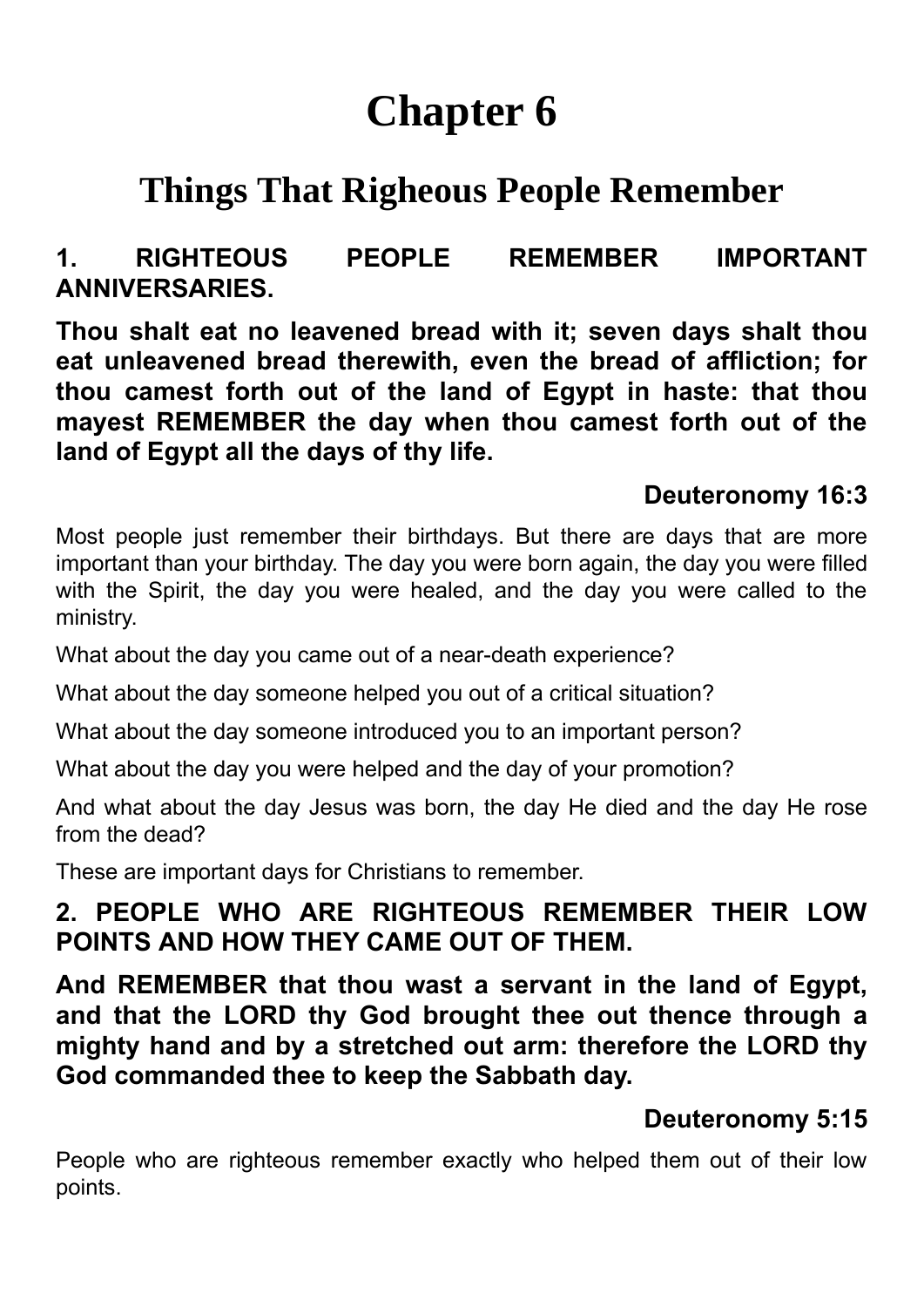In this Scripture, the Lord emphasizes that He brought them out of the land of Egypt. It is easy to ascribe honour to someone who didn't really help you.

Now that you have prospered, you can easily say, "I would have had it any way." It is easy to forget people who helped you at critical moments of your life.

As the years go by, the critical moments fade from your memory and you forget how vulnerable you were at a point in time. God did not want the Israelites to forget how vulnerable they were in the land of Egypt and how He saved them in that moment.

## **Then beware lest thou forget the Lord, which brought thee forth out of the land of Egypt, from the house of bondage.**

**Deuteronomy 6:12**

## **3. PEOPLE WHO REMEMBER ARE ABLE TO OVERCOME THEIR FEARS.**

## **Thou shalt not be afraid of them: but shalt well REMEMBER what the LORD thy God did unto Pharaoh, and unto all Egypt;**

## **Deuteronomy 7:18**

People who do not remember are filled with fear. If you remember what the Lord has done for you through the years you will be filled with faith. You will know that all things are possible! You will know that He can do it again.

When you forget the great things that the Lord has done, all kinds of irrational fears grip your heart. Those fears can lead you on a journey of destruction.

## **4. PEOPLE WHO ARE RIGHTEOUS REMEMBER THE COMMANDMENTS OF THE LORD.**

**Beware that thou forget not the Lord thy God, in not keeping his commandments, and his judgments, and his statutes, which I command thee this day:**

## **Deuteronomy 8:11**

A good employee always takes a notebook and starts writing when the boss starts speaking. Why does a good employee write things down? Everybody forgets instructions they don't write down. If you do not make the extra effort you will soon forget things the Lord has asked you to do.

God will speak to you through His servants. There are special words or phrases that must stay in your spirit. God will use those sentences to guide your life.

## **Beware of Voices of Haste**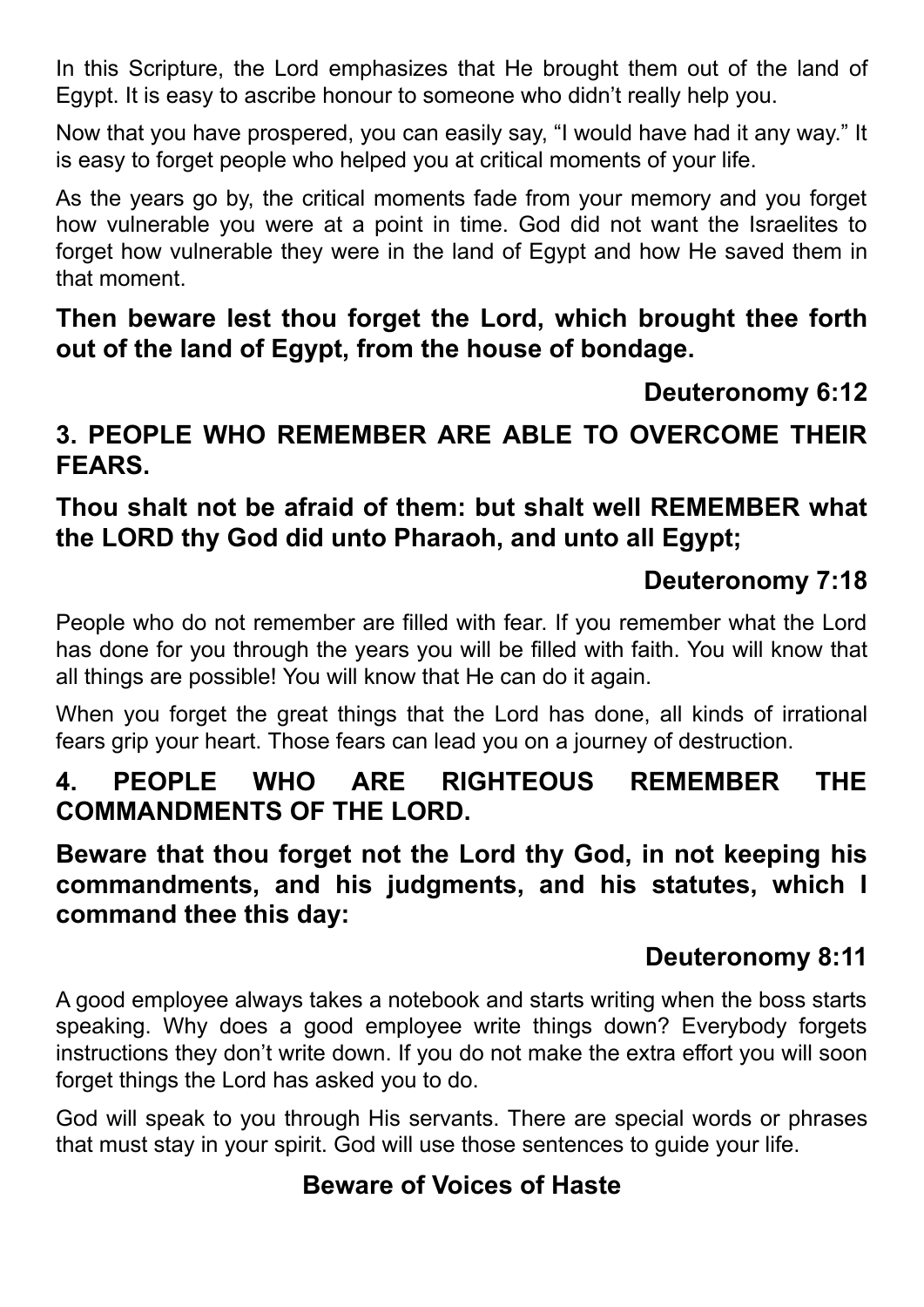One day, a man of God facing a crisis was presented with an ultimatum. He was asked to resign from his position by signing an apparently harmless letter.

Under pressure, he decided to sign the letter and by that decision he inadvertently lost his entire ministry. Years later, he could not understand why he had done something as foolish as that.

He described how he had attended a conference as a younger preacher and heard a minister make a statement that had left an indelible impression on his heart and mind.

The statement was: "beware voices of haste."

This is a scriptural statement because the Bible says he that believeth shall not make haste (Isaiah 28:16). That statement had stuck in his spirit and he knew that it was an important word of wisdom for him. Somehow in the heat of his crisis he forgot that statement. Forgetting that statement cost him his ministry. If he had remembered these words, he would not have hastily signed that document and handed over his ministry to strangers.

This is why the Lord said, "You shall remember the words which the servant of the Lord commanded you." There are certain words spoken by God's servants that you must remember.

Righteous people remember what God tells them to remember even if it doesn't make sense. God asked the children of Israel not to forget what Amalek had done to them.

## **REMEMBER what Amalek did unto thee by the way, when ye were come forth out of Egypt;**

## **Deuteronomy 25:17**

Remembering the wickedness of certain people may be important for your safety. Time has a way of erasing the memory of certain evils. There are relationships that will always be stumbling blocks to your life. There are relationships God wants you to stay away from both today and in the future.

That is why God wanted His people to remember what Amalek had done.

Forgetting Amalek is like forgetting all the potential dangers and killers of your ministry. "Therefore it shall be, when the Lord thy God hath given thee rest from all thine enemies round about, in the land which the Lord thy God giveth thee for an inheritance to possess it, that thou shalt blot out the remembrance of Amalek from under heaven; thou shalt not FORGET it" (Deuteronomy 25:19).

## **5. RIGHTEOUS PEOPLE REMEMBER THE OLD DAYS.**

**REMEMBER the days of old, consider the years of many generations: ask thy father, and he will shew thee; thy elders, and they will tell thee.**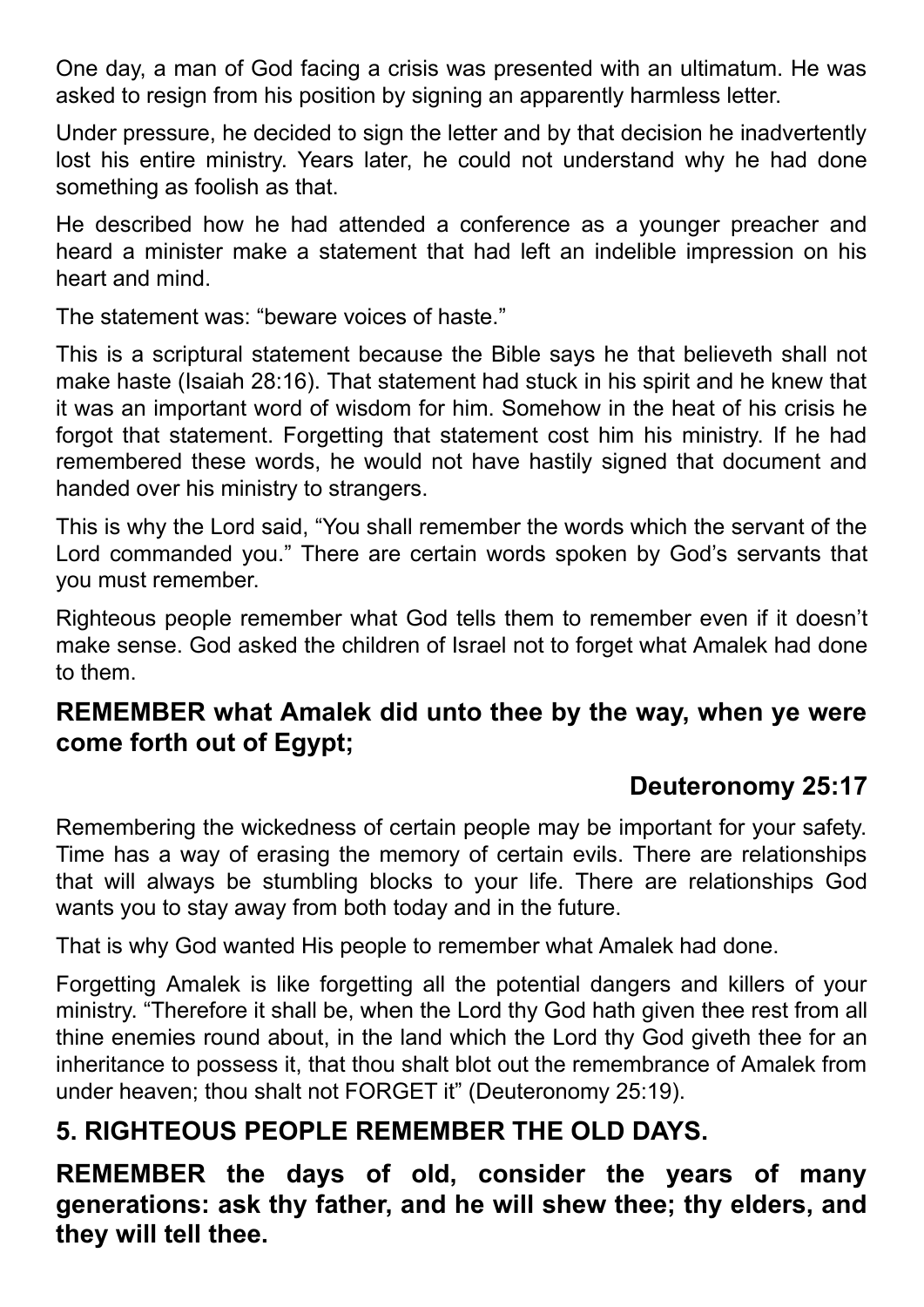## **Deuteronomy 32:7**

Young people often make the mistake of thinking that everything old is useless. Remembering the days of old is what we call studying history. I know of no subject that is more important than the study of history! History repeats itself in cycles!

Events just repeat themselves. History repeats itself. Studying history will help you know the future. The future is not determined by what you expect or by the principles you have put in place.

Lions have natural instincts that they follow mindlessly. Following these natural instincts create the cycles of lion life such as hunting, killing, mating and bringing forth cubs.

When human beings follow their instincts mindlessly, they create cycles and trends of their own. The trends of human life are difficult to predict except you study history.

Human history is determined more by man's jealousies, hatred, lust and malice than by anything else. These invisible "rivers" lead to certain patterns that are difficult to predict unless you study history.

A study of the history of man simply reveals a pattern of strife and war. People who watch the History Channel are amazed to find that much of man's history is simply wars that repeat themselves. History reveals that the surprising outcome of human instincts is strife and war.

Anyone who does not study history will be surprised at life.

This is why God's instruction is to remember the days of old.

## **6. RIGHTEOUS PEOPLE REMEMBER THE BENEFITS OF THE LORD**

Bless the LORD, O my soul, and forget not all his benefits

## **Psalms 103:2**

Why is it important to "forget" not all his benefits? It is important to see that the benefits are from the Lord. It is important to see that every good and perfect gift comes from above.

The ability to see and to remember the benefits of serving the Lord is necessary if we are to walk with Him.

When you don't remember benefits you become a murmurer. Evil spirits inhabit murmurers! Without the ability to remember benefits, discontentment sets in. Read your Bible and discover what happens to murmurers and complainers.

Forgetful people must never attempt to work for God in full-time ministry. There will be too many things to complain about. Full-time ministry is reserved for people who can see benefits, remember benefits and be grateful for the smallest benefits.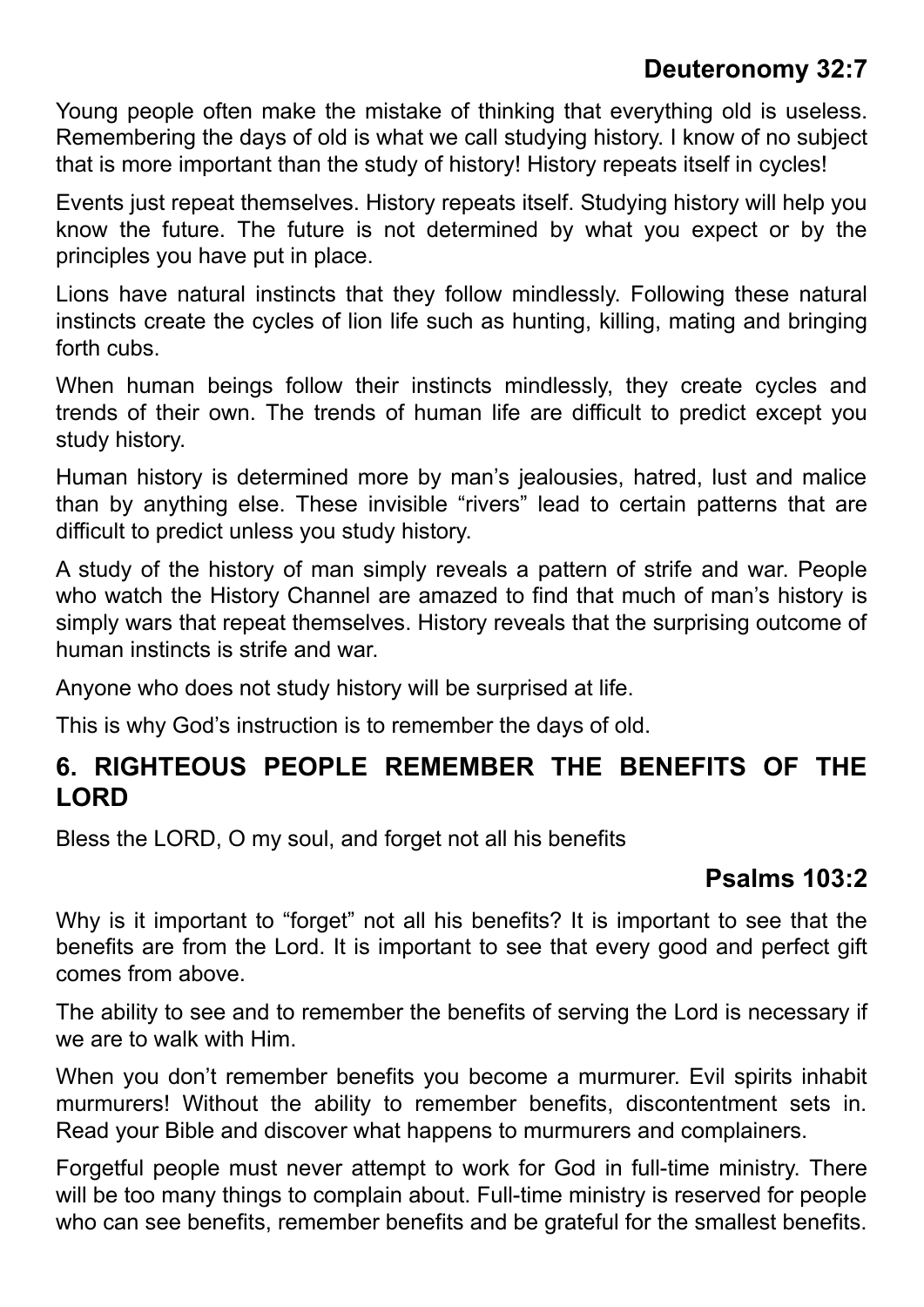If you can remember that every benefit is from the Lord, you will have the right attitude when you are promoted. You will remember God when you are promoted! You will remember those who helped you when you are promoted! You will even remember those who suffered with you when you are promoted! The thief on the cross knew that Jesus would remember those who suffered with Him.

## **And he said unto Jesus, Lord, REMEMBER ME WHEN THOU COMEST INTO THY KINGDOM.**

## **Luke 23:42**

The thief on the cross knew that Jesus was just about to be promoted. He begged Jesus to remember him when the promotion came. Is this not what we pray for when our friends are lifted up? Jesus promised to put the thief in paradise.

Unfortunately, when an ordinary person is promoted through politics, marriage or football they do not remember the commoners anymore. Please remember us in the day you are promoted.

#### **7. RIGHTEOUS PEOPLE REMEMBER WHAT GOD DOES TO PEOPLE JUST LIKE THEM.**

#### **Remember Lot's wife.**

## **Luke 17:32**

Remember what the Lord did to Lot's wife. Jesus urged His followers to remember Lot's wife. Lot's wife speaks of someone who looks backward instead of forward. She represents all who follow the Lord but whose hearts are somewhere else.

I have seen missionary wives who lived with their husbands on the mission field but whose hearts were not on the field. Lot's wife was looking back at where she came from. She wanted to go back. Lot's wife was a missionary's wife who wanted to go back home!

Lot's wife did not deserve to be among the few that were saved. That is why she turned into a pillar of salt. Every minister should remember Lot's wife. Every pastor's wife should remember Lot's wife. Every Christian should remember to serve the Lord without looking back.

Also remember what the Lord did to Miriam. Remember what happened to someone just like you!

#### **Remember what the lord thy God did unto Miriam …**

## **Deuteronomy 24:9**

Whenever something happens to someone just like you, you must take note of it. It is a message from the Lord for you.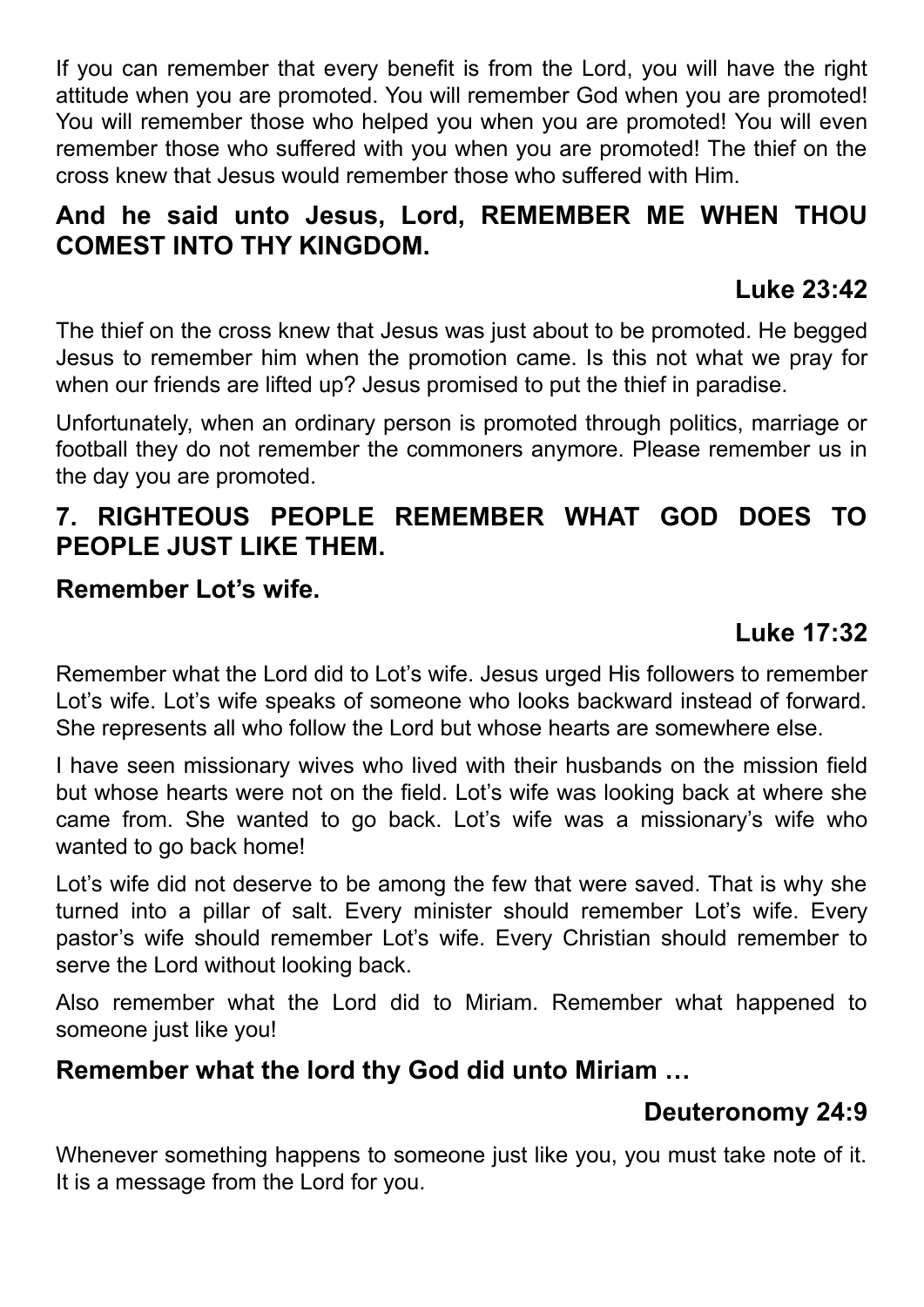That could have been you but God spared you and chose to warn you instead. The Lord told the Israelites to remember what happened to Miriam. What happened to Miriam could happen to anyone.

## **8. RIGHTEOUS PEOPLE REMEMBER THE POOR AND THE PRISONERS.**

#### **Only they would that we should remember the poor; the same which I also was forward to do.**

## **Galatians 2:10**

You do not have to be urged to remember the rich. It is natural to remember those who are prominent amongst you.

The poor man, on the other hand, comes to you laden with problems and needs. He needs your help and he wants to get as much as he can from you. Most of us turn our eyes away from the endless needs of the poor. The Scripture is clear that poor people should be remembered and included in our plans.

Prisoners are part of our society but they are out of sight. It is also easy to forget them. It is easy to forget that they even exist. The Scripture tells us to remember the people in prison. Every church must have a prison ministry. Every pastor must preach in the prisons of his country.

#### **Remember them that are in bonds, as bound with them; and them which suffer adversity, as being yourselves also in the body.**

**Hebrews 13:3**

## **9. RIGHTEOUS PEOPLE REMEMBER GOD'S SERVANTS.**

**Remember them which have the rule over you, who have spoken unto you the word of God: whose faith follow, considering the end of their conversation.**

**Hebrews 13:7**

#### **Now I praise you, brethren, that ye remember me in all things, and keep the ordinances, as I delivered them to you.**

## **1 Corinthians 11:2**

We must also remember the servants of the Lord. Many church members have stable and normal lives because of the direction and inspiration they receive from their church. Yet the pastor is often the last to be remembered. Sometimes people speak of their new jobs, new contracts and salary increases. Often, all we see is a new car, a new house and more celebrations.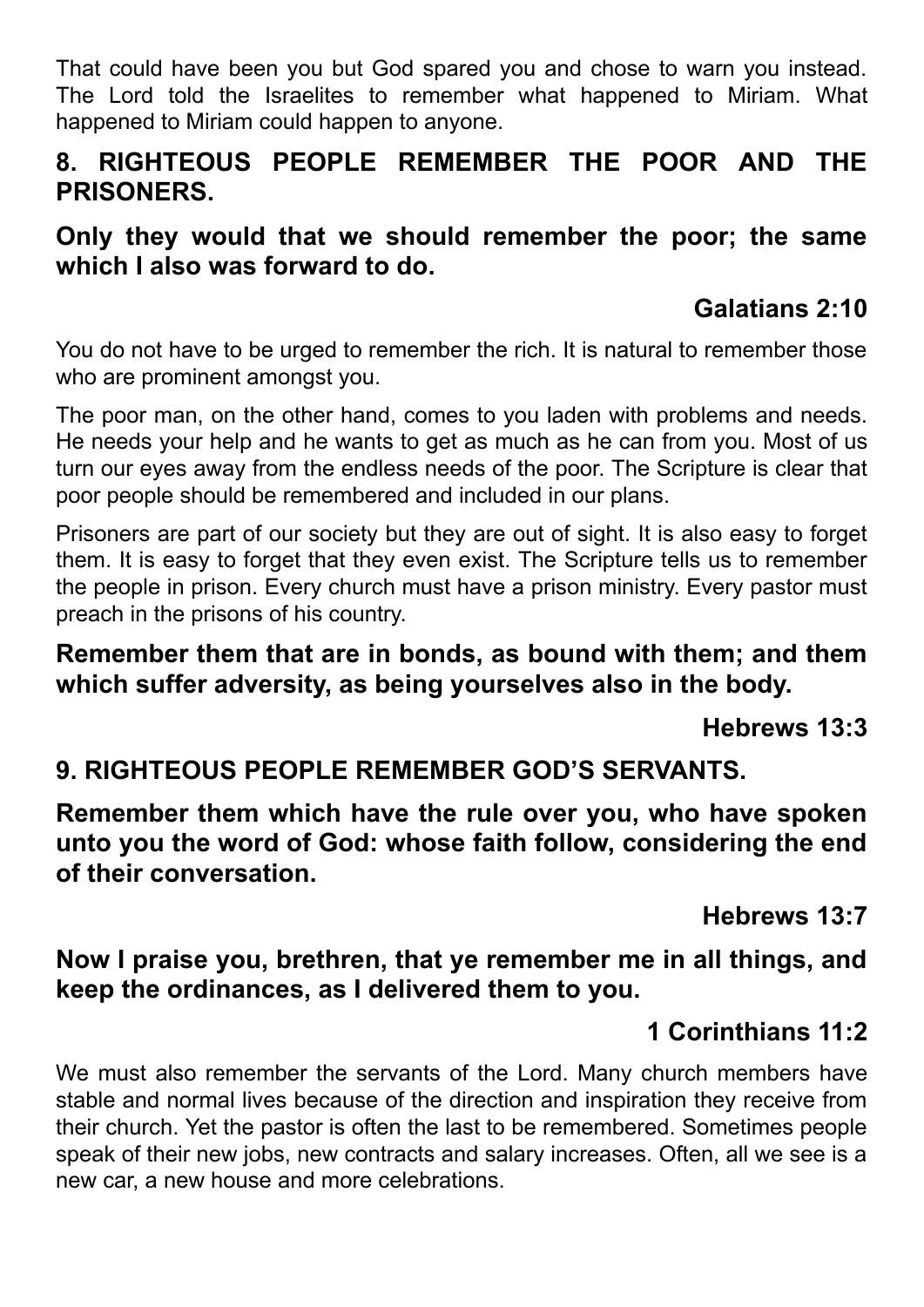The pastor is often not considered in the new dispensation of prosperity. Actually, when he dares ask support for the ministry, he is told about the mortgages, the loans and the other bills that have to be paid.

The pastor is also informed about how certain contracts and payments have not yet materialized. He is then promised that he will be remembered when things work out. When people do support the ministry, they often do not support the pastor himself.

The righteous person will remember the pastor who labours spiritually for them.

## **10. RIGHTEOUS PEOPLE REMEMBER WHAT THEY HAVE RECEIVED.**

**Remember therefore how thou hast received and heard, and hold fast, and repent. If therefore thou shalt not watch, I will come on thee as a thief, and thou shalt not know what hour I will come upon thee.**

#### **Revelation 3:3**

Sometimes we forget the different gifts that we have received. If God gave you five talents you will be judged for the use of all five. Many people have forgotten what they have received. Some of us have put aside our gifts. Some of us have trivialized certain gifts thinking them to be nothing.

A great prophet described a vision in which he saw the Lord.

He told of how the Lord had rebuked him for not using the prophetic gift as much as he should have.

The Lord told him that his life would be shortened if he did not repent and use his gift. Remember what you have received because you will account for every single gift you were given.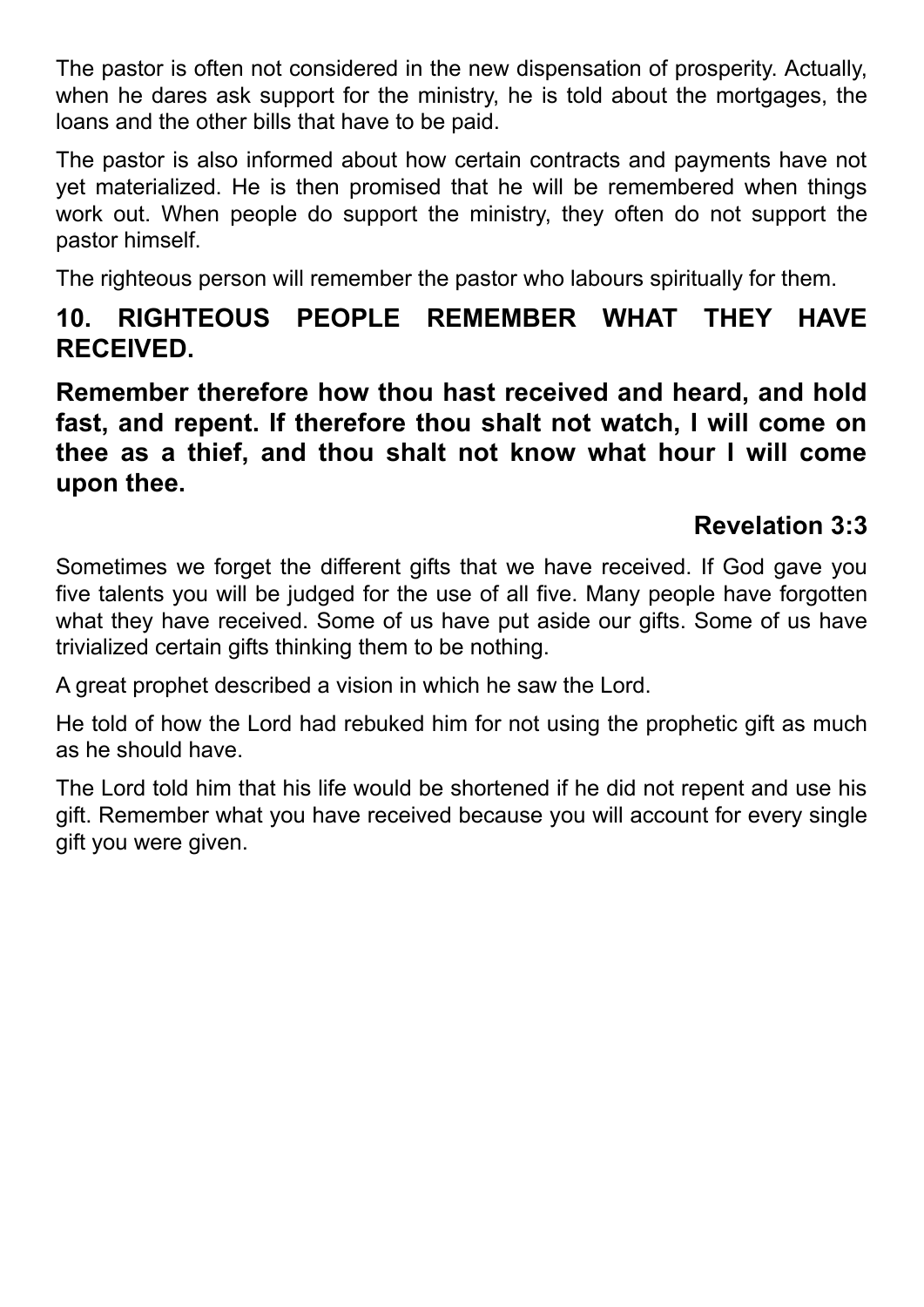# **Chapter 7**

## **Seven Spiritual Effects of Remembrance**

## **1. REMEMBRANCE CAUSES A STIRRING OF THE BELIEVER.**

**This second epistle, beloved, I now write unto you; in both which I stir up your pure minds by way of remembrance**

## **2 Peter 3:1**

#### **Yea, I think it meet, as long as I am in this tabernacle, to stir you up by putting you in remembrance**

#### **2 Peter 1:13**

Remembrance stirs up your spirit and spurs you on to good works. Powerful preaching that reminds us of our salvation stirs up Christians to soul winning. Powerful preaching that reminds us of Heaven and Hell stirs up Christians to soul winning. Sit back and remember the things the Lord has told you. Sit back and remember your visions and dreams. Get excited again as you remember what God is going to do with you.

## **2. REMEMBRANCE CAUSES PEOPLE TO BE ESTABLISHED.**

**Wherefore I will not be negligent to put you always in remembrance of these things, though ye know them, and be established in the present truth. Yea, I think it meet, as long as I am in this tabernacle, to stir you up by putting you in remembrance; knowing that shortly I must put off this my tabernacle, even as our Lord Jesus Christ hath shewed me. Moreover I will endeavour that ye may be able after my decease to have these things always in remembrance.**

## **2 Peter 1:12-15**

Peter wanted his followers to be established. He wrote this letter to them with this in mind.

Peter wanted to make sure that they would remember certain things after his death. That is why he wrote this letter.

Books, biographies and knowledge of history will make you remember and will establish you in your mission.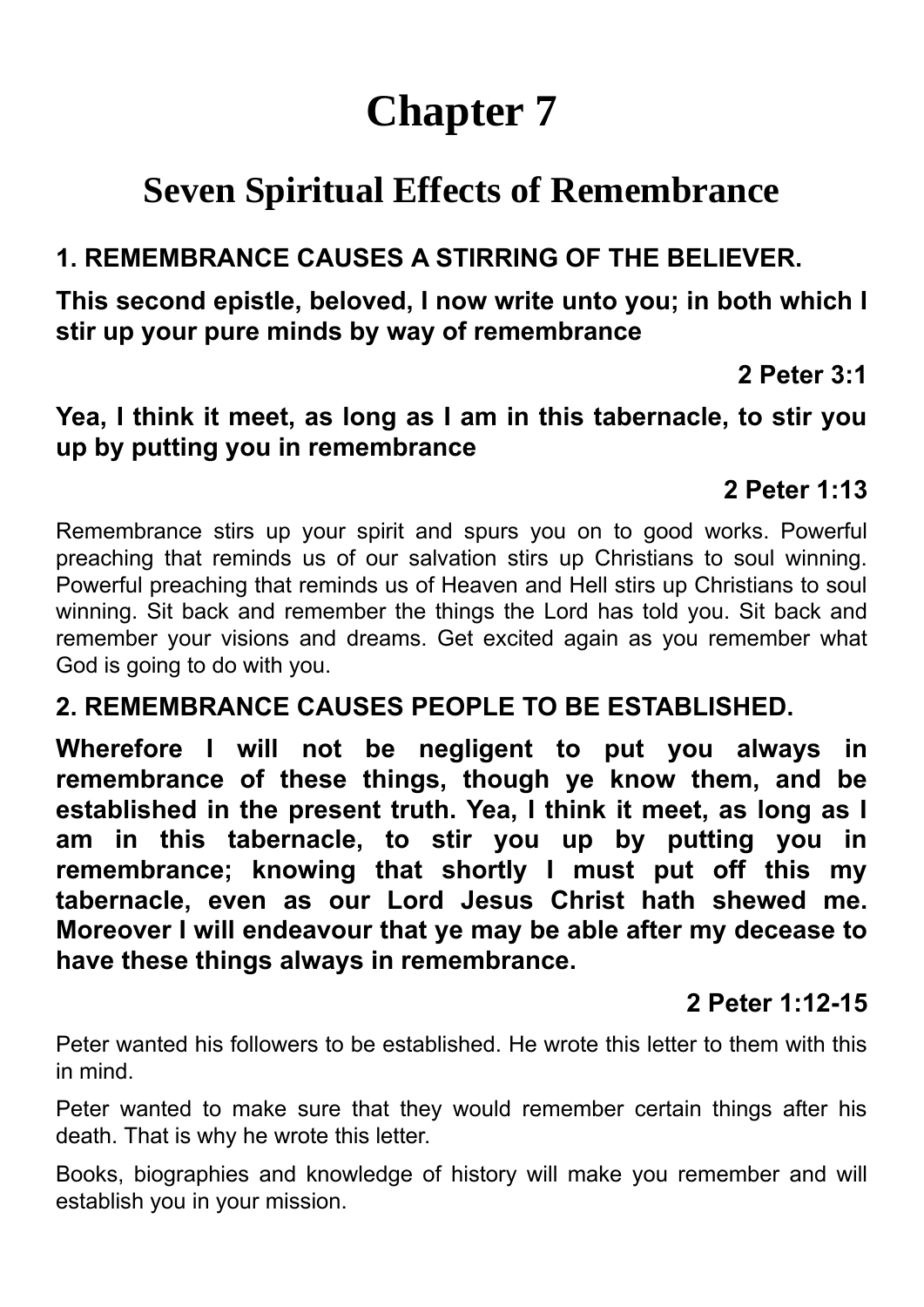## **3. REMEMBRANCE MAKES PEOPLE GRATEFUL.**

#### **I thank my God upon every remembrance of you**

## **Philippians 1:3**

Paul became thankful when he remembered the Philippians. Remembrance and gratitude are related virtues. When you think of what Jesus has done for you your heart should be filled with gratitude. When you remember what someone has done for you become grateful for the person's life.

#### **4. REMEMBRANCE CAUSES YOU TO RECEIVE THE HOLY COMMUNION.**

#### **And when he had given thanks, he brake it, and said, Take, eat: this is my body, which is broken for you: this do in remembrance of me.**

## **1 Corinthians 11:24**

People give all sorts of reasons for the Holy Communion. But the main reason for the institution of the Lord's Supper is remembrance. Jesus, knowing how forgetful people were, instituted the celebration of the Holy Communion. He wanted people to remember His sacrifice for them.

## **5. REMEMBRANCE CAUSES YOU TO BE A DOER OF THE WORD.**

**But be ye doers of the word, and not hearers only, deceiving your own selves. For if any be a hearer of the word, and not a doer, he is like unto a man beholding his natural face in a glass: for he beholdeth himself, and goeth his way, and straightway forgetteth what manner of man he was.**

## **James 1:23-24**

When people do not remember the Word they become hearers and not doers of the Word. You must become a doer of the Word by remembering things that must not be forgotten.

There are many hearers of the Word but not so many doers. It is time to become a doer of the Word.

## **6. REMEMBRANCE CAUSES YOU TO WORK QUICKLY WHILE YOU HAVE THE TIME.**

**For the living know that they shall die: but the dead know not anything, neither have they any more a reward; for the memory of them is forgotten.**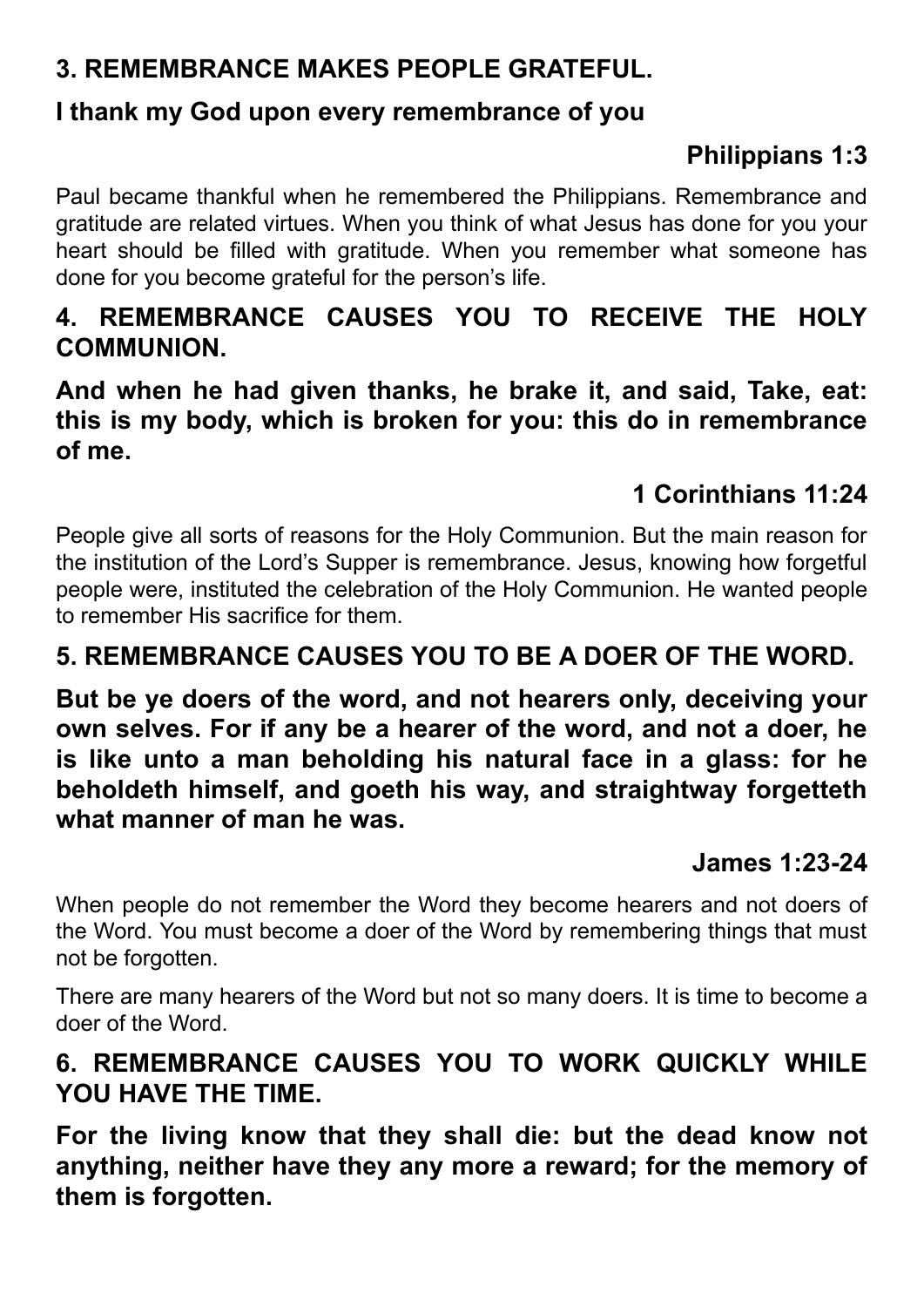## **Ecclesiastes 9:5**

Because the dead are quickly forgotten, it is important to fulfil your ministry while you are alive. People will forget about you once you die. Do not think that much will be done when you are dead and gone. If you have anything you want to do, do it now.

## **7. REMEMBRANCE OF THE WRONG THINGS CAN PULL YOU BACKWARDS.**

#### **Brethren, I count not myself to have apprehended: but this one thing I do, forgetting those things which are behind, and reaching forth unto those things which are before, I press toward the mark for the prize of the high calling of God in Christ Jesus.**

## **Philippians 3:13**

Even though this book is teaching you to remember, there are some things you must forget. You must forget some of your failures and shrug off discouragement. You must forget about your successes so that they don't give you a false sense of achievement.

Focusing on your past victories can lull you into inactivity and make you complacent. This is why Paul decided to forget the things that were behind him and reach for the things before him.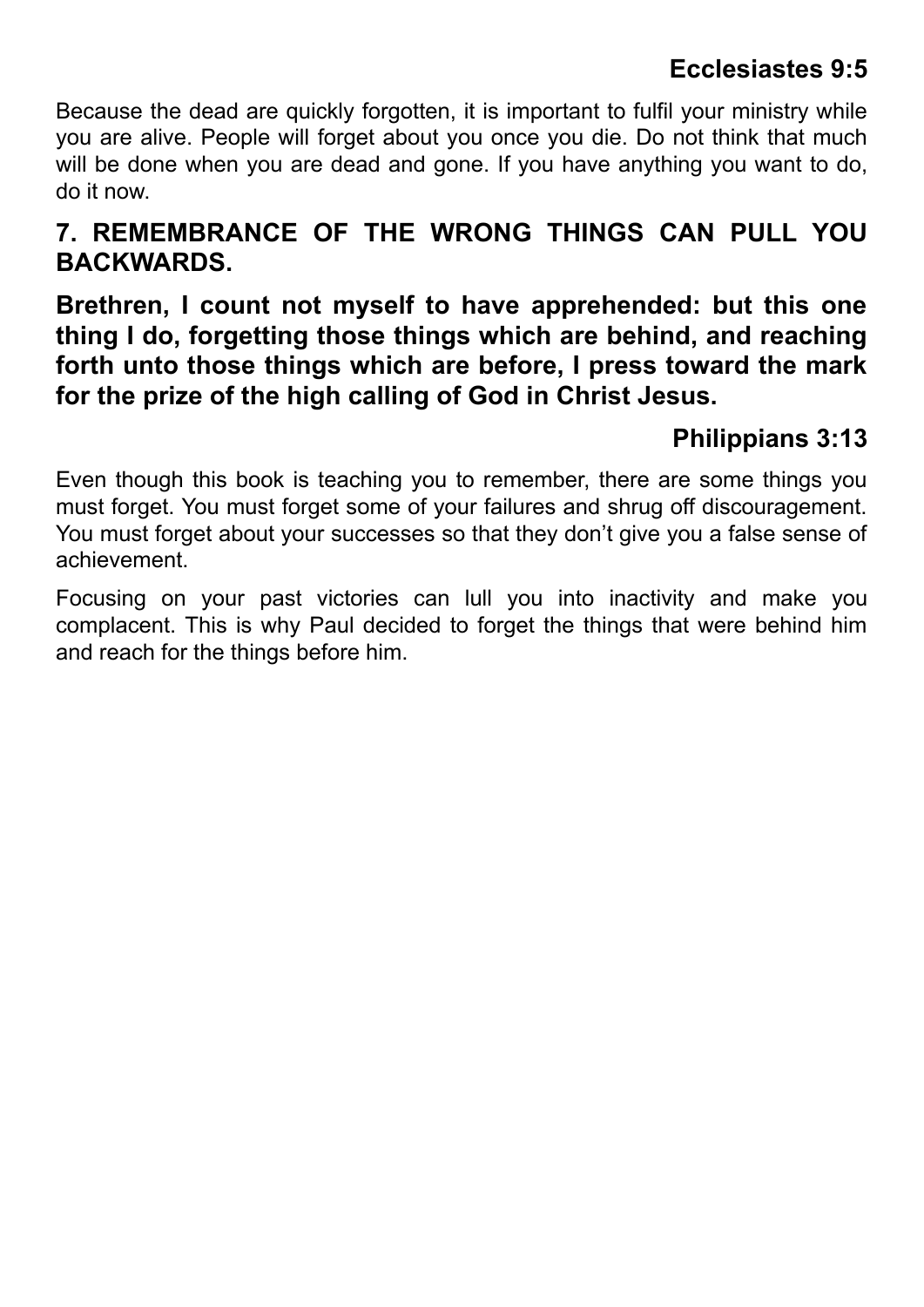# **Chapter 8**

## **People You Must Not Forget**

#### **Remove not the ancient landmark, which thy fathers have set.**

#### **Proverbs 22:28**

As you go through life you will meet some people who mark the turning points of your life. These people are landmarks in your journey to God. You must believe that they did not walk into your life accidentally. They came into your life because God sent them.

#### **Do You Meet People by Accident?**

The book of Daniel starts by saying that God delivered Jehoiakim into the hand of Nebuchadnezzar. Meanwhile the secular newspapers may have read, "Jehoiakim was defeated in a battle with Nebuchadnezzar."

**But from the view point of Heaven, God had handed over Jehoiakim to Nebuchadnezzar! In the third year of the reign of Jehoiakim king of Judah came Nebuchadnezzar king of Babylon unto Jerusalem, and besieged it.**

**And the Lord gave Jehoiakim king of Judah into his hand…**

## **Daniel 1:1-2**

God brought Nebuchadnezzar into the picture and displaced Jehoiakim. This was the hand of God. You must believe in the sovereignty of God and that He sends people of His choice into your life. You must welcome and receive whomever God sends into your life.

Instead of fighting the people that God sends to us, we must remember them and honour them. This is the teaching of the Bible. You can see from the Scripture below that many people fight those who are sent to them.

**…he sent his servants to the husbandmen, that they might receive the fruits of it.**

**And the husbandmen took his servants, and** *beat one, and killed another, and stoned another*.

**Again, he sent other servants more than the first: and they did unto them likewise.**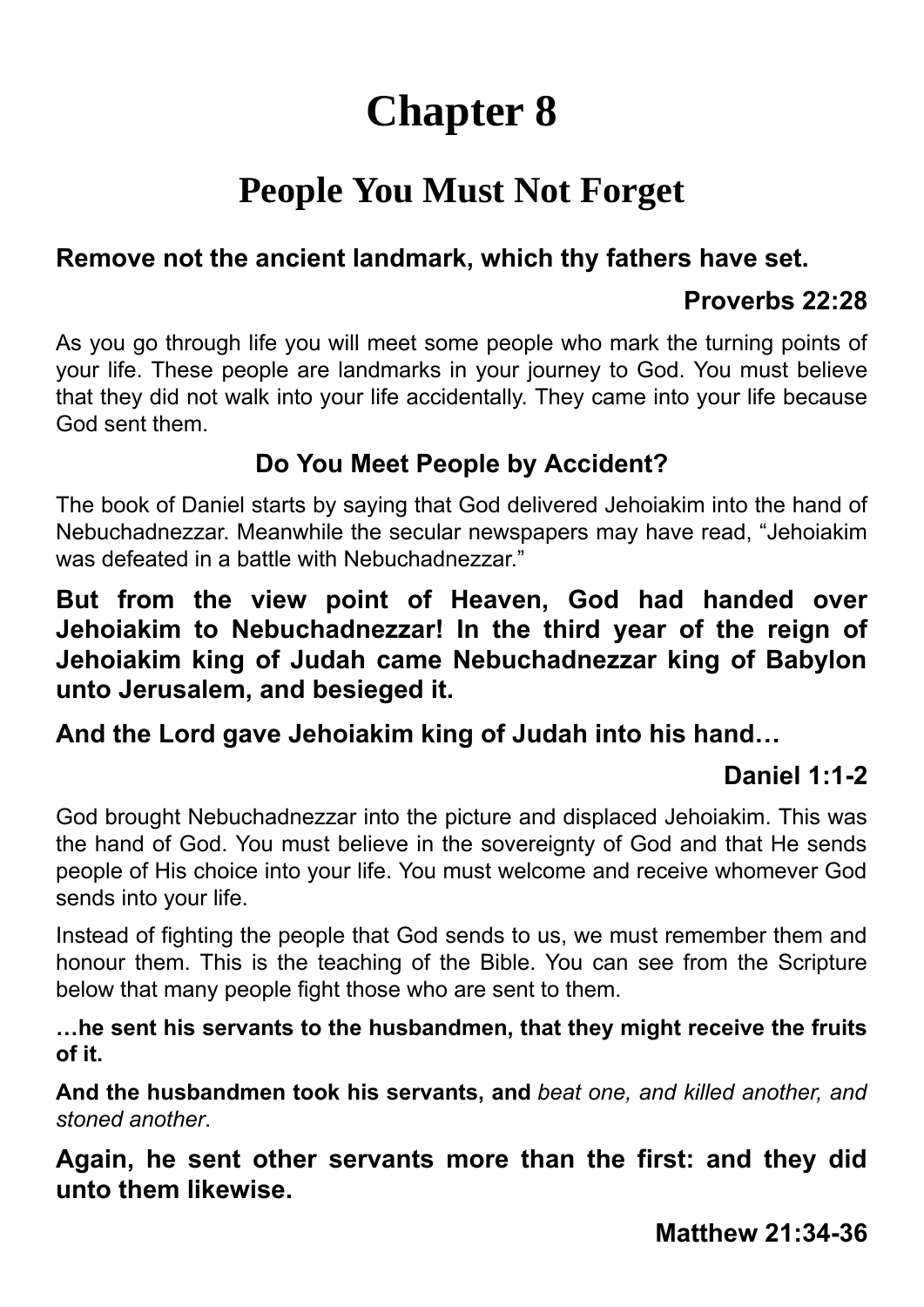God is warning us to recognize His messengers.

I try to recognize those who have been sent to me! Do not just relate with people in the natural. Interpret their entrance as a supernatural event. That way, you will benefit from many of the people that God divinely sends to your life.

## **Ten People You Must Never Forget**

#### **1.** *Your Soul Winner***: The person who led you to Christ**

#### **For though ye have ten thousand instructors in Christ, yet have ye not many fathers: for in Christ Jesus I HAVE BEGOTTEN YOU through the gospel.**

## **1 Corinthians 4:15**

Definitely the one who brought you to the Lord will be the most special person in your life. Your greatest treasure is your salvation. The person who helps you to know the Lord is indeed someone never to be forgotten.

Because I came to the Lord through a ministry called Scripture Union, the Lord asked me to remember them and support them. I cannot forget those who sacrificed that I may know the Lord today.

It is presumptuous to assume that salvation was your right. It is through the toil and effort of dedicated Christians that anyone ever hears the Gospel!

#### **2.** *Your First Teacher***: The person who taught you the fundamentals of Christianity**

## **…you have need again for someone to teach you THE ELEMENTARY PRINCIPLES of the oracles of God…**

## **Hebrews 5:12, NASB**

Anyone who comes to Christ will have to be taught elementary principles. The way you are taught the elementary principles of Christ permanently determines your spiritual make-up. Some people start their Christian race with much fasting and prayer. Others are given a strong foundation in the Scriptures.

All these determine how a person will turn out in the Lord. Unfortunately, many of today's charismatic Christians do not have a good foundation in the Lord.

Sadly, many of those who taught them the elementary principles of Christ did not do a thorough job.

I was blessed to have someone who taught me how to have my quiet time. She taught me the basic principles of Christ. She grounded me in the Scripture and made me know that the Bible can be used to answer every practical question of this life. I learnt how to apply the Bible to my everyday life. I cannot forget her; she was my first teacher and she will always be precious in my memory.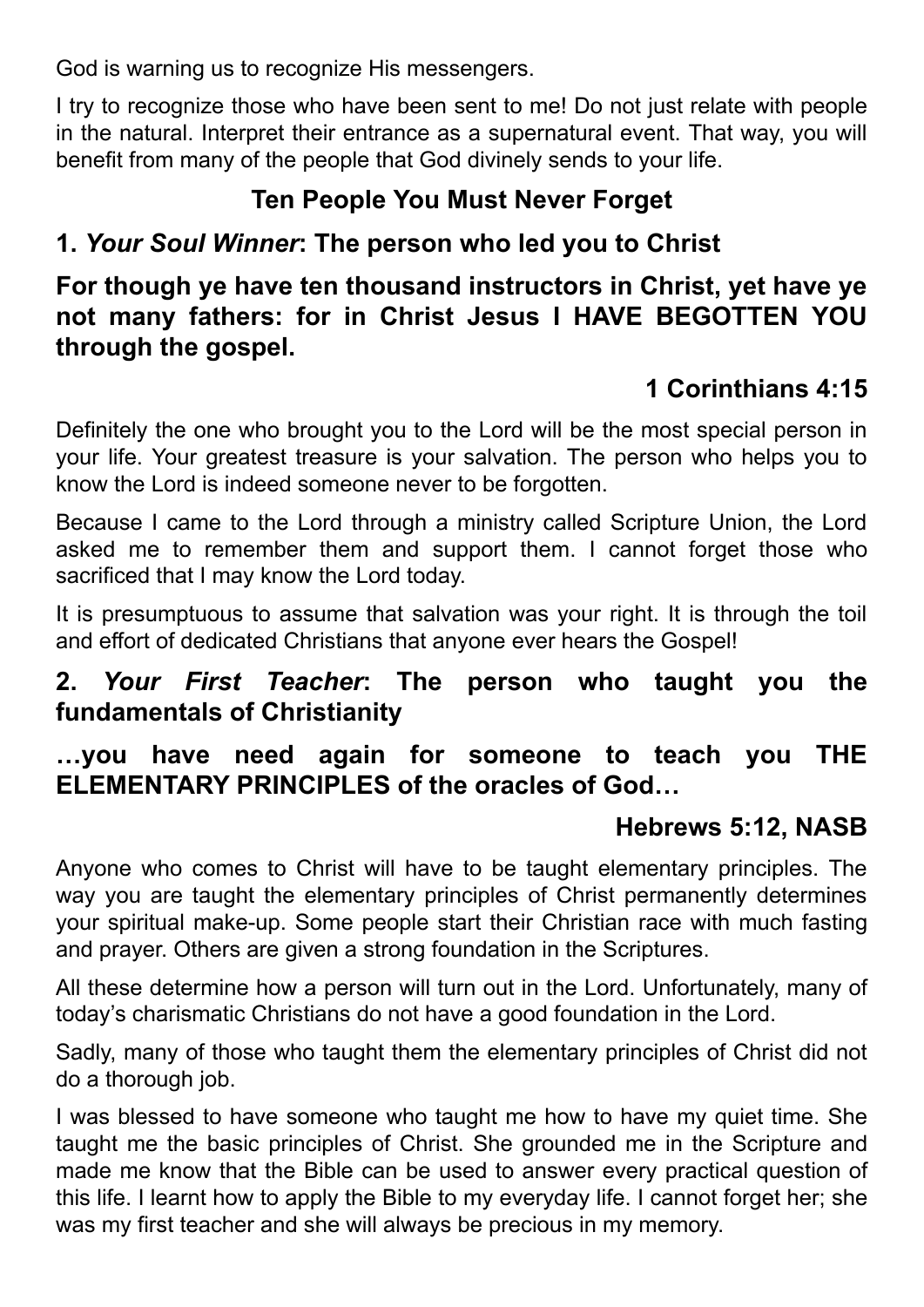## **3.** *Your Inspirer***: The person who influenced you to go into ministry**

…And Eli perceived that the Lord had called the child.

**Therefore, Eli said unto Samuel, Go, lie down: and it shall be, if he call thee, that thou shalt say, Speak, Lord; for thy servant heareth. So Samuel went and lay down in his place.**

#### **And the Lord came, and stood, and called as at other times, Samuel, Samuel. Then Samuel answered, Speak; for thy servant heareth.**

## **1 Samuel 3:8-10**

Eli encouraged Samuel to respond to the call of God. Eli was Samuel's trainer and inspirer in the Ministry. If Eli were not there, Samuel would not have been in the Ministry. Samuel would not have known what the call of God was. Look into your life and you will discover who inspired you into Ministry.

Most people in this world would discourage you from being in the Ministry. Many Christians, including ministers, discourage people from being in full-time ministry. But there are some precious few who would encourage you to obey the call of God. These are special people and you must never forget them.

## **4.** *Your Example***: The person who taught you how to preach**

There are people who come into your life and show you some of the most valuable skills of life. One of the most important skills you will need for your ministry is the ability to preach.

How many people in this world can ever teach you how to preach? There are many Biology, Chemistry and Physics teachers, but how many can teach you how to preach?

If you have been exposed to someone who will show you how to preach, then you have met one of life's rare treasures!

## **5.** *Your Life Teacher***: The person who taught you about life**

## **…be thou AN EXAMPLE of the believers, IN WORD, IN CONVERSATION, IN CHARITY, IN SPIRIT, IN FAITH, IN PURITY.**

## **1 Timothy 4:12**

Usually, there is someone who teaches you a lot about life. As you can see in the Scripture above, Paul was an example in word and in many other things. Many of us do not have good examples of marriage and home life.

Often you will learn much about life through example setters that God will send to you. God knew that your home would not be able to train you in everything. He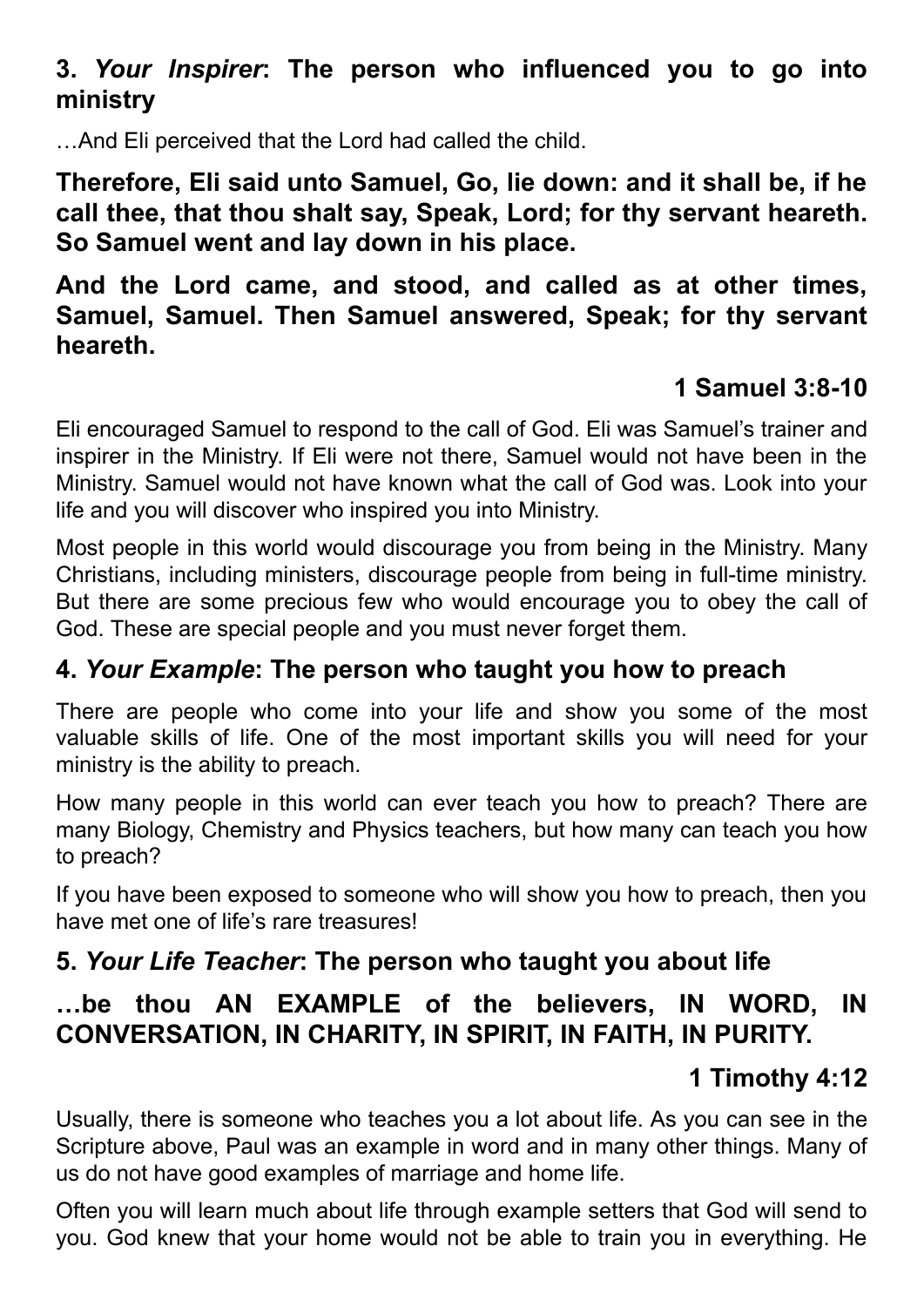has raised up others to fill the gaps in your upbringing. You must learn from these people as well.

## **6.** *Your Trainer***: The person who trained you in ministry**

## **And the things that you have heard from me among many witnesses, commit these to faithful men who will be able to teach others also.**

## **2 Timothy 2:2, NKJV**

My first good sermons were the ones that I copied from Kenneth Hagin. There are people through whom you become anointed and seasoned for the work of God. There are also people who will teach you how to pray, how to fast and how to wait on the Lord. Their guidance is invaluable and makes all the difference.

God blessed me with various anointed men through whom I have learnt about ministry. God blessed me and anointed me one day in July 1988 through the person I see as my trainer in the ministry. I loved to listen to him and hear all he had to say about ministry.

I loved to read his books and glean everything I could from them. All that I knew of real ministry I learnt from him. Surely, he was a special trainer sent from God for my life!

I was in a minibus in Nairobi, Kenya when I heard the news that my trainer had died. I was heartbroken and I wept in the bus as we drove to the hotel. I felt as though somebody I had lived with had passed away.

Can there be anybody more precious than the one through whom you gained access to the highest calling ever offered to men? Can you ever forget such a person? Indeed, if the ministry is precious to you, the one who trained you will be a very special person!

#### **7. Your Launcher: The person who gave you an opportunity in ministry**

**But BARNABAS TOOK HIM, AND BROUGHT HIM to the apostles, and declared unto them how he had seen the Lord in the way, and that he had spoken to him, and how he had preached boldly at Damascus in the name of Jesus.**

## **Acts 9:27**

In December of 1991, my pastor ordained me into the ministry. He laid hands on me and ushered me into the ministry in front of a large congregation in London. After that, he gave me an opportunity to preach in his church. I am always grateful to him for the great honour that was bestowed on me.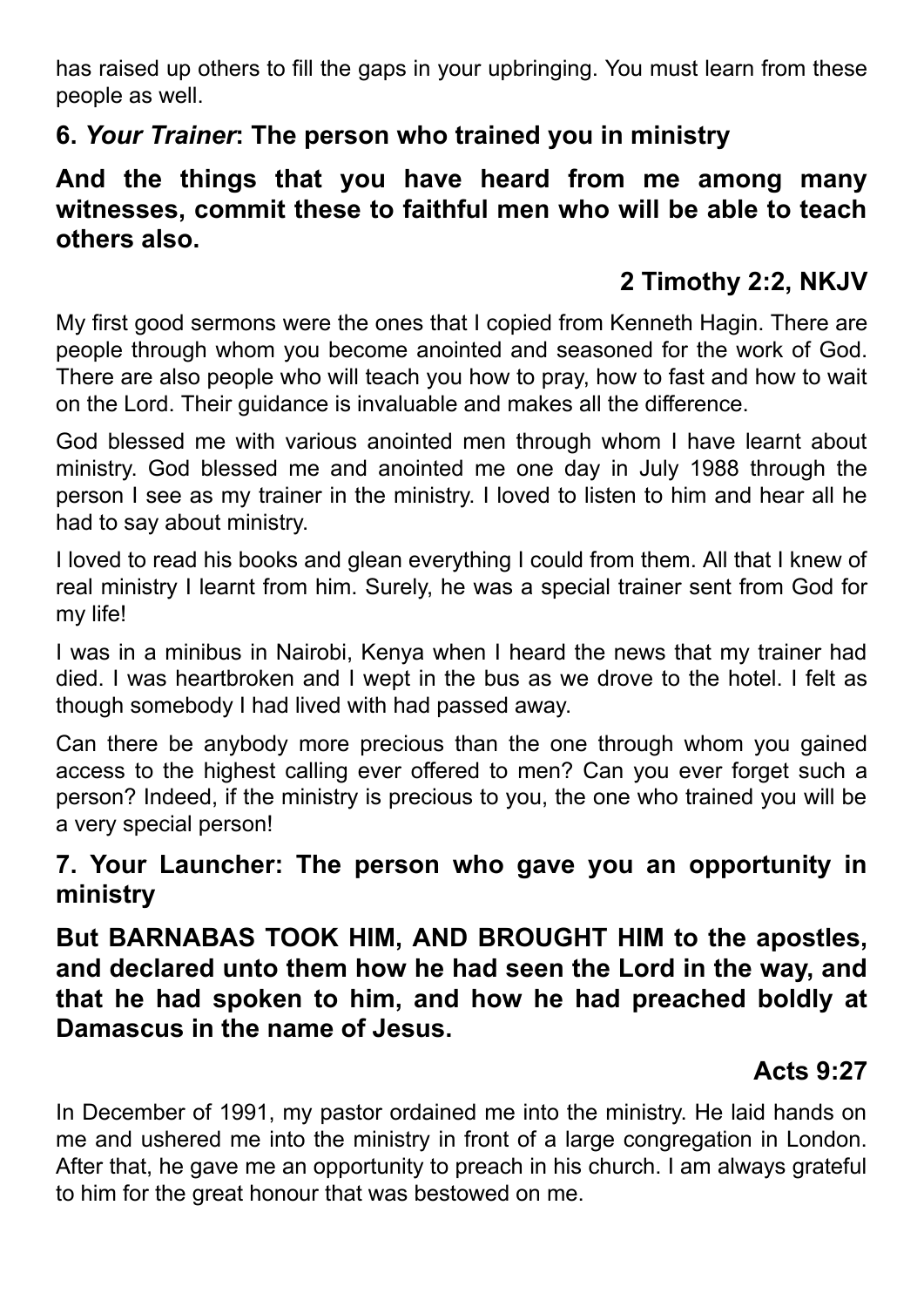You cannot ordain yourself. It is a privilege for a senior in ministry to acknowledge you publicly and recommend you to the congregation. Such people must never be forgotten. Many years have gone by but I have not forgotten how and through whom God launched me into ministry.

## **8.** *Your Father***: The person who loved you and had faith in you**

Paul was a father to Timothy. Many ministers are simply not fathers. Elijah was a father in the ministry and he left behind a son, Elisha. Elisha had no patience for covetous servants who were not as keen on the anointing as he was. When the opportunity came, Elisha cursed Gehazi and that was the last time we heard of him. Sadly, many great ministers leave no one behind to take after them.

#### **But I hope…to send Timothy to you shortly…But you know of his proven worth, that he served with me in the furtherance of the gospel like a child serving his father.**

## **Philippians 2:19, 22**

A father is someone who has faith in you and loves you. Unfortunately, many ministers are insecure and unable to play the role of a father. I have encountered many great ministers who seem intimidated by my ministry. I rarely felt love or faith coming from these people. Mostly, I sensed suspicion and wariness from people who should have been fathers.

I pray that when it is my turn God will make me a loving father to someone.

## **9.** *Your Forerunner***: The person who goes ahead and fights for you**

These are people whose lives are examples for you to learn from. They experience many things right before your eyes and God expects you to watch closely and learn. God has allowed me to see and learn from many wonderful apostles ahead of me. They have fought battles for the entire church and I simply enjoy the benefits of their unfortunate experiences.

Solomon entered into the victories that his father had won. David's whole life was spent fighting one battle after another. By the time David died, there were few enemies for Solomon to conquer. Solomon spent his time building, not fighting. He even used his armies for construction instead of war. Solomon may have seemed to accomplish more, but it was because David had paved the way for him!

Another example of a forerunner is Moses. Moses endured the criticism and hardness of heart of the nation of Israel. He did not have a single day of peace as he led millions of grumbling Israelites. He had to quell one rebellion after another, while at the same time, writing their laws.

By the time Joshua came on the scene, all the grumbling, criticizing people were dead. The entire nation had learnt the lesson of what happens to a discontented,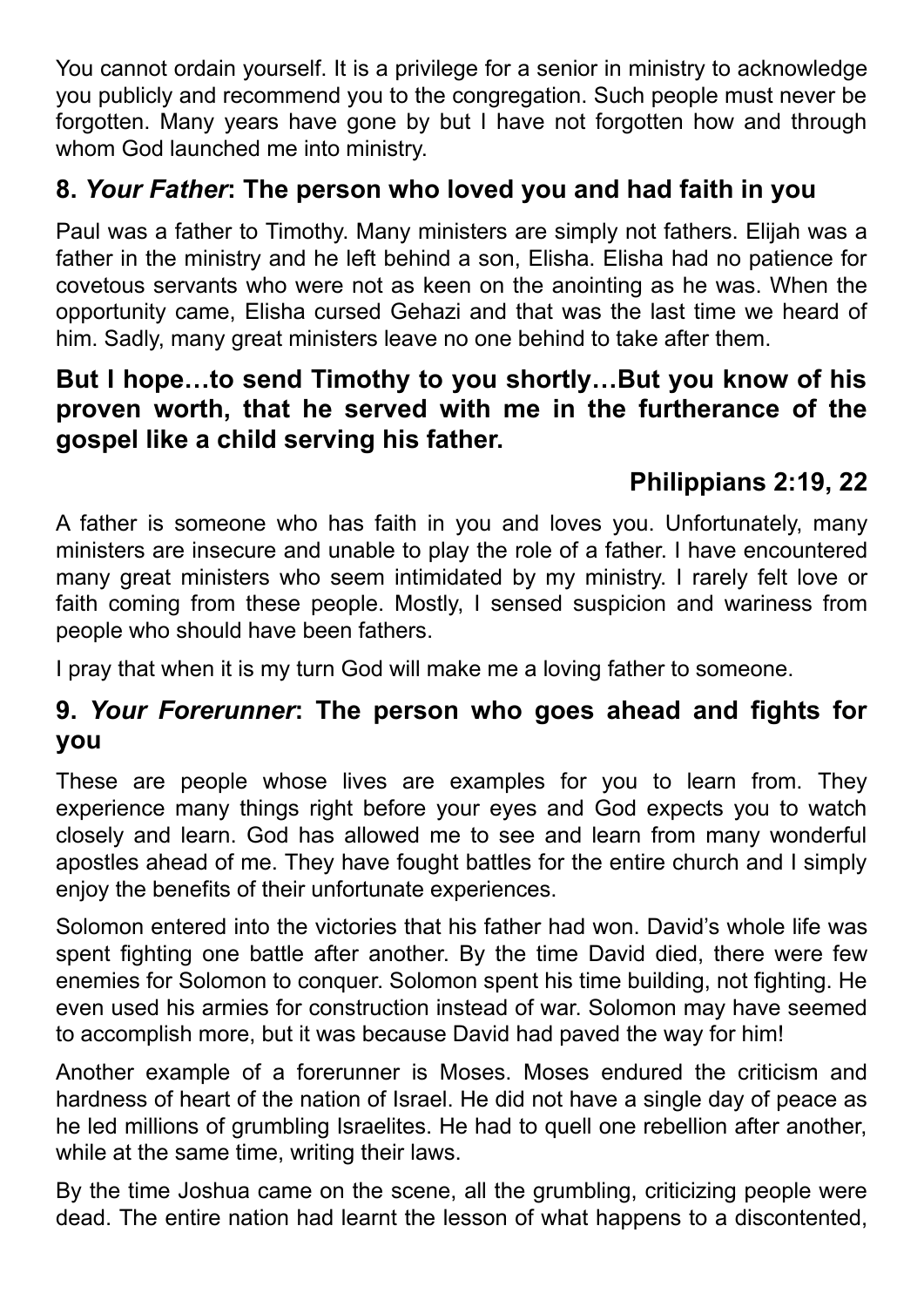disobedient and unbelieving people. They now knew that their lives depended on having faith and obeying their leader.

Joshua reaped the benefits of Moses' suffering. He enjoyed a ministry with loyal people who would eliminate anyone who dared to grumble.

#### **Whosoever he be that doth rebel against thy commandment, and will not hearken unto thy words in all that thou commandest him, he shall be put to death: only be strong and of a good courage.**

## **Joshua 1:18**

They promised Joshua that they would kill anyone who rebelled against him. Can you see what a different and positive attitude Joshua enjoyed? Moses suffered criticism for years so that Joshua could have an easier ministry. Can you imagine how much more Moses would have achieved if he had had such committed people?

## **10.** *Your Sponsor***: The person who helped you financially**

## **Now ye Philippians know also, that…no church communicated with me as concerning giving and receiving, but ye only. For even in Thessalonica ye sent once and again unto my necessity.**

## **Philippians 4:15-16**

God used certain people to finance me in the ministry. My big sister supported me in the ministry when I first began. Through her monthly support, I was able to launch out into full-time ministry in 1991. Without her support, I would not be where I am today. I am always grateful and I always remember her privately and publicly.

My own mother has supported me in the ministry. Through her financial support, I was able to live in Ghana and continue in the ministry. This has been God's way of providing for me. How can I forget these people? It would be a sin before the Lord. No matter how the Lord lifts me up and blesses me financially, I must remember those who sponsored me from the very beginning.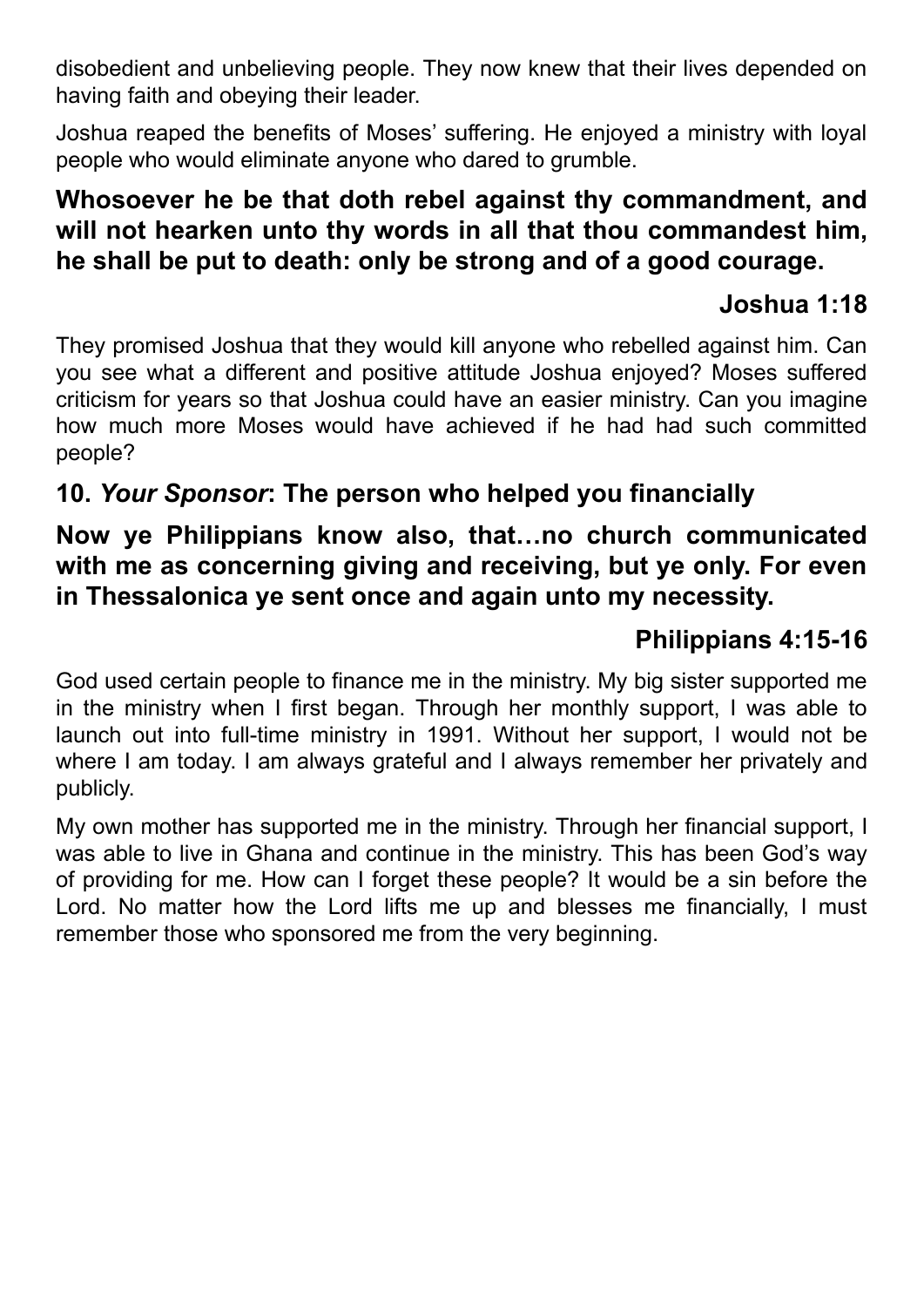# **Chapter 9**

## **Five Memorials that Fight Against Forgetfullness**

God in His wisdom instituted memorials to help us remember important things that must never be forgotten. In this section, I want to share about the wisdom of memorials that help us to remember.

#### **1. Memorial Feasts**

#### **Three times a year you shall celebrate a feast to Me.**

## **Exodus 23:14, NASB**

God ordained three main feasts for Israel. These feasts commemorated various significant events in the life of the nation Israel. They were to serve as reminders of significant things that the Lord taught them in their walk with Him.

I am presenting an outline of these three feasts below. These seven different events are grouped into three feast times. The Feast of Passover took place in the first month; the Feast of Pentecost took place in the third month, whilst the Feast of Tabernacles was held in the seventh month of the year.

## **What You Should Know about the Feast of Passover**

**For I will go through the land of Egypt on that night, and will strike down all the firstborn in the land of Egypt, both man and beast; and against all the gods of Egypt I will execute judgments - I am the LORD.**

**Now this day will be a memorial to you, and you shall celebrate it as a feast to the LORD; throughout your generations you are to celebrate it as a permanent ordinance.**

## **Exodus 12:12, 14, NASB**

1. The purpose of this feast was to remind the children of Israel of their deliverance from the bondage of Egypt; the passing over of the firstborn.

He wanted them to always remember what He had done for them so that they would serve Him and trust Him for the future.

2. This feast of Passover was also called the Days of Unleavened Bread. It was ordained by God. "Now the LORD said to Moses and Aaron in the land of Egypt, "This month shall be the beginning of months for you; it is to be the first month of the year to you" (Exodus 12:1-2, NASB).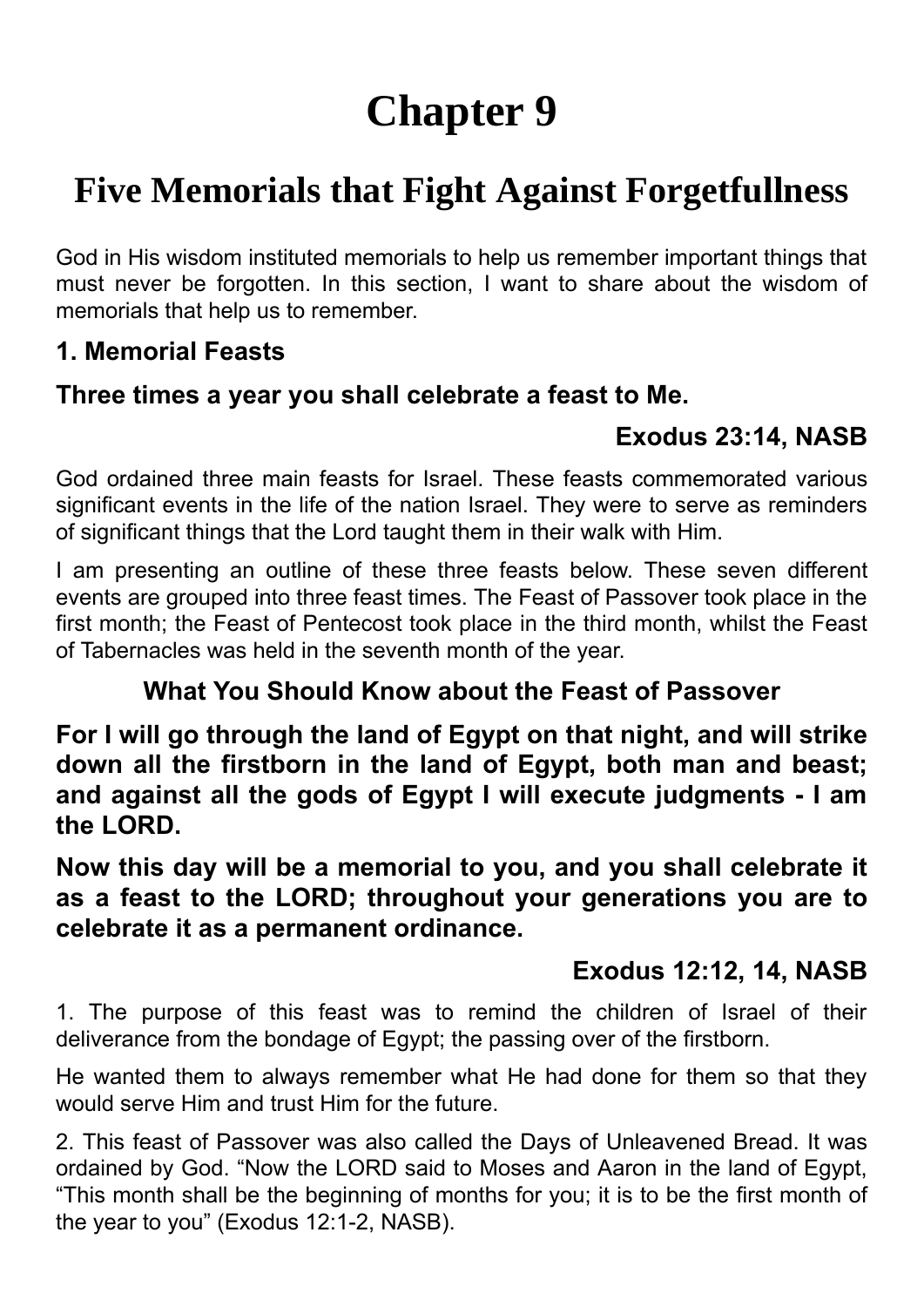3. The feast of Passover commenced on the fourteenth day of the first month at even. "In the first month, on the fourteenth day of the month at evening, you shall eat unleavened bread, until the twenty-first day of the month at evening. Seven days there shall be no leaven found in your houses; for whoever eats what is leavened, that person shall be cut off from the congregation of Israel, whether he is an alien or a native of the land" (Exodus 12:18-19, NASB).

4. The feast of Passover lasted seven days during which unleavened bread was eaten. "Seven days you shall eat unleavened bread…" (Exodus 12:15, NASB).

## **What You Should Know about the Feast of Pentecost**

#### **Also you shall observe the Feast of the Harvest of the first fruits of your labors from what you sow in the field…**

## **Exodus 23:16, NASB**

1. The purpose of this festival was to celebrate their first fruits. Every first fruit is a blessing from the Lord. The first fruit belongs to God. God instituted this feast to remind the children of Israel of how He provides the blessing of the first fruit.

It is a blessing to have a child. The very first child is the most difficult to have. It is therefore given to the Lord as a special offering. The first part of the harvest is also a special offering to the Lord. It is the tithe and God owns it (Leviticus 27:30).

2. This feast was also called the Day of Pentecost, the Feast of Weeks and the Day of the First Fruits.

3. The Feast of Pentecost was held on the fiftieth day after offering the first sheaf of barley harvest. "You shall also count for yourselves from the day after the Sabbath, from the day when you brought in the sheaf of the wave offering; there shall be seven complete Sabbaths. You shall count fifty days to the day after the seventh Sabbath; then you shall present a new grain offering to the LORD" (Leviticus 23:15-16, NASB).

4. The Feast of Pentecost was to be perpetually observed. "On this same day you shall make a proclamation as well; you are to have a holy convocation. You shall do no laborious work. It is to be a perpetual statute in all your dwelling places throughout your generations" (Leviticus 23:21, NASB).

5. The Feast of Pentecost was to be attended by all. "Three times a year all your males shall appear before the Lord GOD" (Exodus 23:17, NASB).

6. The Feast of Pentecost was a time of holy rejoicing. "And you shall rejoice before the LORD your God…" (Deuteronomy 16:11, NASB).

## **What You Should Know about the Feast of Tabernacles**

**…that your generations may know that I made the children of Israel to dwell in booths, when I brought them out of the land of**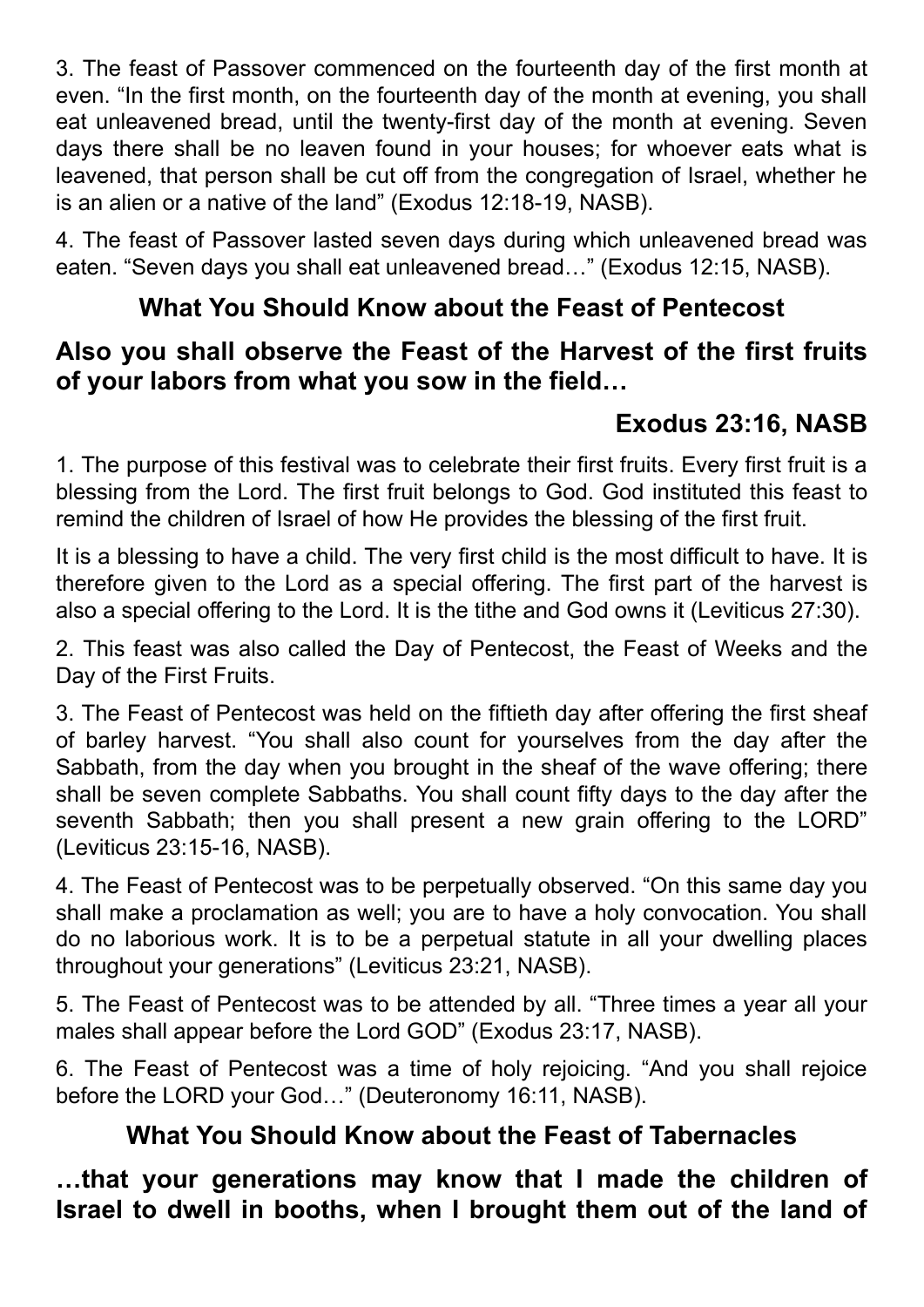## **Egypt: I am the LORD your God.**

## **Leviticus 23:43**

1. The purpose of the feast was to commemorate the sojourn of Israel in the desert. Once again God wanted the children of Israel not to forget the experience and lessons of the desert.

2. During this feast, they would go into tabernacles and remember what it was like to live in the desert. Imagine moving out of your house every year to go and live in a tent for a week.

What was the essence of this? God wanted the Israelites to remember the experiences of the desert. He wanted them to remember all the lessons of those forty years. Do not black out and delete your wilderness days. Every painful experience you have had is intended to be remembered. Remember your siniazos. The Greek word siniazo means to "shake in a seive" and to "cause inward agitation and to try one's faith to the verge of overthrow".

3. This feast of tabernacles commenced with a day of blowing of trumpets and was held on the first day of the seventh month. This was a memorial of blowing trumpets, a holy convocation and rest. Sacrifices were made at this festival.

4. During the Feast of Tabernacles people dwelt in tents. "You shall live in booths for seven days; all the native-born in Israel shall live in booths" (Leviticus 23:42, NASB).

5. The Feast of Tabernacles was also called the Feast of Booths. "Speak to the sons of Israel, saying, "On the fifteenth of this seventh month is the Feast of Booths for seven days to the LORD" (Leviticus 23:34, NASB).

6. The Feast of Tabernacles was held after harvest. "You shall celebrate the Feast of Booths seven days after you have gathered in from your threshing floor and your wine vat" (Deuteronomy 16:13, NASB).

7. The Feast of Tabernacles began on the fifteenth day of the seventh month. "On the fifteenth of this seventh month…" (Leviticus 23:34, NASB).

8. The Feast of Tabernacles lasted seven days. "…the Feast of Booths for seven days to the LORD" (Leviticus 23:34, NASB).

9. The Feast of Tabernacles required all males to attend. "Three times a year all your males shall appear before the Lord GOD" (Exodus 23:17, NASB).

10. The Feast of Tabernacles were to be days off regular work. "On the first day is a holy convocation; you shall do no laborious work of any kind. On exactly the fifteenth day of the seventh month, when you have gathered in the crops of the land, you shall celebrate the feast of the LORD for seven days, with a rest on the first day and a rest on the eighth day" (Leviticus 23:35,39, NASB).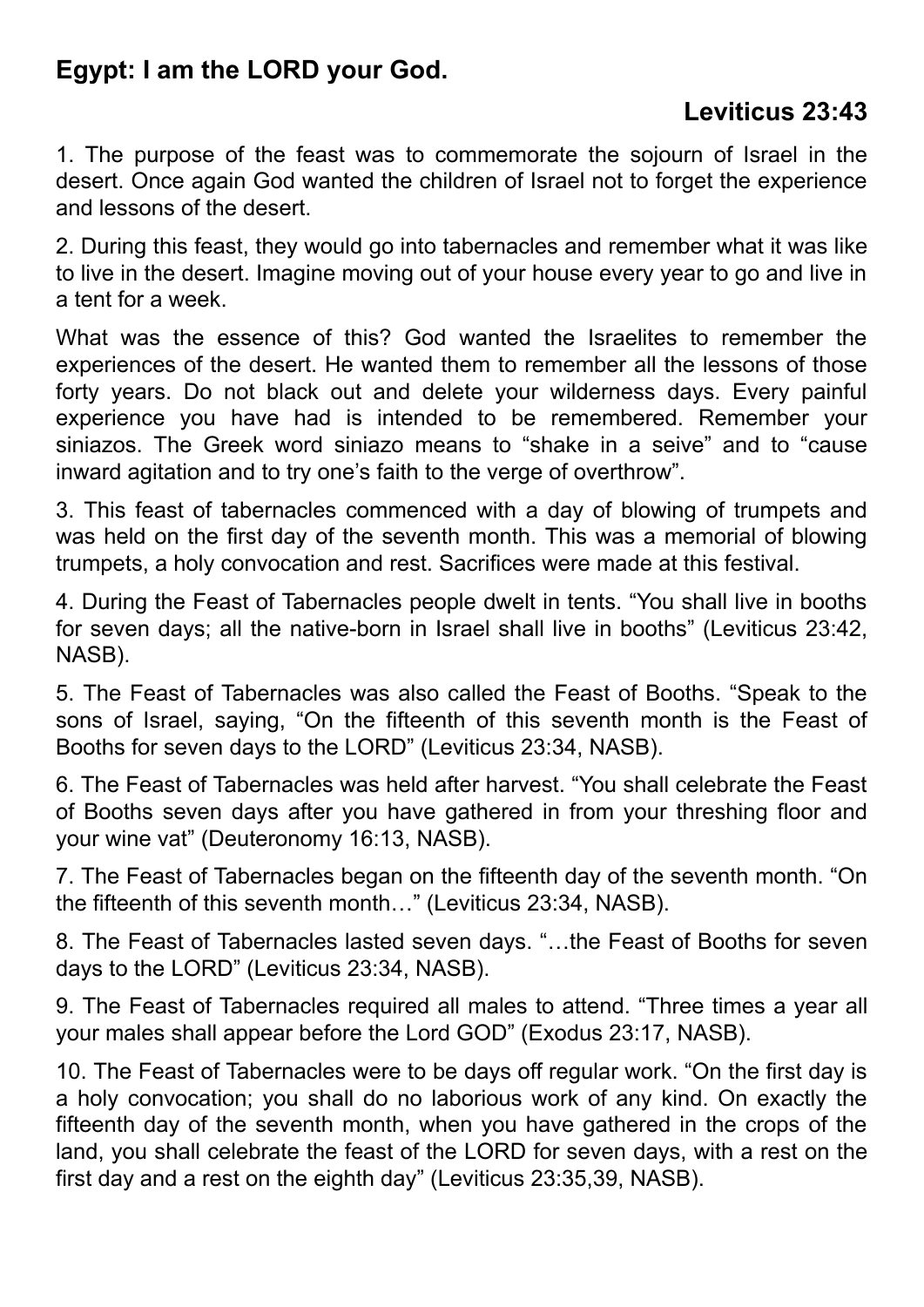11. The Feast of Tabernacles was to be perpetually observed. "On this same day you shall make a proclamation as well; you are to have a holy convocation. You shall do no laborious work. It is to be a perpetual statute in all your dwelling places throughout your generations" (Leviticus 23:21, NASB).

12.The Feast of Tabernacles was a time of holy rejoicing. "And you shall rejoice before the LORD your God…" (Deuteronomy 16:11, NASB).

# **2. Memorial Ceremonies**

**Now Elisabeth's full time came that she should be delivered; and she brought forth a son. And her neighbours and her cousins heard how the Lord had shewed great mercy upon her; and they rejoiced with her.**

**And it came to pass, that on the eighth day they came to circumcise the child; and they called him Zacharias, after the name of his father.**

## **Luke 1:57-59**

John the Baptist was named and dedicated a few days after his birth. His entrance into this world was marked by a little home ceremony. This ceremony was recorded in the Bible and for all time reminds us of the supernatural birth of John.

God also instituted ceremonies so that we would not forget important covenants that we have made. Weddings and baby dedications are common ceremonies we know about. It is possible to get married without any ceremony whatsoever. A declaration by a pastor will initiate a marriage between two people if they believe in the pastor's pronouncement.

Most people however do not enter this covenant lightly or without ceremony. They mark the event with much expense on decorations, dresses, food and jollity. Because the marital covenant is marked with such ceremony, it is not easy to break or to disengage from. Such is the power of ceremonial memorials. These ceremonies go a long way to remind us of important covenants we make.

## **3. Memorials and Monuments**

**And Joshua said unto them, Pass over before the ark of the Lord your God into the midst of Jordan, and take ye up every man of you a stone upon his shoulder, according unto the number of the tribes of the children of Israel:**

**That this may be A SIGN among you, that when your children ask their fathers in time to come, saying, What mean ye by these stones?**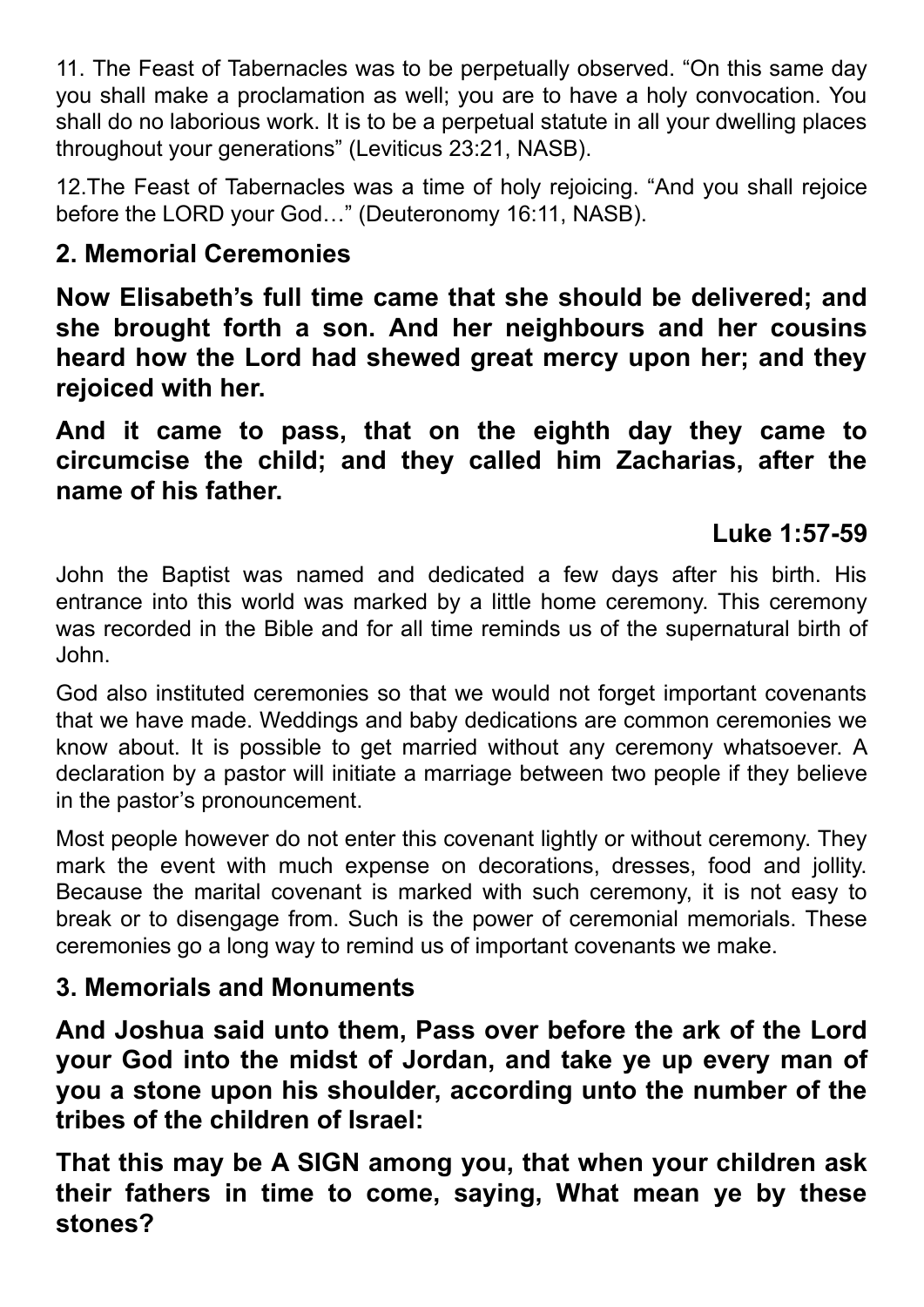**Then ye shall answer them, THAT THE WATERS OF JORDAN WERE CUT OFF BEFORE THE ARK of the covenant of the Lord; when it passed over Jordan, the waters of Jordan were cut off: and these stones shall be for a memorial unto the children of Israel for ever.**

# **Joshua 4:5-7**

There are times that monuments need to be set up to keep our memories alive. Sometimes things have to be named after someone in order to remember the person's contribution. London is a city of monuments and memories, whereas many other cities have no monuments and remember no one.

I named one of the chapels in our church "Adelaide Chapel" in order to remember my wife's contribution to my life and ministry. It is an important memorial for the future. As the number of people working in the ministry increases, the contribution of faithful people is often forgotten.

One day, I went to a church in which the pastor's wife had died. Several things were named after his former wife. There was no way you could spend a day in the church without remembering her contribution. There was a new wife but the first wife was remembered!

### **4. Memorial Rituals**

**And when he had given thanks, he brake it, and said, Take, eat: this is my body, which is broken for you: this do IN REMEMBRANCE of me.**

**After the same manner also he took the cup, when he had supped, saying, This cup is the new testament in my blood: this do ye, as oft as ye drink it, IN REMEMBRANCE of me.**

**For as often as ye eat this bread, and drink this cup, ye do shew the Lord's death till he come.**

## **1 Corinthians 11:24-26**

Our Lord Jesus instituted the ritual of communion to remind us of His death. One day, the deacons of a church slipped a note on the pulpit of the pastor of a huge church. The note had a simple message and it said, "Pastor, we would see Jesus." They actually quoted from a passage in John 12:21:

The same came therefore to Philip, which was of Bethsaida of Galilee, and desired him, saying, Sir, we would see Jesus.

The pastor was stunned. He struggled through his sermon that morning and slipped into his study. He could not believe the message he had received from the deacons. But he understood what it meant!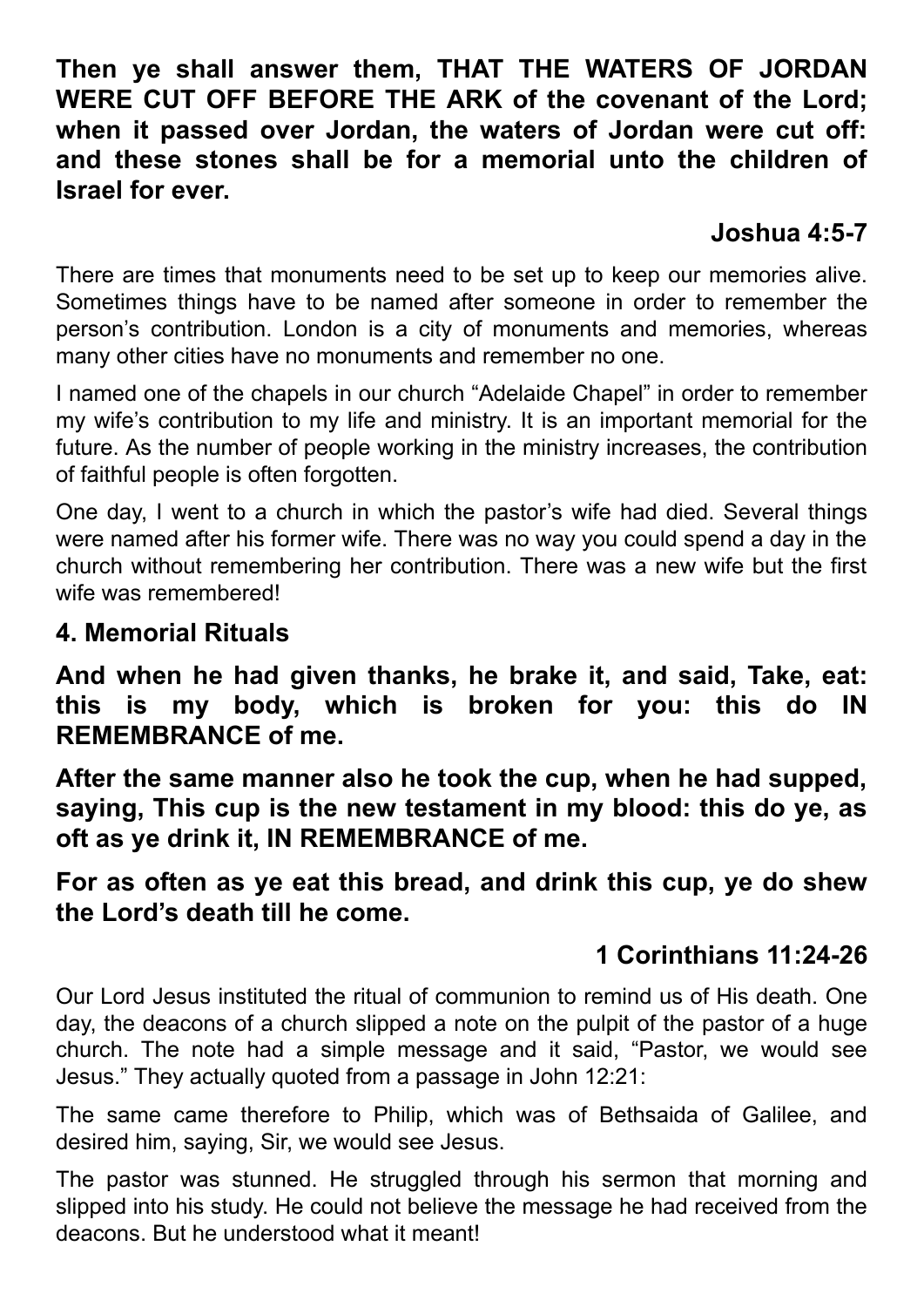The pastor said later, "When I saw the note, I knew immediately what it meant. I had drifted from preaching about Christ to giving good advice for life. My sermons were just tips to solve the felt needs of the people. I knew I had shifted from teaching about Jesus Christ. I had left true Scripture and had become a teacher of success, positive thinking and self-empowerment."

Just as those Greeks were not interested in seeing Philip but wanted to see Jesus Himself, the people who come to our churches want to see Jesus. People who come to our churches need Jesus! Sadly, we ministers often sideline Christ Jesus. But Jesus must be the centre and focus of all that we do.

This is why the Lord instituted the ritual of the Lord's Supper. It is easy to drift from the main thing. But the main thing will always be the main thing!

Satan loves to push Christians onto roads that are close and parallel to the real road. He urges us on into good things that are not God's will. Through demonic guidance, there is a lot of Christian activity but much of God's purpose is set aside.

### **5. Supernatural Memorials**

## **Paul's Supernatural Reminder**

As you serve the Lord and obey His Word, He will lift you up. But it is easy to forget that you are a nonentity who is being blessed by Almighty God. Our fleshly nature tends to pride as quickly as a stone drops from a height. God in His mercy must send messengers of Satan to buffet us so that we will not be lifted up in pride.

The messengers of Satan are supernatural reminders that constantly remind us of our mortality and nothingness.

Perhaps, if it were not for some of these supernatural reminders we would shoot off on a tangent and claim to be super successful heroes who know it all.

### **And lest I should be exalted above measure through the abundance of the revelations, there was given to me a thorn in the flesh, the messenger of Satan to buffet me, lest I should be exalted above measure.**

# **2 Corinthians 12:7**

I thank God for the things that He has sent to buffet me.

One day, the Lord said to me that He was sorry that He had had to allow certain things to happen in my life. He told me that He had blessed me with much more in the ministry than many others would ever dream of.

The Holy Spirit showed me that the potential pride-filling effect of these blessings was very dangerous. He had therefore given me messengers of Satan who would box me into a pitiful state where I would find myself falling to my knees in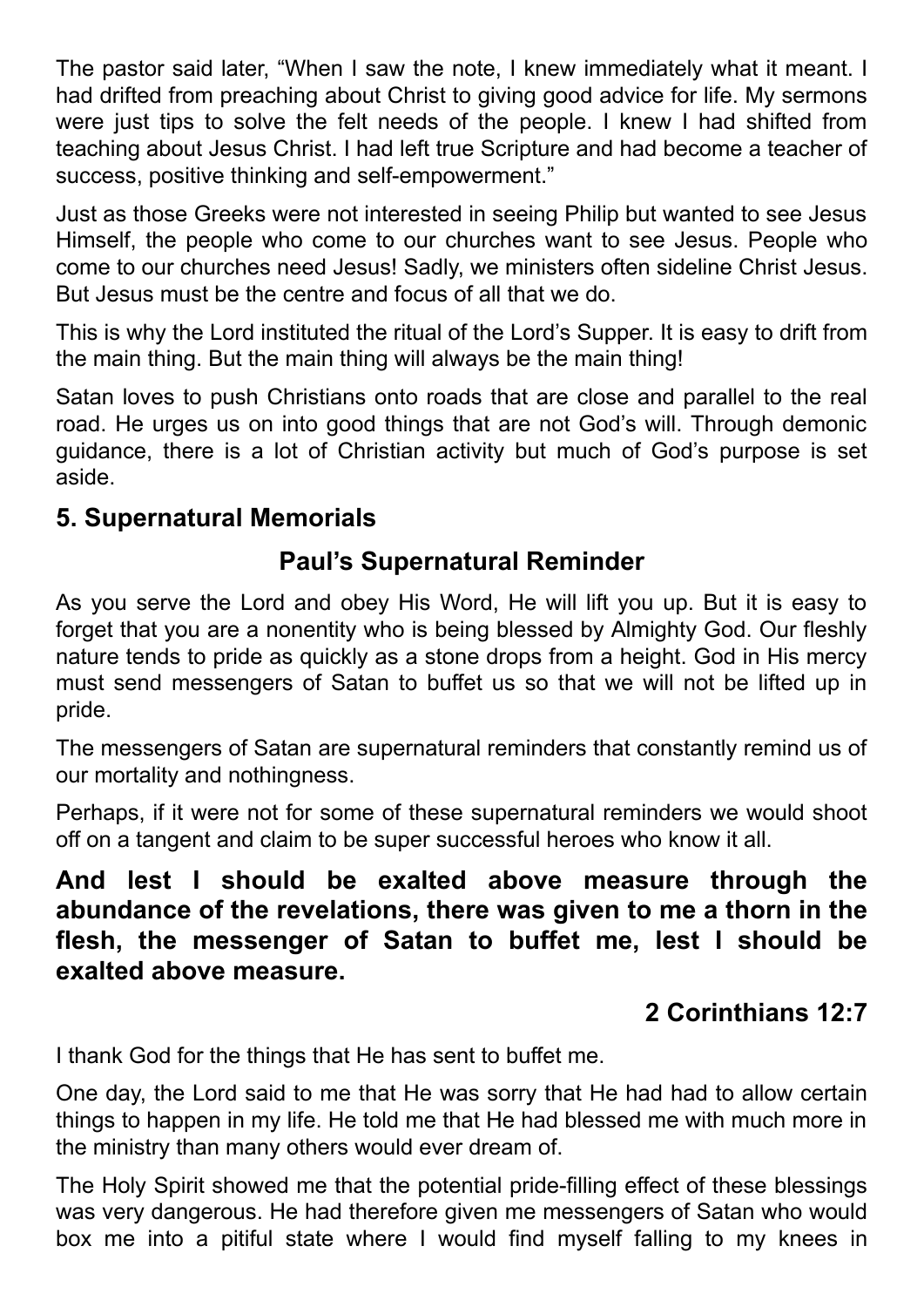helplessness. He told me that these messengers of Satan were necessary to protect me from pride and other spiritual evils.

Sometimes when I am buffeted, I am brought so low that I feel worse than the lowest wretch.

I ask myself, "How can the weakest person be the pastor of the church?

How can someone whose prayers are not answered lead a congregation?

How can someone who is depressed help anyone else?"

At these times, I see nothing victorious or successful about my ministry. Through the buffeting messages my knees are brought to the ground and tears fall out of my eyes.

God told me to embrace (and not fight) these distressing things, which are reproaches and infirmities in my life. Indeed, I have come to discover that when I take pleasure in these infirmities, the power of Christ rests on me.

#### **…Most gladly, therefore, I will rather boast about my weaknesses, so that the power of Christ may dwell in me.**

# **2 Corinthians 12:9, NASB**

## **Nebuchadnezzar's Supernatural Reminder**

Nebuchadnezzar had a mental illness, which reminded him that God was in charge of this world and not him! Nebuchadnezzar needed this supernatural reminder to bring him down to size. He was told:

**…O king, and this is the decree of the Most High, which has come upon my lord the king: that you be driven away from mankind and your dwelling place be with the beasts of the field, and you be given grass to eat like cattle and be drenched with the dew of heaven; and seven periods of time will pass over you, until you recognize that the Most High is ruler over the realm of mankind and bestows it on whomever He wishes.**

## **Daniel 4:24-25, NASB**

After this supernatural reminder, Nebuchadnezzar was transformed into a humble king. He lived and reigned humbly after God supernaturally reminded him of whom he really was.

#### **Belshazzar's Supernatural Reminder**

Belshazzar, the son of Nebuchadnezzar equally needed a supernatural reminder to bring him down to size. Unfortunately, his reminder came on the day of his death. God expected him to have learnt from his father's life, especially his father's mental illness.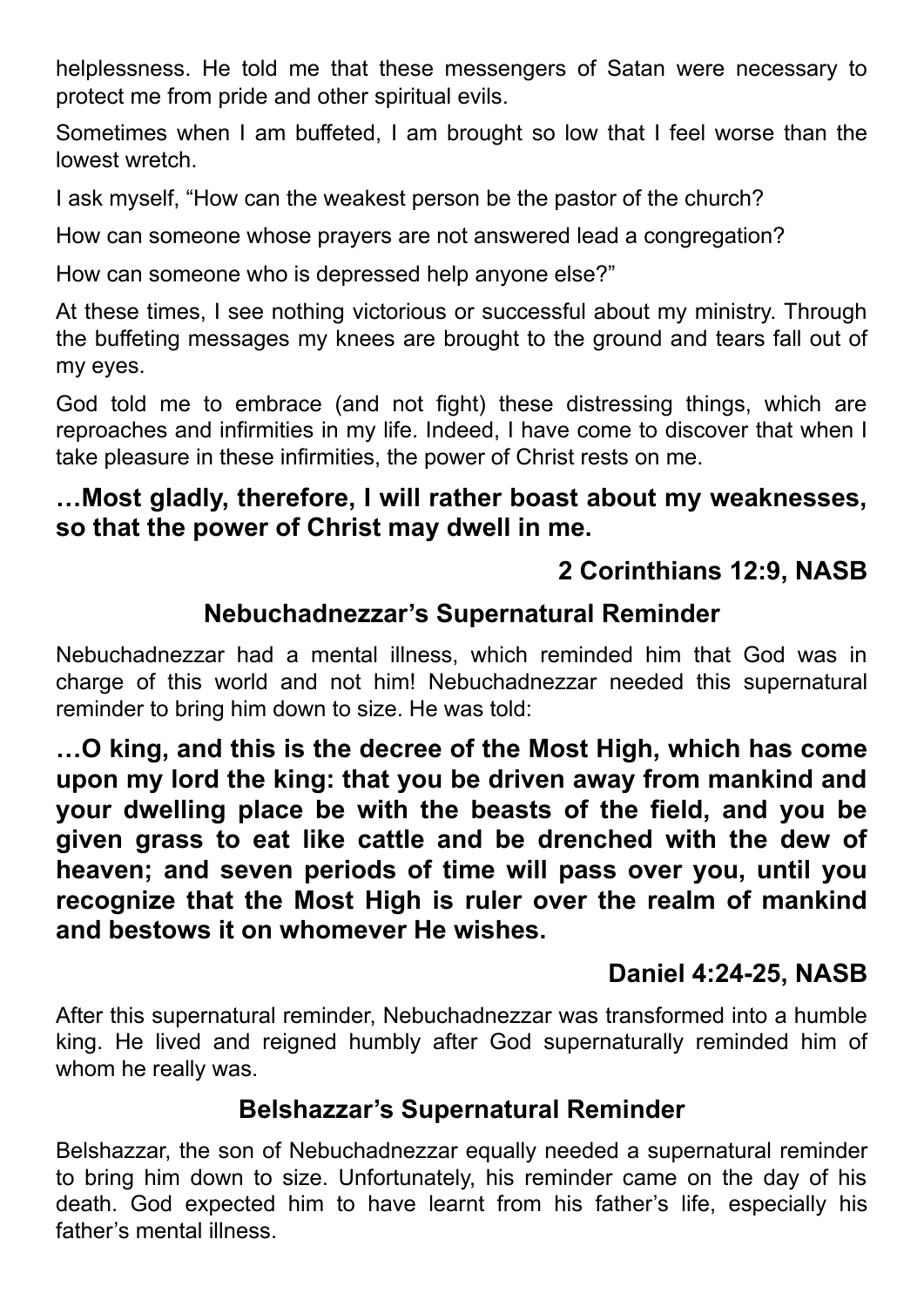### **And thou his son, O Belshazzar, hast not humbled thine heart, though thou knewest all this; then was the part of the hand sent from him; and this writing was written.**

# **Daniel 5:22, 24**

Sometimes, something that happens to someone just ahead of you is a supernatural reminder of the way to go and the things to avoid. May your eyes be opened to understand the supernatural reminders that are placed before you!

### **The Conclusion**

It is my prayer, O my son that this treatise which I have endeavoured to share with you on the subject of remembrance, will be embedded in your heart.

To the making of many books, there is indeed no end!

I therefore must come to a conclusion here. I pray that God will bless you with lasting loyalty so that one day, you will hear those blessed words, "Well done, good and faithful servant."